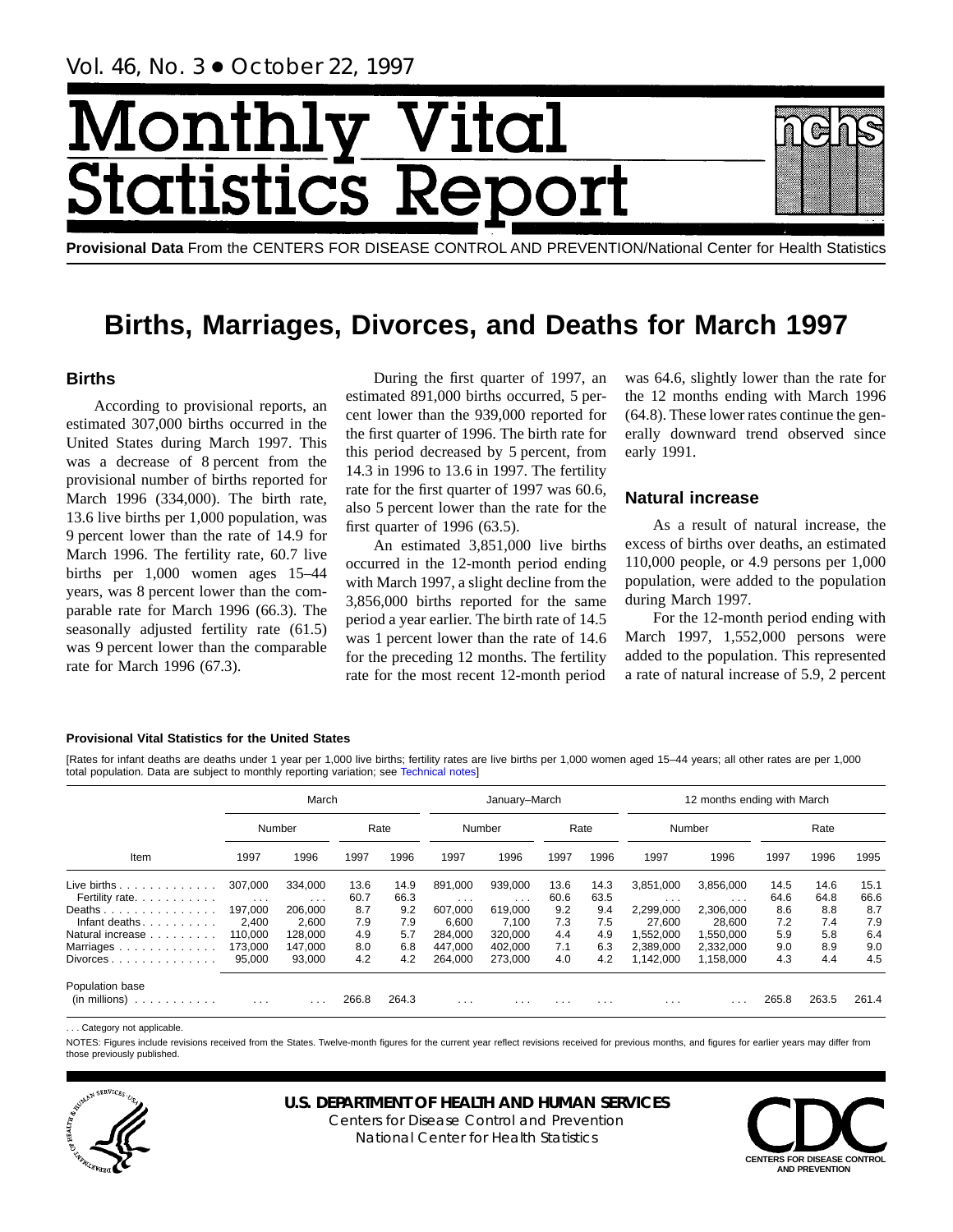higher than the rate of 5.8 for the preceding 12-month period. The rise in the rate of natural increase was due to a smaller decrease in the birth rate than the decrease in the death rate.

## **Marriages**

An estimated 173,000 marriages were reported for March 1997, yielding a current monthly marriage rate of 8.0 per 1,000 population.

The number of marriages reported in the first quarter of 1997 was 447,000, 11 percent higher than in the comparable period for 1996 (402,000). The marriage rate (7.1) for the 3-month period in 1997 was 13 percent higher than the rate in 1996 (6.3).

Approximately 2,389,000 marriages were performed during the 12-month period ending with March 1997, 2 percent higher than the number performed during the same period a year earlier (2,332,000). The marriage rate for the current 12-month period (9.0) was 1 percent higher than the rate for the period ending with March 1996 (8.9).

## **Divorces**

An estimated 95,000 couples divorced in March 1997, 2 percent more than in March 1996 (93,000). The divorce rate was 4.2 per 1,000 population for March 1997, the same as the rate for March 1996.

The number of divorces granted in the first quarter of 1997 was 264,000, 3 percent fewer than the number granted for the same period in 1996 (273,000). The divorce rate (4.0) for the 3-month period in 1997 was 5 percent lower than the rate for the same period in 1996 (4.2).

Approximately 1,142,000 couples divorced during the 12-month period ending with March 1997, 1 percent fewer than the number divorced during the comparable period ending with March 1996 (1,158,000). The decline in the number contributed to a 2-percent decrease in the divorce rate—from 4.4 for the 12-month period ending with March 1996 to 4.3 for the current period.

## **Deaths**

For March 1997 there were an estimated 197,000 deaths in the United



**Provisional birth rates per 1,000 population by month: United States, 1995–97**



**Provisional seasonally adjusted fertility rates per 1,000 women aged 15–44 years: United States, 1993–97**



**Provisional marriage rates per 1,000 population by month: United States, 1995–97**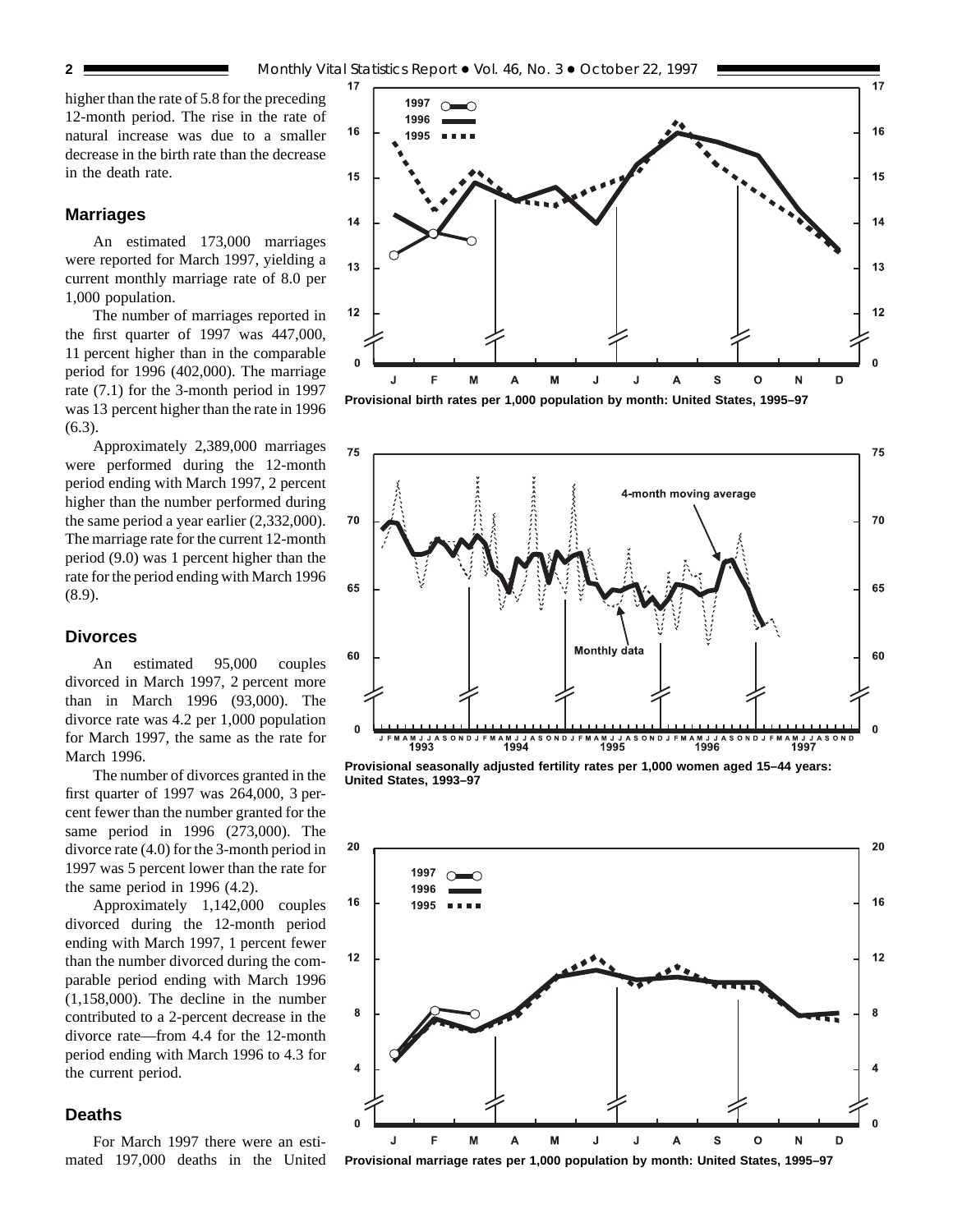According to provisional statistics, there were 607,000 deaths during the first quarter of 1997, 2 percent fewer deaths than estimated for the first quarter of 1996 (619,000). The death rate, 9.2 per 1,000 population, was 2 percent lower than the rate of 9.4 for the first quarter of 1996. Among the 607,000 deaths for the first quarter of 1997 were 6,600 deaths at ages under 1 year, yielding an infant mortality rate of 7.3 per 1,000 live births, 3 percent lower than the rate of 7.5 for the comparable 3-month period in 1996.

The death rate for the 12 months ending with March 1997 was 8.6 deaths per 1,000 population, 2 percent lower than the rate of 8.8 for the comparable 12-month period a year earlier. The infant mortality rate for this 12-month period was 7.2 per 1,000 live births, 3 percent lower than the rate of 7.4 for the 12 months ending with March 1996.

*Current Mortality Sample, 12 months ending with February 1997*—The provisional death rate for the 12 months ending with February 1997 was 868.8 per 100,000 population, 1 percent lower than the rate of 876.8 for the 12-month period ending February 1996. The provisional age-adjusted death rate for the 12-month period ending with February 1997 was 488.8 per 100,000 U.S. standard population, 2 percent below the rate of 500.4 for the 12-month period ending with February 1996. Age-adjusted death rates control for changes and variations in the age composition of the population; therefore, they are better indicators than crude rates for showing changes in mortality risk over time and for showing differences between race-sex groups within the population. Among the race-sex groups, the estimated age-adjusted death rate decreased for white males, black males, and black females. By age the death rate for the total population decreased for the age groups: 1–4 years, 25–34 years, 35–44 years, 45–54 years, and 75–84 years of age.

Among the major causes of death, the estimated death rate decreased between



**Provisional death rates per 1,000 population by month: United States, 1995–97**





**Provisional birth rates per 1,000 population for successive 12-month periods ending with month indicated: United States, 1993–97**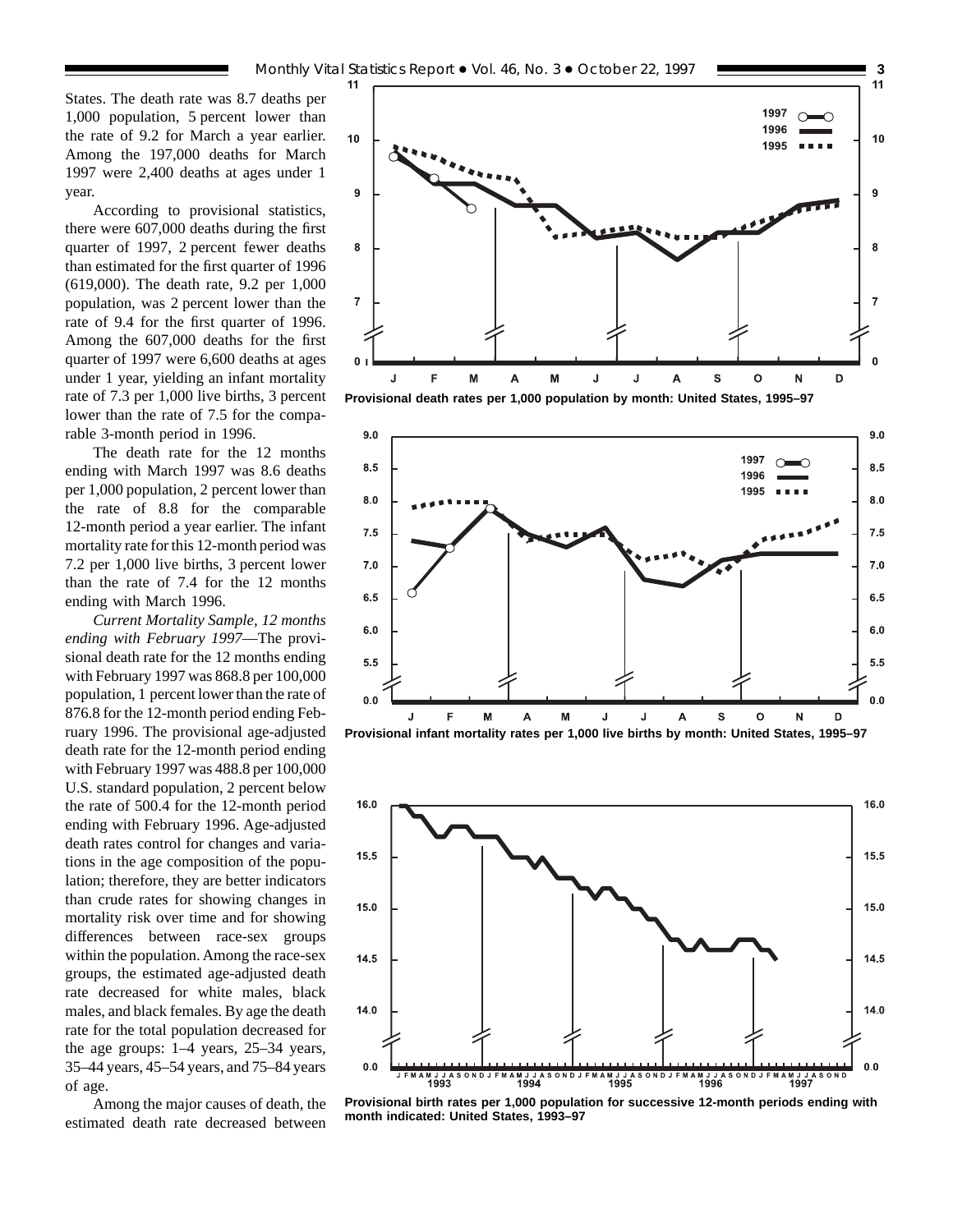the two successive 12-month periods for Diseases of heart, Homicide and legal intervention, and Human immunodeficiency virus infection. The decrease for Homicide and legal intervention was largely due to the decline in the rate for homicide by firearms. The death rate increased between the two successive 12-month periods for Diabetes mellitus.

The infant mortality rate for the 12 months ending with February 1997 was 717.6 per 100,000 live births, 4 percent lower than the rate of 747.0 for the same 12-month period a year earlier. For infants under 28 days of age, the 12-month rate ending February 1997 was 469.7 compared with the rate of 472.0 for the 12-month period a year earlier. The infant mortality rate for infants aged 28 days–11 months was 247.8, 10 percent lower than the rate of 273.9 for the 12-month period a year earlier. The change in the mortality rate for infants under 28 days of age was not statistically significant. Among causes of infant death, the changes in the infant mortality rates between the two successive 12-month periods were not statistically significant.



**Provisional marriage rates per 1,000 population for successive 12-month periods ending with month indicated: United States, 1993–97**



**Provisional divorce rates per 1,000 population for successive 12-month periods ending with month indicated: United States, 1993–97**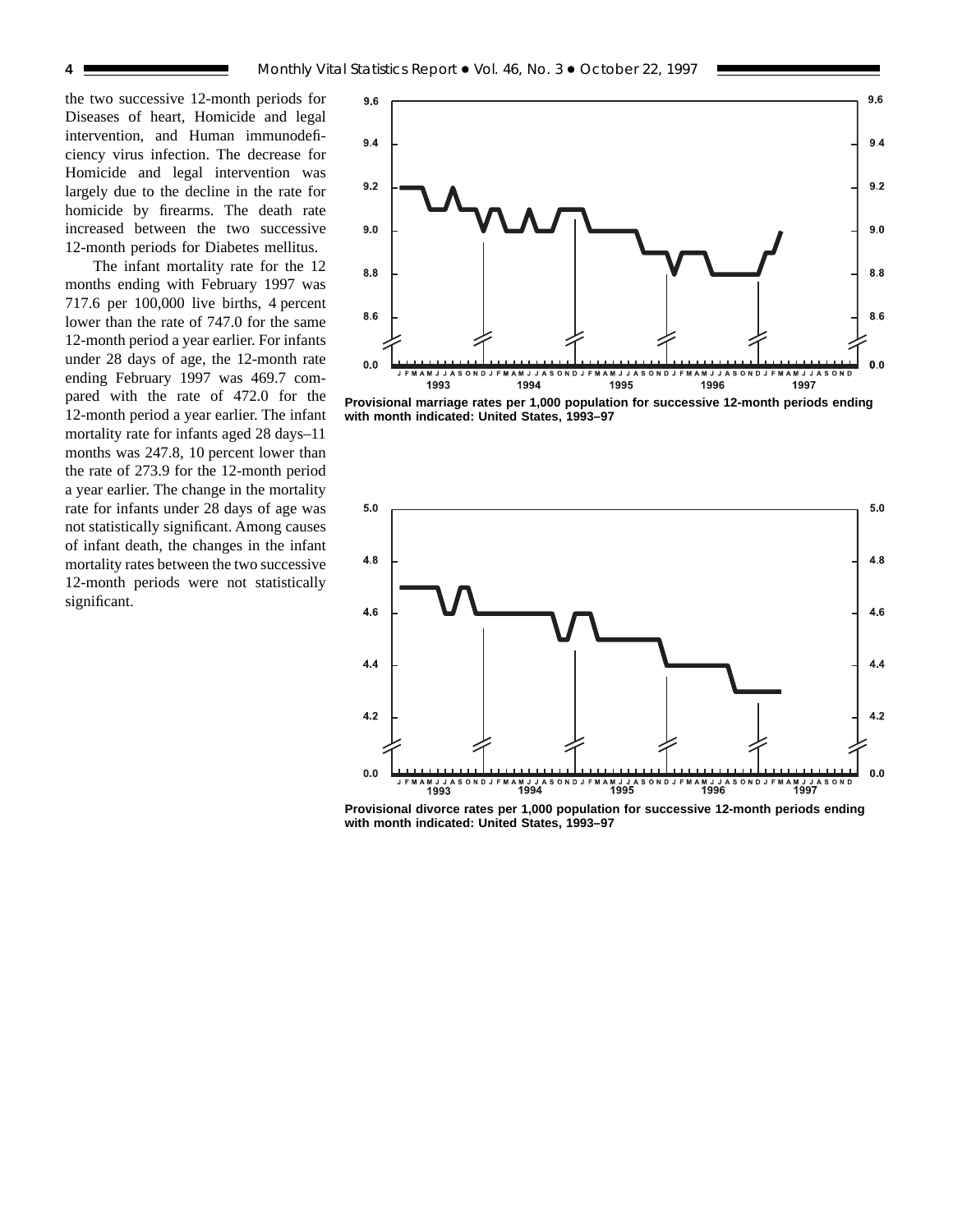

**Provisional death rates per 1,000 population for successive 12-month periods ending with month indicated: United States, 1993–97**



**Provisional infant mortality rates per 1,000 live births for successive 12-month periods ending with month indicated: United States, 1993–97**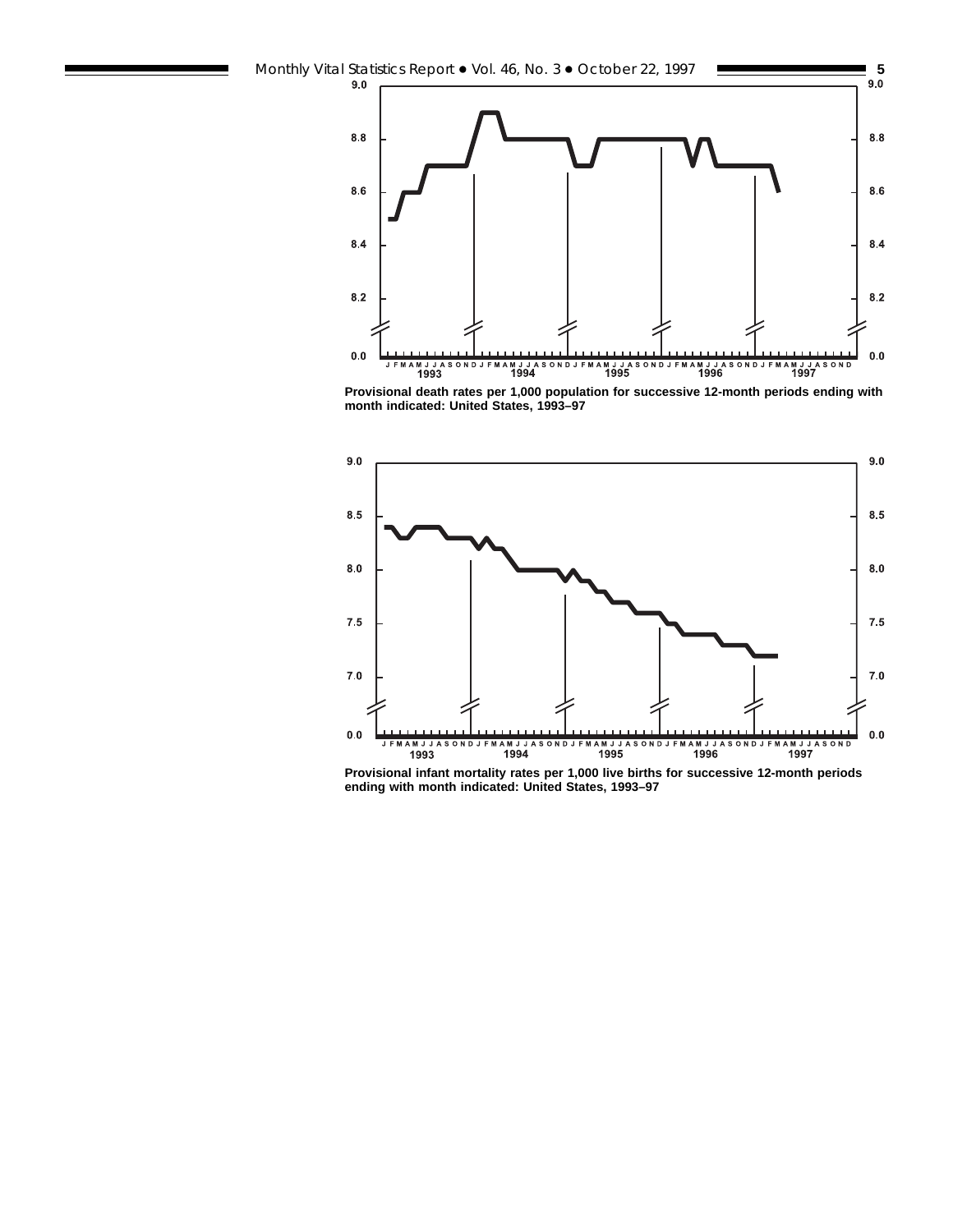Е

#### **Table 1. Provisional number of live births, marriages, divorces, deaths, and infant deaths and rates, by month: United States, January 1996–March 1997**

[Data are provisional and are subject to monthly reporting variation; see [Technical notes\]](#page-16-0)

| Live births                    |         |                                 |                  |                                     | Marriages |                                 | <b>Divorces</b> |                                 | Deaths  |                                 | Infant deaths |                                  |
|--------------------------------|---------|---------------------------------|------------------|-------------------------------------|-----------|---------------------------------|-----------------|---------------------------------|---------|---------------------------------|---------------|----------------------------------|
|                                |         |                                 | aged 15-44 years | Rate per 1,000 women                |           |                                 |                 |                                 |         |                                 |               |                                  |
| Period                         | Number  | Rate per<br>1,000<br>population | Unadjusted       | Seasonally<br>adjusted <sup>1</sup> | Number    | Rate per<br>1,000<br>population | Number          | Rate per<br>1,000<br>population | Number  | Rate per<br>1,000<br>population | Number        | Rate per<br>1,000<br>live births |
| 1996:                          |         |                                 |                  |                                     |           |                                 |                 |                                 |         |                                 |               |                                  |
| January $\ldots \ldots \ldots$ | 318,000 | 14.2                            | 63.2             | 66.3                                | 100.000   | 4.6                             | 94,000          | 4.2                             | 220,000 | 9.8                             | 2,400         | 7.4                              |
| February                       | 286,000 | 13.7                            | 60.7             | 62.0                                | 155,000   | 7.7                             | 85,000          | 4.1                             | 193,000 | 9.2                             | 2,200         | 7.3                              |
| March                          | 334.000 | 14.9                            | 66.3             | 67.3                                | 147,000   | 6.8                             | 93,000          | 4.2                             | 206,000 | 9.2                             | 2,600         | 7.9                              |
| April                          | 314,000 | 14.5                            | 64.3             | 65.9                                | 172,000   | 8.2                             | 95,000          | 4.4                             | 192,000 | 8.8                             | 2,300         | 7.5                              |
| May                            | 332,000 | 14.8                            | 65.7             | 66.2                                | 241,000   | 10.7                            | 103,000         | 4.6                             | 198,000 | 8.8                             | 2,400         | 7.3                              |
| June<br>.                      | 304,000 | 14.0                            | 62.2             | 61.0                                | 242,000   | 11.2                            | 103,000         | 4.8                             | 179,000 | 8.2                             | 2,300         | 7.6                              |
| July $\ldots \ldots \ldots$    | 343,000 | 15.3                            | 67.9             | 65.2                                | 235,000   | 10.5                            | 96,000          | 4.3                             | 187,000 | 8.3                             | 2,300         | 6.8                              |
| August $\ldots$ , $\ldots$     | 360,000 | 16.0                            | 71.3             | 67.3                                | 239,000   | 10.7                            | 101,000         | 4.5                             | 176,000 | 7.8                             | 2,200         | 6.7                              |
| September                      | 345,000 | 15.8                            | 70.6             | 66.5                                | 225,000   | 10.3                            | 92,000          | 4.2                             | 182,000 | 8.3                             | 2,400         | 7.1                              |
| October                        | 348.000 | 15.5                            | 68.9             | 69.2                                | 231,000   | 10.3                            | 99,000          | 4.4                             | 188.000 | 8.3                             | 2,500         | 7.2                              |
| November<br>11111111           | 313,000 | 14.3                            | 63.9             | 66.0                                | 171,000   | 7.9                             | 94,000          | 4.3                             | 191,000 | 8.8                             | 2,300         | 7.2                              |
| December<br>and a straight     | 302,000 | 13.4                            | 59.8             | 62.1                                | 184,000   | 8.1                             | 94,000          | 4.2                             | 200,000 | 8.9                             | 2,300         | 7.2                              |
| 1997:                          |         |                                 |                  |                                     |           |                                 |                 |                                 |         |                                 |               |                                  |
| January $\ldots \ldots$        | 302,000 | 13.3                            | 59.6             | 62.5                                | 109,000   | 5.0                             | 83,000          | 3.7                             | 219,000 | 9.7                             | 2,100         | 6.6                              |
| February                       | 282,000 | 13.8                            | 61.6             | 62.9                                | 165,000   | 8.4                             | 87,000          | 4.2                             | 191,000 | 9.3                             | 2,100         | 7.3                              |
| March                          | 307,000 | 13.6                            | 60.7             | 61.5                                | 173,000   | 8.0                             | 95,000          | 4.2                             | 197,000 | 8.7                             | 2,400         | 7.9                              |

<sup>1</sup>The method of seasonal adjustment, developed by the U.S. Bureau of the Census, is described in The X-11 Variant of the Census Method II Seasonal Adjustment Program, Technical Paper No. 15 (1967 revision).

NOTE: Figures include all revisions received from the States and, therefore, may differ from those previously published.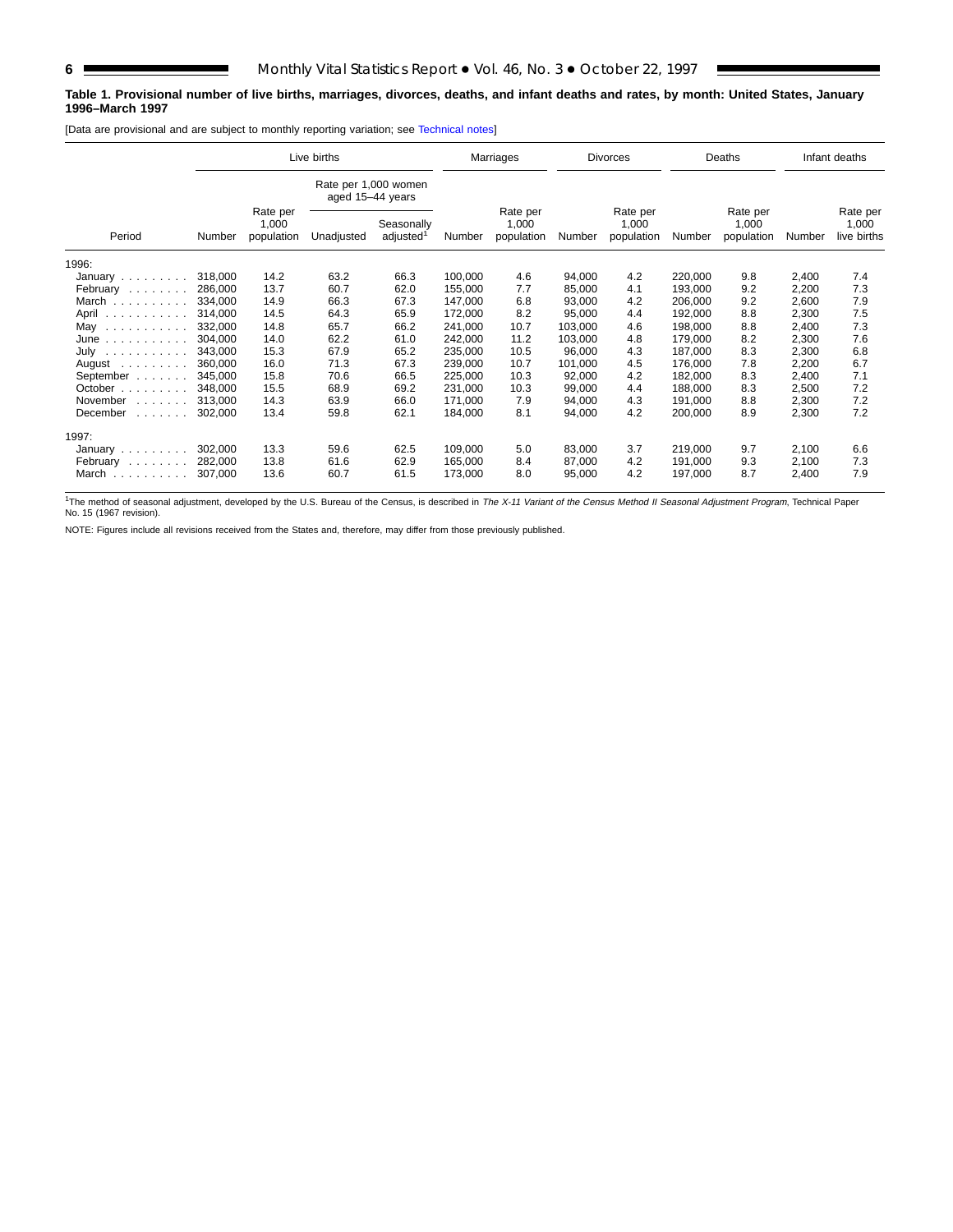## <span id="page-6-0"></span>**Table 2. Provisional number of live births and deaths: Each division and State, March 1996 and 1997, and cumulative figures, 1995–97**

[Data are estimates by State of residence; see [Technical notes\]](#page-16-0)

|                                                    |        |        | Live births |               |         | Deaths |        |         |               |         |  |
|----------------------------------------------------|--------|--------|-------------|---------------|---------|--------|--------|---------|---------------|---------|--|
|                                                    |        | March  |             | January-March |         | March  |        |         | January-March |         |  |
| Area                                               | 1997   | 1996   | 1997        | 1996          | 1995    | 1997   | 1996   | 1997    | 1996          | 1995    |  |
| New England $\ldots$                               | 14,953 | 14,204 | 44,436      | 41,875        | 47,220  | 10,697 | 8,724  | 31,566  | 29,067        | 32,313  |  |
| Maine.                                             | 1,126  | 1,129  | 3,249       | 3,108         | 3,107   | 1,186  | 851    | 2,718   | 2,988         | 2,859   |  |
| New Hampshire                                      | 1,172  | 1,250  | 3,485       | 2,945         | 3,754   | 834    | 848    | 2,686   | 2,355         | 2,559   |  |
| Vermont $\dots\dots\dots\dots\dots\dots$           | 417    | 514    | 1,452       | 1,563         | 1,648   | 462    | 423    | 1,467   | 1,361         | 1,427   |  |
| Massachusetts                                      | 7,515  | 6,982  | 24,851      | 22,349        | 22,101  | 4,688  | 3,341  | 14,429  | 12,817        | 15,886  |  |
| Rhode Island                                       | 1,056  | 1,024  | 2,788       | 2,844         | 2,742   | 871    | 810    | 2,700   | 2,406         | 2,553   |  |
| Connecticut                                        | 3,667  | 3,305  | 8,611       | 9,066         | 13,868  | 2,656  | 2,451  | 7,566   | 7,140         | 7,029   |  |
| Middle Atlantic                                    | 40,139 | 44,770 | 120,693     | 121,415       | 123.321 | 30,883 | 30,992 | 98,630  | 97,081        | 101,419 |  |
| New York                                           | 21,404 | 21,249 | 62,221      | 64,244        | 59,929  | 13,639 | 13,540 | 45,341  | 43,444        | 45,780  |  |
| New Jersey                                         | 7,892  | 10,482 | 21,665      | 19,284        | 25,306  | 5,835  | 6,419  | 18,596  | 19,196        | 20,934  |  |
| Pennsylvania                                       | 10,843 | 13,039 | 36,807      | 37,887        | 38,086  | 11,409 | 11,033 | 34,693  | 34,441        | 34,705  |  |
| East North Central                                 | 51,288 | 51,463 | 142,104     | 152,952       | 146,716 | 32,028 | 34,263 | 101,395 | 104,516       | 103,164 |  |
| Ohio                                               | 11,930 | 11,575 | 33,958      | 35,947        | 35,588  | 8,936  | 9,939  | 28,540  | 28,002        | 26,961  |  |
| Indiana                                            | 7,704  | 7,202  | 18,417      | 20,625        | 15,885  | 3,591  | 4,459  | 11,819  | 14,470        | 13,135  |  |
| Illinois $\ldots \ldots \ldots \ldots$             | 15,541 | 15,311 | 41,938      | 44,740        | 44,627  | 9,014  | 9,144  | 26,667  | 27,760        | 29,117  |  |
| Michigan                                           | 10,689 | 11,890 | 31,753      | 35,408        | 34,232  | 6,741  | 6,961  | 21,949  | 21,977        | 22,155  |  |
| Wisconsin                                          | 5,424  | 5,485  | 16,038      | 16,232        | 16,384  | 3,746  | 3,760  | 12,420  | 12,307        | 11,796  |  |
| West North Central                                 | 21,240 | 23,139 | 62,842      | 63,459        | 60,757  | 14,772 | 15,696 | 47,636  | 45,137        | 44,672  |  |
| Minnesota                                          | 5,311  | 5,376  | 15,474      | 15,403        | 14,895  | 3,036  | 3,140  | 10,086  | 9,739         | 9,736   |  |
| $lowa \dots \dots \dots \dots \dots \dots$         | 2,635  | 3,331  | 8,596       | 7,561         | 8,001   | 1,966  | 2,410  | 7,373   | 6,812         | 6,450   |  |
| Missouri                                           | 7,044  | 6,996  | 19,903      | 19,734        | 19,184  | 5,398  | 5,751  | 15,457  | 15,024        | 14,768  |  |
| North Dakota                                       | 705    | 719    | 2,032       | 2,014         | 2,141   | 476    | 516    | 1,693   | 1,499         | 1,610   |  |
| South Dakota                                       | 931    | 942    | 2,599       | 2,150         | 2,696   | 533    | 560    | 1,939   | 1,456         | 1,805   |  |
| Nebraska                                           | 1,635  | 1,889  | 5,092       | 5,844         | 5,607   | 1,301  | 1,351  | 4,152   | 4,040         | 3,986   |  |
| Kansas                                             | 2,979  | 3,886  | 9,146       | 10,753        | 8,233   | 2,062  | 1,968  | 6,936   | 6,567         | 6,317   |  |
| South Atlantic                                     | 54,157 | 51,997 | 158,891     | 158,300       | 167,053 | 38,358 | 38,177 | 119,045 | 121,724       | 121,189 |  |
| Delaware                                           | 972    | 839    | 2,481       | 2,540         | 2,393   | 564    | 541    | 1,726   | 1,697         | 1,606   |  |
| Maryland                                           | 5,101  | 5,249  | 13,867      | 16,919        | 18,442  | 3,617  | 3,646  | 9,759   | 10,968        | 10,791  |  |
| District of Columbia                               | 550    | 671    | 1,818       | 2,039         | 2,272   | 192    | 553    | 1,280   | 1,659         | 1,714   |  |
| Virginia                                           | 8,655  | 7,773  | 19,942      | 19,361        | 25,215  | 4,857  | 4,668  | 14,023  | 13,825        | 14,045  |  |
| West Virginia                                      | 3,020  | 1,484  | 5,634       | 4,698         | 5,379   | 1,825  | 1,754  | 5,986   | 4,549         | 5,420   |  |
| North Carolina                                     | 8,198  | 8,371  | 26,306      | 25,407        | 24,879  | 5,641  | 5,729  | 18,062  | 18,082        | 17,841  |  |
| South Carolina                                     | 3,687  | 3,604  | 12,577      | 12,999        | 12,278  | 2,678  | 2,675  | 8,147   | 9,569         | 8,645   |  |
| Georgia                                            | 9,496  | 8,512  | 29,643      | 29,218        | 30,891  | 5,075  | 5,193  | 16,561  | 16,990        | 16,424  |  |
| Florida                                            | 14,478 | 15,494 | 46,623      | 45,119        | 45,304  | 13,909 | 13,418 | 43,501  | 44,385        | 44,703  |  |
| East South Central                                 | 18,211 | 19,238 | 52,296      | 51,816        | 55,174  | 13,534 | 15,216 | 42,436  | 42,569        | 43,384  |  |
| Kentucky.                                          | 4,218  | 4,138  | 13,026      | 13,038        | 12,257  | 3,242  | 3,131  | 10,749  | 10,335        | 11,267  |  |
| Tennessee                                          | 5,351  | 6,548  | 15,998      | 14,177        | 17,993  | 4,233  | 5,577  | 12,867  | 12,605        | 13,388  |  |
| Alabama                                            | 4,876  | 5,535  | 14,722      | 15,703        | 14,834  | 3,747  | 4,242  | 11,772  | 12,196        | 11,608  |  |
| Mississippi                                        | 3,766  | 3,017  | 8,550       | 8,898         | 10,090  | 2,312  | 2,266  | 7,048   | 7,433         | 7,121   |  |
| West South Central                                 | 44,144 | 39,240 | 106,338     | 107,831       | 130,871 | 24,149 | 23,852 | 58,305  | 64,762        | 65,880  |  |
| Arkansas                                           | 3,263  | 2,923  | 8,575       | 8,578         | 7,929   | 1,513  | 2,076  | 6,069   | 6,854         | 6,330   |  |
| Louisiana                                          | 5,869  | 5,571  | 16,114      | 17,262        | 18,733  | 3,164  | 4,234  | 10,001  | 11,876        | 10,899  |  |
| Oklahoma                                           | 3,479  | 3,273  | 10,013      | 11,238        | 11,184  | 3,579  | 3,087  | 9,561   | 9,245         | 8,731   |  |
| $\textsf{Texas}^1$                                 | 31,533 | 27,473 | 71,636      | 70,753        | 93,025  | 15,893 | 14,455 | 32,674  | 36,787        | 39,920  |  |
| Mountain $\ldots$ , $\ldots$ , $\ldots$ , $\ldots$ | 15,856 | 19,601 | 54,155      | 61,560        | 62,413  | 10,280 | 8,395  | 30,998  | 29,695        | 28,826  |  |
| Montana                                            | 996    | 925    | 2,438       | 2,626         | 2,672   | 632    | 625    | 1,953   | 2,009         | 2,016   |  |
| Idaho                                              | 1,420  | 1,386  | 4,274       | 4,599         | 4,142   | 794    | 651    | 2,447   | 2,157         | 2,172   |  |
| Wyoming $\ldots$ , $\ldots$ , $\ldots$             | 654    | 539    | 1,621       | 1,464         | 1,655   | 359    | 287    | 956     | 854           | 971     |  |
| Colorado                                           | 1,505  | 3,836  | 7,521       | 12,078        | 13,169  | 2,249  | 2,111  | 6,982   | 6,797         | 6,616   |  |
| New Mexico                                         | 2,301  | 2,314  | 6,665       | 6,908         | 6,664   | 1,324  | 1,034  | 3,922   | 3,328         | 3,156   |  |
| Arizona. $\ldots$ .                                | 4,801  | 4,873  | 16,841      | 19,911        | 20,546  | 2,848  | 1,876  | 8,076   | 8,199         | 8,073   |  |
| Utah                                               | 3,667  | 3,617  | 10,961      | 9,300         | 9,016   | 893    | 837    | 3,118   | 2,822         | 2,750   |  |
| $N$ evada                                          | 512    | 2,111  | 3,834       | 4,674         | 4,549   | 1,181  | 974    | 3,544   | 3,529         | 3,072   |  |
| Pacific.                                           | 42.383 | 65,385 | 142,674     | 171,365       | 178,308 | 22,349 | 30,710 | 76,581  | 84,355        | 80,564  |  |
| Washington                                         | 6,169  | 8,597  | 18,270      | 20,167        | 18,276  | 2,777  | 3,865  | 12,264  | 10,660        | 8,938   |  |
| Oregon. $\ldots$ .                                 | 3,725  | 3,695  | 11,861      | 11,657        | 11,146  | 2,738  | 2,725  | 8,224   | 8,224         | 7,695   |  |
| $California1$                                      | 30,244 | 50,630 | 106,307     | 132,413       | 141,889 | 15,936 | 23,258 | 53,508  | 62,873        | 61,398  |  |
| Alaska                                             | 803    | 883    | 2,264       | 2,381         | 2,711   | 192    | 165    | 490     | 524           | 515     |  |
| Hawaii                                             | 1,442  | 1,580  | 3,972       | 4,747         | 4,286   | 706    | 697    | 2,095   | 2,074         | 2,018   |  |
| Puerto Rico <sup>2</sup> .                         | 4,835  | 4,843  | 17,231      | 15,273        | 14,955  | 2,046  | 2,063  | 7,078   | 6,591         | 7,672   |  |

<sup>1</sup>Figures include adjustments for varying lengths of reporting periods; see [Technical notes.](#page-16-0)<br><sup>2</sup>Data for Puerto Rico are not included in U.S. total figures.

NOTES: Figures include all revisions received from the States. Cumulative figures for the current year reflect revisions received for previous months, and figures for earlier years may differ from those previously published.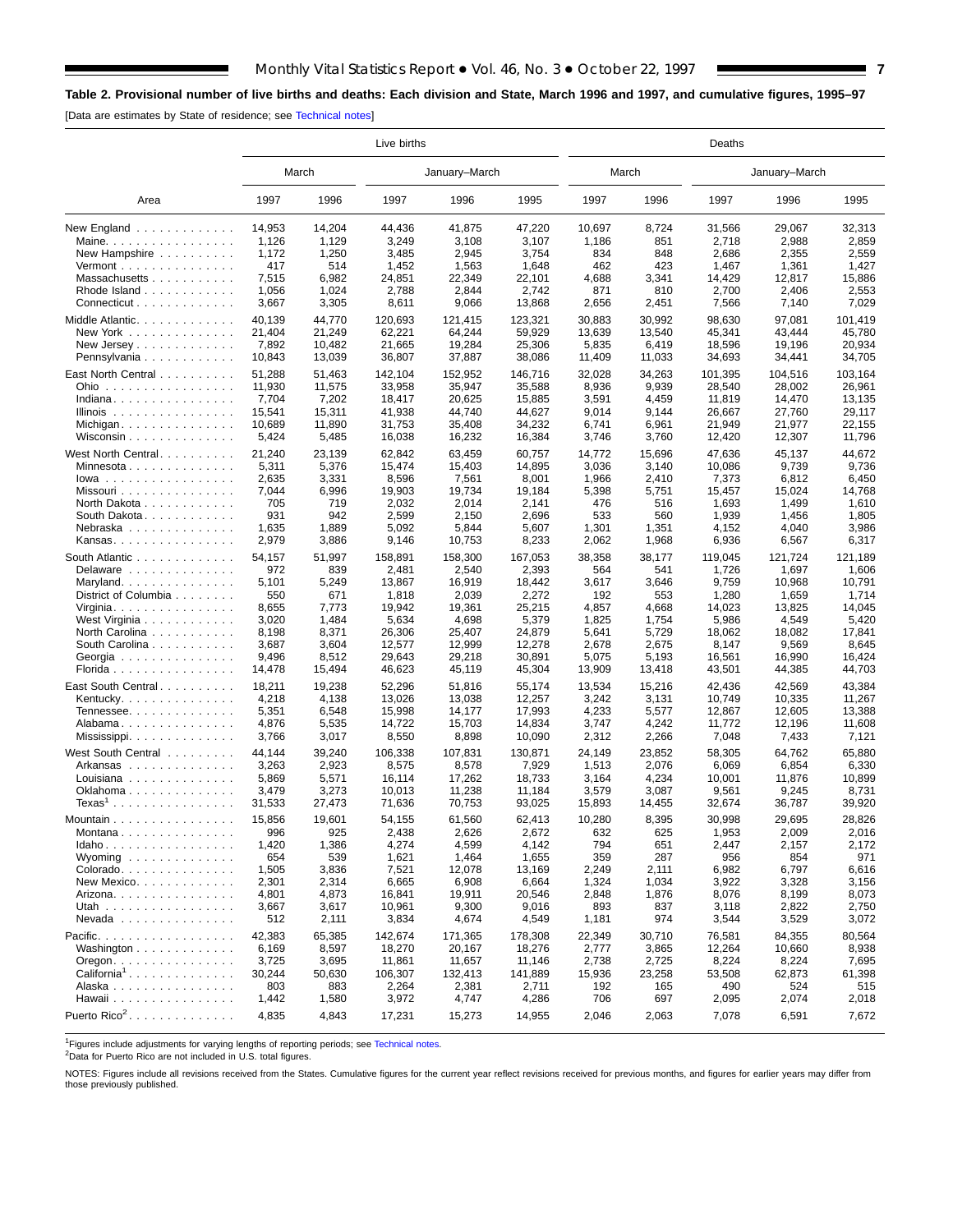## **8** Monthly Vital Statistics Report  $\bullet$  Vol. 46, No. 3  $\bullet$  October 22, 1997

**F** 

## **Table 3. Provisional number of marriages and divorces: Each division and State, March 1996 and 1997, and cumulative figures, 1995–97**

[By State of occurrence. Number of events reported; see [Technical notes. Div](#page-16-0)orces include reported annulments]

|                                             |                      |                 | Marriages           |                  |                 |                               |                                                                                                                                                                                                                                                                                                                                                                                                       | <b>Divorces</b>      |                                |                      |
|---------------------------------------------|----------------------|-----------------|---------------------|------------------|-----------------|-------------------------------|-------------------------------------------------------------------------------------------------------------------------------------------------------------------------------------------------------------------------------------------------------------------------------------------------------------------------------------------------------------------------------------------------------|----------------------|--------------------------------|----------------------|
|                                             |                      | March           |                     | January–March    |                 |                               | March                                                                                                                                                                                                                                                                                                                                                                                                 |                      | January-March                  |                      |
| Area                                        | 1997                 | 1996            | 1997                | 1996             | 1995            | 1997                          | 1996                                                                                                                                                                                                                                                                                                                                                                                                  | 1997                 | 1996                           | 1995                 |
| New England                                 | 15,318               | 4,269           | <sup>1</sup> 12,896 | 11,944           | 13,493          | 11,548                        | 2,505                                                                                                                                                                                                                                                                                                                                                                                                 | 15,330               | 8,514                          | 8,097                |
| Maine.                                      | $\sim$ $\sim$ $\sim$ | 306             | .                   | 1,251            | 1,023           | .                             | 192                                                                                                                                                                                                                                                                                                                                                                                                   | .                    | 890                            | 1,024                |
| New Hampshire                               | 481                  | 411             | 1,623               | 1,281            | 1,254           | 452                           | 461                                                                                                                                                                                                                                                                                                                                                                                                   | 1,482                | 1,196                          | 1,215                |
| Vermont $\dots\dots\dots\dots\dots\dots$    | 253                  | 292             | 856                 | 837              | 905             | 63                            | 138                                                                                                                                                                                                                                                                                                                                                                                                   | 652                  | 679                            | 893                  |
| Massachusetts                               | 2,415                | 1,628           | 5,947               | 5,121            | 7,343           | $- - -$                       | 610                                                                                                                                                                                                                                                                                                                                                                                                   | $\sim$ $\sim$ $\sim$ | 2,438                          | 1,759                |
| Rhode Island                                | 549                  | 388             | 1,233               | 943              | 757             | 260                           | 320                                                                                                                                                                                                                                                                                                                                                                                                   | 766                  | 794                            | 924                  |
| Connecticut                                 | 1,620                | 1,244           | 3,237               | 2,511            | 2,211           | 773                           | 784                                                                                                                                                                                                                                                                                                                                                                                                   | 2,430                | 2,517                          | 2,282                |
| Middle Atlantic.                            | 19,686               | 15,530          | 58,136              | 36,700           | 40.805          | 10,944                        | 9,082                                                                                                                                                                                                                                                                                                                                                                                                 | 30,291               | 28,444                         | 28,732               |
| New York <sup>2</sup> . $\ldots$            | 14,471               | 9,505           | 42,621              | 22,472           | 25,008          | 6,650                         | 3,430                                                                                                                                                                                                                                                                                                                                                                                                 | 15,623               | 13,662                         | 12,972               |
| New Jersey                                  | 2,384                | 3,114           | 6,987               | 6,589            | 6,898           | 2,224                         | 2,182                                                                                                                                                                                                                                                                                                                                                                                                 | 6,572                | 6,000                          | 6,043                |
| Pennsylvania                                | 2,831                | 2,911           | 8,528               | 7,639            | 8,899           | 2,070                         | 3,470                                                                                                                                                                                                                                                                                                                                                                                                 | 8,096                | 8,782                          | 9,717                |
|                                             |                      |                 |                     |                  |                 | 111,188                       | <sup>1</sup> 11,767                                                                                                                                                                                                                                                                                                                                                                                   | 133,361              | 133,130                        | 137,279              |
| East North Central                          | 20,075               | 17,315<br>4,979 | 53,306<br>13,989    | 46,415<br>11,516 | 51,276          |                               |                                                                                                                                                                                                                                                                                                                                                                                                       | 10,465               |                                | 12,372               |
| Ohio<br>Indiana                             | 5,130<br>2,608       | 2,714           |                     | 7,101            | 14,845<br>7,606 | 3,443<br>$\sim$ $\sim$ $\sim$ | 4,248<br>$\frac{1}{2} \frac{1}{2} \frac{1}{2} \frac{1}{2} \frac{1}{2} \frac{1}{2} \frac{1}{2} \frac{1}{2} \frac{1}{2} \frac{1}{2} \frac{1}{2} \frac{1}{2} \frac{1}{2} \frac{1}{2} \frac{1}{2} \frac{1}{2} \frac{1}{2} \frac{1}{2} \frac{1}{2} \frac{1}{2} \frac{1}{2} \frac{1}{2} \frac{1}{2} \frac{1}{2} \frac{1}{2} \frac{1}{2} \frac{1}{2} \frac{1}{2} \frac{1}{2} \frac{1}{2} \frac{1}{2} \frac{$ | $- - -$              | 10,185<br>$\sim$ $\sim$ $\sim$ | - - -                |
|                                             | 7,504                |                 | 6,867               | 13,610           |                 | 3,216                         | 3,395                                                                                                                                                                                                                                                                                                                                                                                                 | 8,967                | 8,709                          | 9,627                |
| Illinois $\ldots \ldots \ldots \ldots$      |                      | 5,162           | 18,272              |                  | 14,303          |                               |                                                                                                                                                                                                                                                                                                                                                                                                       |                      |                                |                      |
| Michigan                                    | 3,302                | 2,989           | 9,308               | 9,500            | 9,774           | 3,076                         | 2,708                                                                                                                                                                                                                                                                                                                                                                                                 | 9,521                | 9,848                          | 10,820               |
| Wisconsin $\ldots$                          | 1,531                | 1,471           | 4,870               | 4,688            | 4,748           | 1,453                         | 1,416                                                                                                                                                                                                                                                                                                                                                                                                 | 4,408                | 4,388                          | 4,460                |
| West North Central.                         | 7,681                | 8,072           | 23,727              | 23,967           | 24,142          | 5,193                         | 5,992                                                                                                                                                                                                                                                                                                                                                                                                 | 16,565               | 18,318                         | 18,490               |
| Minnesota                                   | 1,407                | 1,635           | 4,135               | 4,428            | 4,074           | 1,223                         | 1,160                                                                                                                                                                                                                                                                                                                                                                                                 | 3,361                | 3,391                          | 3,612                |
| $lowa$                                      | 949                  | 1,248           | 3,355               | 2,823            | 3,413           | 665                           | 961                                                                                                                                                                                                                                                                                                                                                                                                   | 2,314                | 2,457                          | 2,919                |
| Missouri                                    | 2,743                | 2,544           | 8,279               | 9,252            | 8,631           | 2,182                         | 2,080                                                                                                                                                                                                                                                                                                                                                                                                 | 6,036                | 6,330                          | 7,215                |
| North Dakota                                | 198                  | 196             | 687                 | 662              | 566             | 171                           | 193                                                                                                                                                                                                                                                                                                                                                                                                   | 492                  | 550                            | 543                  |
| South Dakota.                               | 350                  | 358             | 1,033               | 916              | 1,184           | 198                           | 207                                                                                                                                                                                                                                                                                                                                                                                                   | 650                  | 649                            | 725                  |
| Nebraska                                    | 697                  | 811             | 1,986               | 1,935            | 1,929           | 521                           | 452                                                                                                                                                                                                                                                                                                                                                                                                   | 1,528                | 1,443                          | 1,530                |
| Kansas                                      | 1,337                | 1,280           | 4,252               | 3,951            | 4,345           | 233                           | 939                                                                                                                                                                                                                                                                                                                                                                                                   | 2,184                | 3,498                          | 1,946                |
|                                             |                      |                 |                     |                  |                 |                               |                                                                                                                                                                                                                                                                                                                                                                                                       |                      |                                |                      |
| South Atlantic                              | 42,080               | 31,352          | 98,067              | 88,334           | 90,624          | 20,021                        | 16,726                                                                                                                                                                                                                                                                                                                                                                                                | 54,107               | 46,529                         | 53,710               |
| Delaware                                    | 361                  | 315             | 891                 | 800              | 744             | 169                           | 243                                                                                                                                                                                                                                                                                                                                                                                                   | 695                  | 797                            | 1,023                |
| Maryland                                    | 2,695                | 2,154           | 6,619               | 6,424            | 6,977           | 1,575                         | 1,385                                                                                                                                                                                                                                                                                                                                                                                                 | 3,289                | 3,118                          | 3,731                |
| District of Columbia                        | 115                  | 63              | 226                 | 266              | 270             | 48                            | 54                                                                                                                                                                                                                                                                                                                                                                                                    | 291                  | 208                            | 248                  |
| Virginia                                    | 5,386                | 4,651           | 12,901              | 10,867           | 12,611          | 2,414                         | 2,274                                                                                                                                                                                                                                                                                                                                                                                                 | 6,408                | 5,815                          | 5,907                |
| West Virginia                               | 503                  | 575             | 1,453               | 1,741            | 1,430           | 920                           | 575                                                                                                                                                                                                                                                                                                                                                                                                   | 2,343                | 1,474                          | 1,768                |
| North Carolina                              | 4,914                | 3,863           | 12,032              | 11,573           | 11,098          | 3,245                         | 2,414                                                                                                                                                                                                                                                                                                                                                                                                 | 8,267                | 7,352                          | 8,756                |
| South Carolina                              | 3,624                | 3,425           | 8,600               | 9,174            | 8,762           | 1,160                         | 1,340                                                                                                                                                                                                                                                                                                                                                                                                 | 3,454                | 3,812                          | 3,289                |
| Georgia                                     | 7,955                | 4,083           | 13,685              | 12,733           | 13,089          | 2,738                         | 2,691                                                                                                                                                                                                                                                                                                                                                                                                 | 9,100                | 8,194                          | 8,789                |
| Florida                                     | 16,527               | 12,223          | 41,660              | 34,756           | 35,643          | 7,752                         | 5,750                                                                                                                                                                                                                                                                                                                                                                                                 | 20,260               | 15,759                         | 20,199               |
| East South Central                          | 15,418               | 12,907          | 42,658              | 37,429           | 41,687          | 6,409                         | 8,092                                                                                                                                                                                                                                                                                                                                                                                                 | 20,079               | 24,896                         | 23,298               |
| Kentucky.                                   | 2,599                | 2,699           | 9,451               | 7,846            | 10,034          | 1,982                         | 1,719                                                                                                                                                                                                                                                                                                                                                                                                 | 5,415                | 5,309                          | 5,725                |
| Tennessee                                   | 7,947                | 4,134           | 17,240              | 14,978           | 18,799          | 1,888                         | 2,761                                                                                                                                                                                                                                                                                                                                                                                                 | 6,256                | 9,405                          | 8,257                |
| Alabama                                     | 3,179                | 4,376           | 10,675              | 10,123           | 8,583           | 1,483                         | 2,542                                                                                                                                                                                                                                                                                                                                                                                                 | 5,179                | 6,382                          | 5,527                |
| Mississippi                                 | 1,693                | 1,698           | 5,292               | 4,482            | 4,271           | 1,056                         | 1,070                                                                                                                                                                                                                                                                                                                                                                                                 | 3,229                | 3,800                          | 3,789                |
|                                             |                      |                 |                     |                  |                 |                               |                                                                                                                                                                                                                                                                                                                                                                                                       |                      |                                |                      |
| West South Central                          | 24,795               | 22,450          | 57,544              | 60,507           | 71,813          | 12,958                        | 112,033                                                                                                                                                                                                                                                                                                                                                                                               | 16,955               | 133,417                        | 133,645              |
| Arkansas                                    | 2,500                | 3,048           | 4,500               | 5,954            | 6,630           | 1,500                         | 1,350                                                                                                                                                                                                                                                                                                                                                                                                 | 2,700                | 2,700                          | 3,088                |
| Louisiana                                   | 1,059                | 2,814           | 1,492               | 8,337            | 7,857           | $- - -$                       | $\sim$ $\sim$ $\sim$                                                                                                                                                                                                                                                                                                                                                                                  | $\sim$ $\sim$ $\sim$ | $\sim$ $\sim$ $\sim$           | - - -                |
| Oklahoma                                    | 2,283                | 2,160           | 5,920               | 5,554            | 5,652           | 1,458                         | 1,743                                                                                                                                                                                                                                                                                                                                                                                                 | 4,255                | 4,962                          | 5,382                |
| $Texas3$                                    | 18,953               | 14,428          | 45,632              | 40,662           | 51,674          | $  -$                         | 8,940                                                                                                                                                                                                                                                                                                                                                                                                 | ---                  | 25,755                         | 25,175               |
| Mountain                                    | 22,848               | 19,913          | 64,597              | 61,038           | 57,775          | 15,236                        | 16,033                                                                                                                                                                                                                                                                                                                                                                                                | 114,870              | <sup>1</sup> 17,949            | 117,304              |
| Montana                                     | 282                  | 303             | 861                 | 1,001            | 914             | 350                           | 325                                                                                                                                                                                                                                                                                                                                                                                                   | 881                  | 1,020                          | 920                  |
| Idaho                                       | 874                  | 778             | 2,892               | 2,864            | 3,396           | 702                           | 615                                                                                                                                                                                                                                                                                                                                                                                                   | 1,915                | 1,724                          | 1,704                |
| Wyoming                                     | 246                  | 210             | 881                 | 737              | 764             | 242                           | 249                                                                                                                                                                                                                                                                                                                                                                                                   | 747                  | 715                            | 816                  |
| Colorado                                    | 2,097                | 2,163           | 5,904               | 6,111            | 5,881           | $  -$                         | $  -$                                                                                                                                                                                                                                                                                                                                                                                                 | $\sim$ $\sim$ $\sim$ | $- - -$                        | $\sim$ $\sim$ $\sim$ |
| New Mexico <sup>4,5</sup>                   | 1,411                | 1,147           | 3,724               | 3,621            | 2,916           | 1,058                         | 926                                                                                                                                                                                                                                                                                                                                                                                                   | 2,626                | 2,873                          | 2,522                |
| Arizona <sup>2</sup>                        | 3,783                | 2,794           | 10,500              | 9,104            | 8,935           | 2,127                         | 2,292                                                                                                                                                                                                                                                                                                                                                                                                 | 6,514                | 6,294                          | 6,018                |
| Utah                                        | 2,140                | 1,430           | 4,435               | 4,466            | 4,448           | 757                           | 571                                                                                                                                                                                                                                                                                                                                                                                                   | 2,187                | 1,973                          | 2,251                |
| $N$ evada                                   | 12,015               | 11,088          | 35,400              | 33,134           | 30,521          | $\sim$ - $\sim$               | 1,055                                                                                                                                                                                                                                                                                                                                                                                                 | $\sim$ $\sim$ $\sim$ | 3,350                          | 3,073                |
|                                             |                      |                 |                     |                  |                 |                               |                                                                                                                                                                                                                                                                                                                                                                                                       |                      |                                |                      |
| Pacific.                                    | 28,827               | 27,055          | 68,156              | 70,386           | 53,127          | 13,997                        | 14,474                                                                                                                                                                                                                                                                                                                                                                                                | 11,764               | 113,424                        | 113,245              |
| Washington                                  | 3,262                | 4,030           | 8,249               | 8,666            | 7,542           | 2,165                         | 2,429                                                                                                                                                                                                                                                                                                                                                                                                 | 6,523                | 7,879                          | 7,432                |
| $O$ regon. $\ldots$ . $\ldots$ . $\ldots$ . | 1,679                | 1,716           | 4,548               | 4,374            | 4,805           | 1,221                         | 1,335                                                                                                                                                                                                                                                                                                                                                                                                 | 3,468                | 3,783                          | 3,750                |
| California                                  | 21,948               | 19,409          | 49,996              | 52,058           | 35,580          | $- - -$                       | $- - -$                                                                                                                                                                                                                                                                                                                                                                                               | $\sim$ $\sim$ $\sim$ | $  -$                          | $- - -$              |
| Alaska                                      | 293                  | 309             | 878                 | 958              | 1,044           | 228                           | 333                                                                                                                                                                                                                                                                                                                                                                                                   | 703                  | 677                            | 726                  |
| Hawaii                                      | 1,645                | 1,591           | 4,485               | 4,330            | 4,156           | 383                           | 377                                                                                                                                                                                                                                                                                                                                                                                                   | 1,070                | 1,085                          | 1,337                |
| Puerto Rico <sup>6</sup> .                  | 2,477                | 2,333           | 7,144               | 6,994            | 7,395           | $\sim$ $\sim$ $\sim$          | $\sim$ $\sim$ $\sim$                                                                                                                                                                                                                                                                                                                                                                                  | $\sim$ $\sim$ $\sim$ | $- - -$                        | $\sim$ $\sim$ $\sim$ |

- - - Data not available.

<sup>1</sup>Excludes figures for State(s) shown below as not available.

<sup>2</sup>Figures for marriages are marriage licenses issued for some counties.

<sup>3</sup>Figures include adjustments for varying lengths of reporting periods; see [Technical notes.](#page-16-0)<br><sup>4</sup>Figures for marriages are marriage licenses issued.

<sup>5</sup>Figures for divorces include estimates for some counties.<br><sup>6</sup>Data for Puerto Rico are not included in U.S. total figures.

NOTES: Figures include all revisions received from the States. Cumulative figures for the current year reflect revisions received for previous months, and figures for earlier years may differ from those previously published.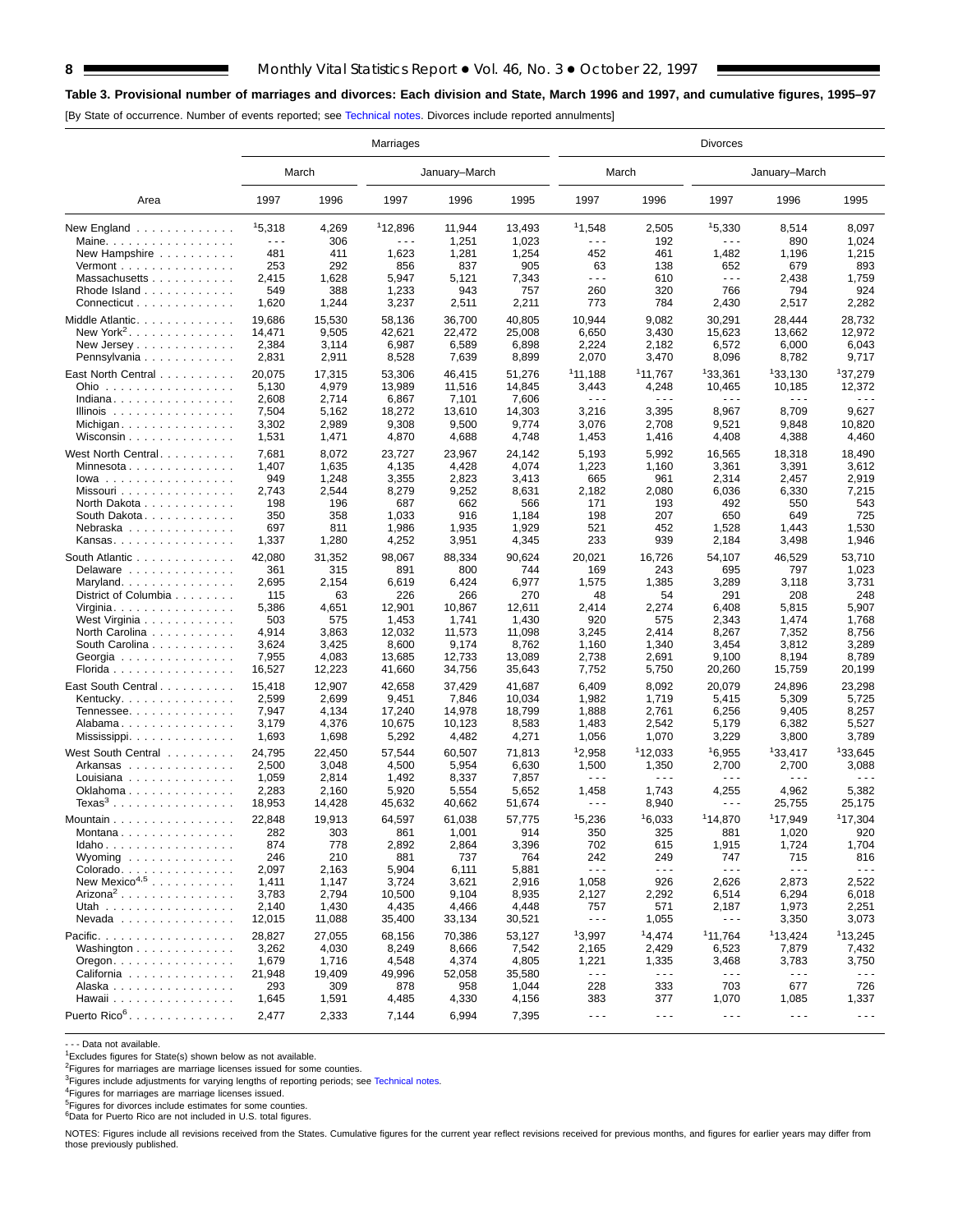#### <span id="page-8-0"></span>**Table 4. Provisional number of deaths under 1 year and infant mortality rates: Each division and State, 12 months ending with March 1996 and 1997**

[Data are estimates by State of residence. Figures should be interpreted with caution because of conversion of place of occurrence to place of residence; see [Technical](#page-16-0) [notes. Infa](#page-16-0)nt mortality rates are deaths under 1 year per 1,000 live births in specified area]

|                         | 12 months ending with March |            |            |            |  |  |  |  |  |  |  |
|-------------------------|-----------------------------|------------|------------|------------|--|--|--|--|--|--|--|
|                         | 1997                        |            | 1996       |            |  |  |  |  |  |  |  |
| Area                    | Number                      | Rate       | Number     | Rate       |  |  |  |  |  |  |  |
|                         | 954                         | 5.5        | 883        | 5.1        |  |  |  |  |  |  |  |
|                         | 44                          | 3.2        | 85         | 6.1        |  |  |  |  |  |  |  |
|                         | 78                          | 5.3        | 63         | 4.4        |  |  |  |  |  |  |  |
|                         | 56                          | 8.4        | 43         | 6.4        |  |  |  |  |  |  |  |
|                         | 409                         | 4.9        | 366        | 4.3        |  |  |  |  |  |  |  |
|                         | 79                          | 6.3        | 80         | 6.3        |  |  |  |  |  |  |  |
|                         | 288                         | 6.6        | 246        | 6.1        |  |  |  |  |  |  |  |
|                         | 3,687                       | 6.9        | 3,825      | 7.2        |  |  |  |  |  |  |  |
|                         | 1,817                       | 6.7        | 1,933      | 7.2        |  |  |  |  |  |  |  |
|                         | 818                         | 7.0        | 765        | 7.0        |  |  |  |  |  |  |  |
|                         | 1,052                       | 7.1        | 1,127      | 7.4        |  |  |  |  |  |  |  |
|                         | 4,766                       | 7.8        | 5,269      | 8.3        |  |  |  |  |  |  |  |
|                         | 1,147                       | 7.6        | 1,327      | 8.5        |  |  |  |  |  |  |  |
|                         | 586                         | 7.2        | 750        | 8.4        |  |  |  |  |  |  |  |
|                         | 1,492                       | 8.2        | 1,594      | 8.6        |  |  |  |  |  |  |  |
|                         | 1,063                       | 7.9        | 1,093      | 8.2        |  |  |  |  |  |  |  |
|                         | 478                         | 7.2        | 505        | 7.5        |  |  |  |  |  |  |  |
| West North Central      | 1,863                       | 7.4        | 1,814      | 7.1        |  |  |  |  |  |  |  |
|                         | 414                         | 6.5        | 394        | 6.2        |  |  |  |  |  |  |  |
|                         | 211                         | 5.9        | 233        | 6.5        |  |  |  |  |  |  |  |
|                         | 604                         | 8.2        | 594        | 7.9        |  |  |  |  |  |  |  |
|                         | 52                          | 6.2        | 41         | 4.8        |  |  |  |  |  |  |  |
|                         | 59                          | 5.6        | 82         | 8.2        |  |  |  |  |  |  |  |
|                         | 196                         | 8.7        | 181        | 7.7        |  |  |  |  |  |  |  |
|                         | 327                         | 8.5        | 289        | 7.3        |  |  |  |  |  |  |  |
|                         | 5,363                       | 8.1        | 5,548      | 8.6        |  |  |  |  |  |  |  |
|                         | 72                          | 7.1        | 74         | 7.3        |  |  |  |  |  |  |  |
|                         | 609                         | 9.0        | 590        | 8.3        |  |  |  |  |  |  |  |
|                         | 109                         | 13.6       | 154        | 17.7       |  |  |  |  |  |  |  |
|                         | 654<br>145                  | 7.3<br>7.1 | 657<br>157 | 7.8<br>7.7 |  |  |  |  |  |  |  |
|                         | 991                         | 9.2        | 938        | 9.1        |  |  |  |  |  |  |  |
|                         | 397                         | 7.9        | 489        | 9.7        |  |  |  |  |  |  |  |
|                         | 990                         | 8.6        | 1,054      | 9.5        |  |  |  |  |  |  |  |
|                         | 1,396                       | 7.3        | 1,435      | 7.6        |  |  |  |  |  |  |  |
|                         | 2,044                       | 8.9        | 2,066      | 9.4        |  |  |  |  |  |  |  |
|                         | 433                         | 8.2        | 385        | 7.4        |  |  |  |  |  |  |  |
|                         | 588                         | 7.8        | 678        | 9.7        |  |  |  |  |  |  |  |
|                         | 593                         | 9.8        | 619        | 10.0       |  |  |  |  |  |  |  |
|                         | 430                         | 10.5       | 384        | 10.7       |  |  |  |  |  |  |  |
|                         | 2,903                       | 6.2        | 3,343      | 7.3        |  |  |  |  |  |  |  |
|                         | 266                         | 7.4        | 271        | 7.7        |  |  |  |  |  |  |  |
|                         | 522                         | 8.0        | 603        | 9.1        |  |  |  |  |  |  |  |
|                         | 362                         | 8.2        | 419        | 9.1        |  |  |  |  |  |  |  |
|                         | 1,753                       | 5.5        | 2,050      | 6.6        |  |  |  |  |  |  |  |
|                         | 1,833                       | 7.4        | 1,640      | 6.8        |  |  |  |  |  |  |  |
| Montana                 | 82                          | 7.7        | 83         | 7.4        |  |  |  |  |  |  |  |
|                         | 131                         | 7.1        | 121        | 6.7        |  |  |  |  |  |  |  |
|                         | 40                          | 6.3        | 50         | 8.2        |  |  |  |  |  |  |  |
|                         | 389                         | 9.0        | 336        | 6.9        |  |  |  |  |  |  |  |
|                         | 168                         | 6.2        | 173        | 6.3        |  |  |  |  |  |  |  |
|                         | 638                         | 8.3        | 530        | 7.8        |  |  |  |  |  |  |  |
|                         | 244                         | 5.7        | 209        | 5.3        |  |  |  |  |  |  |  |
|                         | 141                         | 6.2        | 138        | 6.4        |  |  |  |  |  |  |  |
|                         | 4,012                       | 6.0        | 4,300      | 6.1        |  |  |  |  |  |  |  |
|                         | 434                         | 5.6        | 371        | 4.6        |  |  |  |  |  |  |  |
|                         | 237                         | 5.4        | 263        | 6.1        |  |  |  |  |  |  |  |
| California <sup>1</sup> | 3,177                       | 6.2        | 3,479      | 6.3        |  |  |  |  |  |  |  |
|                         | 73                          | 7.3        | 65         | 6.7        |  |  |  |  |  |  |  |
|                         | 91                          | 5.2        | 122        | 6.5        |  |  |  |  |  |  |  |
|                         | 566                         | 8.8        | 648        | 10.7       |  |  |  |  |  |  |  |

1Figures include adjustments for varying lengths of reporting periods; see [Technical notes.](#page-16-0)

2Data for Puerto Rico are not included in U.S. total figures.

NOTES: Figures include all revisions received from the States. Figures for the current year reflect revisions received for previous months, and figures for earlier years may differ from those previously published.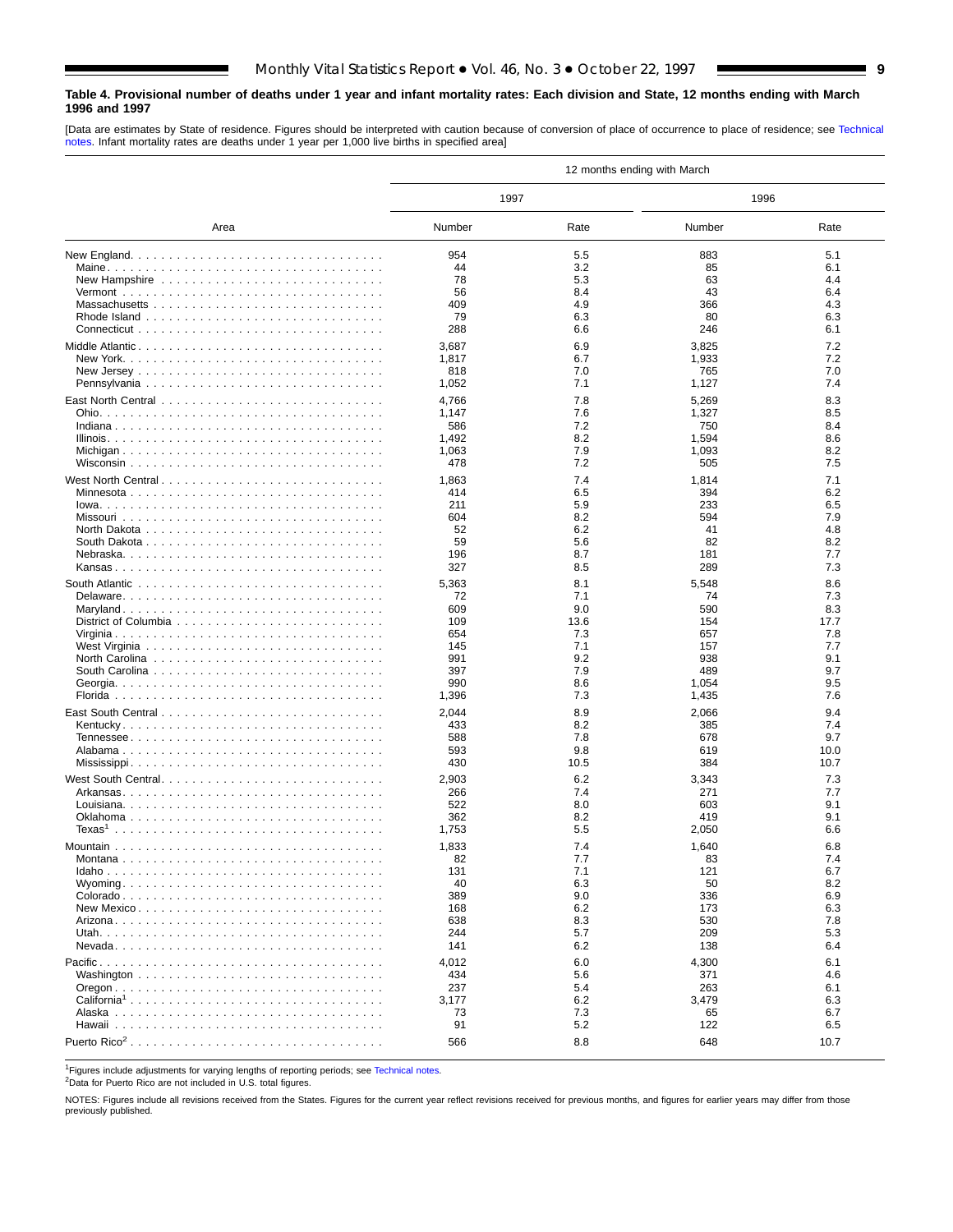#### <span id="page-9-0"></span>**Table 5. Provisional number of deaths and death rates, by age, race, and sex, and age-adjusted death rates by race and sex: United States, February 1996 and 1997, cummulative figures 1996 and 1997, and 12 months ending with February 1996 and 1997**

[Data are provisional, estimated from a 10-[percent sample of deaths.](#page-16-0) Age-specific rates on an annual basis per 100,000 population in specified group; age-adjusted<br>rates per 100,000 U.S. standard population; see Technical n

|                                                                 | February             |                        |                      |                        |                      |                                  | January-February |                           |                      |                        | 12 months ending with February |                             |
|-----------------------------------------------------------------|----------------------|------------------------|----------------------|------------------------|----------------------|----------------------------------|------------------|---------------------------|----------------------|------------------------|--------------------------------|-----------------------------|
|                                                                 |                      | 1997                   |                      | 1996                   |                      | 1997                             |                  | 1996                      | 1997                 |                        | 1996                           |                             |
| Age, race, and sex                                              | Number               | Rate                   | Number               | Rate                   | Number               | Rate                             | Number           | Rate                      | Number               | Rate                   | Number                         | Rate                        |
| All races, both sexes <sup>1</sup>                              |                      |                        |                      |                        |                      |                                  |                  |                           |                      |                        |                                |                             |
| All ages                                                        | 191,000              | 933.6                  | 193,000              | 921.1                  | 410,000              | 950.5                            | 413,000          | 953.7                     | 2,308,000            | 868.8                  | 2,308,000                      | 876.8                       |
|                                                                 |                      |                        |                      |                        |                      |                                  |                  |                           |                      | 2723.3                 | 28,700                         | 2748.3                      |
| Under 1 year                                                    | 3,240                | 73.1                   | 3,260                | 71.1                   | 6,340                | 67.9                             | 6,850            | 72.2                      | 27,700<br>5,730      | 36.9                   | 6,520                          | 41.5                        |
| $1-4$ years $\ldots$ $\ldots$ $\ldots$<br>$5 - 14$ years        |                      |                        |                      |                        |                      |                                  |                  |                           | 8,750                | 22.6                   | 8,240                          | 21.6                        |
| 15-24 years.                                                    | 2,500                | 89.6                   | 2,360                | 82.9                   | 5,400                | 91.9                             | 5,150            | 87.6                      | 33,900               | 94.2                   | 34,330                         | 95.5                        |
| 25-34 years.                                                    | 3,680                | 120.0                  | 4,160                | 129.4                  | 7,590                | 117.4                            | 9,210            | 138.3                     | 50,610               | 125.7                  | 57,490                         | 141.1                       |
| 35-44 years.                                                    | 7,350                | 218.7                  | 8,100                | 237.8                  | 15,170               | 214.2                            | 17,310           | 245.8                     | 94,280               | 217.3                  | 102,650                        | 240.6                       |
| 45-54 years.                                                    | 11,440               | 450.5                  | 11,650               | 461.0                  | 23,690               | 443.2                            | 23,960           | 459.0                     | 142,530              | 437.7                  | 142,360                        | 454.1                       |
| 55-64 years.                                                    | 18,790               | 1,132.8                | 19,200               | 1,140.9                | 39,560               | 1,133.8                          | 40,780           | 1,171.3                   | 233,210              | 1.089.9                | 234,310                        | 1,107.0                     |
| 65-74 years.                                                    | 38,020               | 2,670.6                | 39,200               | 2,641.4                | 80,660               | 2,686.6                          | 84,320           | 2,745.0                   | 473,450              | 2,537.5                | 476,040                        | 2,537.9                     |
| 75-84 years.                                                    | 54,740               | 6,149.9                | 56,460               | 6,302.0                | 119,040              | 6,351.3                          | 119,670          | 6,460.9                   | 658,110              | 5,729.7                | 653,670                        | 5,836.9                     |
| 85 years and over                                               | 51,090<br>90         | 17,439.0               | 48,340               | 16,529.0               | 111,890              | 18,120.0                         | 105,500          | 17,448.5                  | 578,480              | 15,401.5               | 561,020                        | 15,353.6                    |
| Not stated                                                      |                      | $\sim 100$             | 80                   | $\ldots$               | 200                  | $\ldots$                         | 130              | $\sim$ $\sim$             | 1,020                | $\sim$ $\sim$          | 960                            | $\sim$ $\sim$               |
| Age-adjusted rate <sup>3</sup> . $\ldots$ .                     | $\sim 100$           | 511.9                  | $\sim 100$           | 514.6                  | $\sim$ $\sim$ $\sim$ | 515.4                            | $\sim 10$        | 530.8                     | $\sim 100$           | 488.8                  | $\ldots$ .                     | 500.4                       |
| All races, male <sup>1</sup>                                    |                      |                        |                      |                        |                      |                                  |                  |                           |                      |                        |                                |                             |
| All ages                                                        | 93,800               | 936.9                  | 96,890               | 947.6                  | 202,290              | 959.2                            | 207,140          | 979.5                     | 1,160,330            | 894.2<br>2787.6        | 1,170,870                      | 910.9<br>2814.7             |
| Under 1 year<br>$1-4$ years                                     | 1,860                | 81.9                   | 1,790                | 76.3                   | 3,720                | 77.8                             | 3,820            | 78.5                      | 15,460<br>3,170      | 39.8                   | 16,000<br>3,670                | 45.6                        |
| $5-14$ years $\ldots$                                           |                      |                        |                      |                        |                      |                                  |                  |                           | 5,150                | 26.0                   | 5,080                          | 26.0                        |
| 15-24 years.                                                    | 1,720                | 119.9                  | 1,730                | 119.1                  | 3,900                | 129.0                            | 3,890            | 129.4                     | 25,350               | 138.0                  | 26,190                         | 142.7                       |
| 25-34 years.                                                    | 2,560                | 167.0                  | 2,990                | 186.2                  | 5,250                | 162.4                            | 6,520            | 196.2                     | 35,750               | 177.7                  | 41,670                         | 204.7                       |
| 35-44 years.                                                    | 5,010                | 299.8                  | 5,380                | 318.3                  | 10,470               | 297.8                            | 11,690           | 334.3                     | 64,110               | 297.8                  | 70,690                         | 334.0                       |
| 45–54 years.                                                    | 6,880                | 553.7                  | 7,280                | 589.6                  | 14,520               | 555.1                            | 15,310           | 600.0                     | 89,500               | 562.6                  | 90,650                         | 591.9                       |
| 55–64 years. $\ldots$                                           | 11,340               | 1,435.6                | 11,350               | 1,417.8                | 23,930               | 1,440.7                          | 24,310           | 1,468.8                   | 140,880              | 1,383.5                | 140,590                        | 1,397.4                     |
| 65-74 years.                                                    | 21,690               | 3,411.9                | 22,180               | 3,356.0                | 45,910               | 3,425.9                          | 47,740           | 3,489.8                   | 266,970              | 3,208.8                | 272,100                        | 3,263.0                     |
| 75–84 years.                                                    | 25,950               | 7,394.0                | 27,910               | 7,971.1                | 57,480               | 7,780.5                          | 59,090           | 8,165.6                   | 321,710              | 7,130.1                | 320,870                        | 7,371.2                     |
| 85 years and over<br>Not stated                                 | 16,730<br>70         | 19,934.9<br>$\sim 100$ | 16,230<br>40         | 19,752.5<br>$\sim 100$ | 36,950<br>160        | 20,894.8<br>$\sim$ $\sim$ $\sim$ | 34,710<br>60     | 20,428.1<br>$\sim$ $\sim$ | 191,540<br>730       | 18,018.8<br>$\sim 100$ | 182,760<br>610                 | 17,882.6<br>$\sim$ . $\sim$ |
| Age-adjusted rate <sup>3</sup> . $\ldots$ .                     | $\ldots$             | 639.2                  | $\sim 100$           | 652.7                  | $\sim$ $\sim$        | 649.4                            | $\sim$           | 676.0                     | $\sim$ $\sim$        | 620.4                  | $\sim$ $\sim$                  | 642.5                       |
| All races, female                                               |                      |                        |                      |                        |                      |                                  |                  |                           |                      |                        |                                |                             |
| All ages                                                        | 97,160               | 930.5                  | 95,920               | 895.8                  | 207,250              | 942.2                            | 205,740          | 928.9                     | 1,147,480            | 844.6                  | 1,135,420                      | 842.9                       |
| Under 1 year                                                    |                      |                        |                      |                        |                      |                                  |                  |                           | 12,280               | <sup>2</sup> 656.0     | 12,690                         | 2677.2                      |
| $1-4$ years $\ldots$ $\ldots$ $\ldots$ .<br>$5-14$ years        | 1,380                | 63.8                   | 1,470                | 65.7                   | 2,620                | 57.5                             | 3,030            | 65.5                      | 2,550<br>3,610       | 33.6<br>19.1           | 2,850<br>3,170                 | 37.1<br>17.0                |
| 15-24 years.                                                    | 780                  | 57.6                   | 630                  | 45.2                   | 1,510                | 52.9                             | 1,270            | 44.1                      | 8,540                | 48.5                   | 8,140                          | 46.3                        |
| 25-34 years.                                                    | 1,120                | 73.1                   | 1,170                | 72.8                   | 2,350                | 72.4                             | 2,690            | 80.5                      | 14,860               | 73.7                   | 15,820                         | 77.6                        |
| 35-44 years.                                                    | 2,350                | 139.1                  | 2,720                | 158.5                  | 4,690                | 132.1                            | 5,620            | 158.6                     | 30,170               | 138.1                  | 31,960                         | 148.6                       |
| 45–54 years.                                                    | 4,560                | 351.7                  | 4,370                | 338.1                  | 9,170                | 335.6                            | 8,650            | 323.8                     | 53,030               | 318.4                  | 51,710                         | 322.5                       |
| 55-64 years.                                                    | 7,460                | 858.7                  | 7,860                | 890.8                  | 15,630               | 855.4                            | 16,460           | 902.4                     | 92,330               | 823.3                  | 93,720                         | 843.9                       |
| 65-74 years.                                                    | 16,340               | 2,073.8                | 17,010               | 2,066.2                | 34,740               | 2,091.4                          | 36,580           | 2,146.5                   | 206,480              | 1,997.5                | 203,940                        | 1,957.4                     |
| 75–84 years.                                                    | 28,790               | 5,340.8                | 28,550               | 5,231.9                | 61,560               | 5,422.1                          | 60,580           | 5,368.2                   | 336,400              | 4,824.3                | 332,800                        | 4,861.2                     |
| 85 years and over<br>Not stated.<br>and and and and a           | 34,360<br>20         | 16,437.0               | 32,110<br>40         | 15,275.2               | 74,950<br>40         | 17,006.5                         | 70,790<br>70     | 16,286.7                  | 386,940<br>290       | 14,357.7               | 378,270<br>350                 | 14,377.4                    |
| Age-adjusted rate <sup>3</sup> .                                | $\sim$ $\sim$ $\sim$ | 405.8                  | $\sim$ $\sim$ $\sim$ | 401.7                  | $\sim$ $\sim$ $\sim$ | 404.0                            | $\cdots$         | 411.2                     | $\sim$ $\sim$ $\sim$ | 379.1                  | $\sim$                         | 381.8                       |
| White                                                           |                      |                        |                      |                        |                      |                                  |                  |                           |                      |                        |                                |                             |
| All ages                                                        | 165,200              | 976.2                  | 166,050              | 956.9                  | 356,380              | 999.5                            | 356,440          | 993.0                     | 1,987,380            | 903.6                  | 1,982,720                      | 907.9                       |
| Under 1 year $\ldots \ldots$                                    |                      |                        |                      |                        |                      |                                  |                  |                           | 18,140               | 2607.1                 | 18,990                         | 2632.4                      |
| $1-4$ years $\ldots$ $\ldots$ $\ldots$ .<br>5–14 years $\ldots$ | 2,340                | 66.7                   | 2,140                | 59.0                   | 4,500                | 60.9                             | 4,480            | 59.7                      | 3,980<br>6,290       | 32.5<br>20.5           | 4,480<br>6,170                 | 36.1<br>20.3                |
| 15–24 years. $\ldots$                                           | 1,780                | 80.1                   | 1,640                | 72.3                   | 3,930                | 84.0                             | 3,530            | 75.2                      | 24,050               | 84.0                   | 24,350                         | 84.9                        |
| 25-34 years.                                                    | 2,730                | 109.9                  | 2,930                | 111.9                  | 5,580                | 106.4                            | 6,350            | 117.1                     | 35,800               | 109.3                  | 39,940                         | 120.0                       |
| 35-44 years.                                                    | 5,270                | 188.8                  | 5,920                | 208.7                  | 11,070               | 188.3                            | 12,460           | 212.5                     | 68,430               | 189.7                  | 73,320                         | 206.4                       |
| 45-54 years.                                                    | 8,870                | 410.3                  | 8,680                | 402.2                  | 18,640               | 409.5                            | 18,280           | 410.0                     | 109,040              | 392.6                  | 109,170                        | 407.4                       |
| 55-64 years.                                                    | 15,060               | 1,053.8                | 15,630               | 1,075.8                | 31,880               | 1,060.8                          | 33,040           | 1,099.5                   | 189,200              | 1,025.0                | 190,230                        | 1,040.5                     |
| 65-74 years.                                                    | 33,060               | 2,630.4                | 33,820               | 2,572.2                | 69,970               | 2,639.9                          | 73,300           | 2,692.9                   | 409,840              | 2,483.6                | 411,830                        | 2,476.3                     |
| 75-84 years.                                                    | 49,240               | 6,112.0                | 50,940               | 6,270.3                | 107,470              | 6,334.4                          | 107,910          | 6,425.0                   | 590,370              | 5,669.5                | 587,810                        | 5,789.0                     |
| 85 years and over<br>Not stated                                 | 46,810<br>30         | 17,651.2               | 44,290<br>60         | 16,645.9               | 103,220<br>120       | 18,464.0                         | 97,000<br>90     | 17,629.2                  | 531,530<br>720       | 15,546.4               | 515,700<br>720                 | 15,514.4                    |
|                                                                 |                      | $\sim$ $\sim$          |                      | $\sim$ $\sim$          |                      | $\sim$ $\sim$                    |                  | $\sim$ $\sim$             |                      | $\sim$ $\sim$ $\sim$   |                                | $\sim$ $\sim$               |
| Age-adjusted rate <sup>3</sup> . $\ldots$ .                     | $\sim$ $\sim$        | 489.7                  | $\sim 100$           | 487.4                  | $\sim 100$           | 495.4                            | $\sim$ $\sim$    | 503.5                     | $\sim$ $\sim$ $\sim$ | 464.3                  | $\sim 100$                     | 473.7                       |

See footnotes at end of table.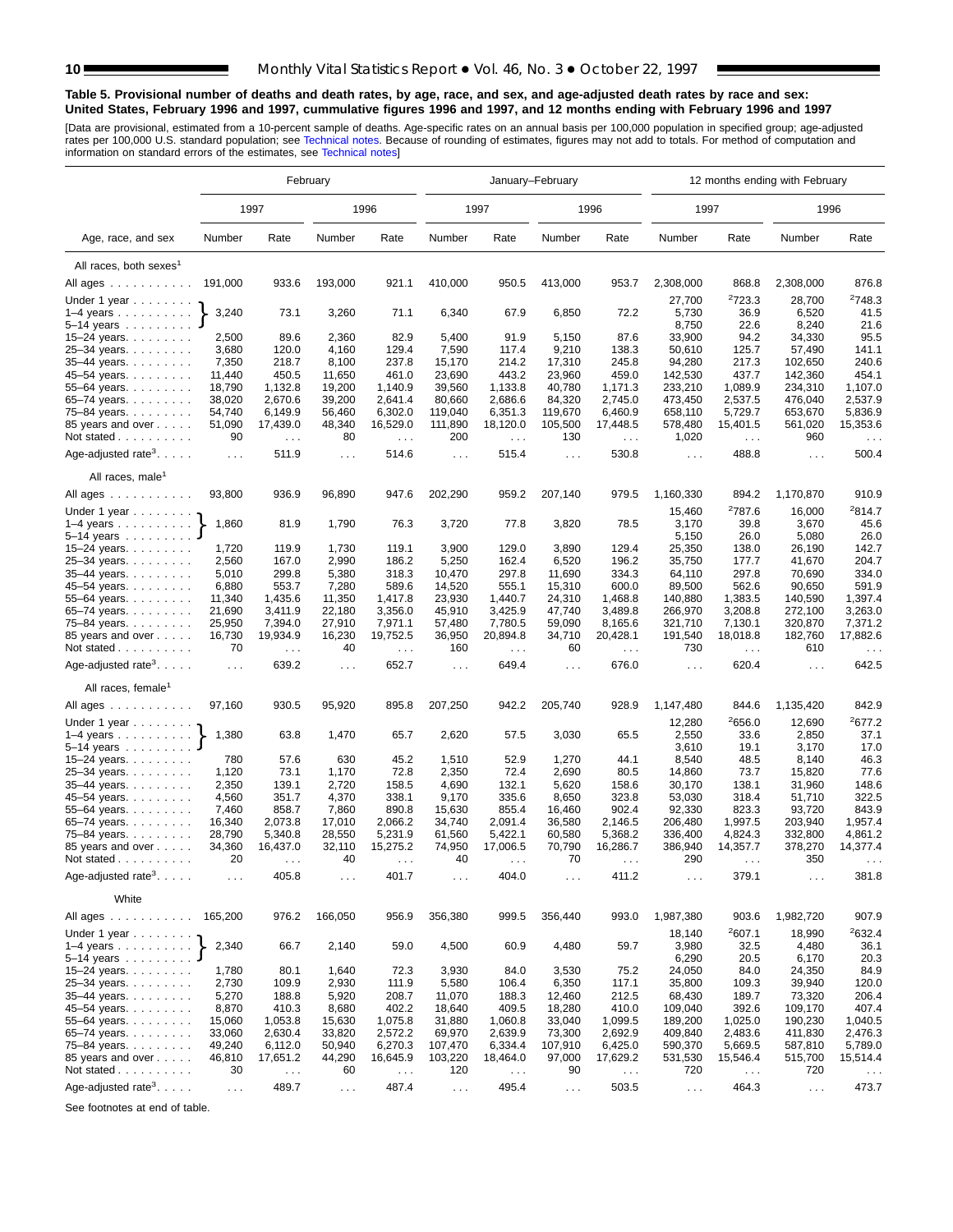#### **Table 5. Provisional number of deaths and death rates, by age, race, and sex, and age-adjusted death rates by race and sex: United States, February 1996 and 1997, cummulative figures 1996 and 1997, and 12 months ending with February 1996 and 1997—Con.**

[Data are provisional, estimated from a 10-percent sample of deaths. Age-specific rates on an annual basis per 100,000 population in specified group; age-adjusted<br>rates per 100,000 U.S. standard population; see Technical n

|                                             | February                           |                                  |                      |                                  |                      |                                  | January-February     |                    |                      | 12 months ending with February   |                    |                                  |
|---------------------------------------------|------------------------------------|----------------------------------|----------------------|----------------------------------|----------------------|----------------------------------|----------------------|--------------------|----------------------|----------------------------------|--------------------|----------------------------------|
|                                             |                                    | 1997                             |                      | 1996                             |                      | 1997                             |                      | 1996               | 1997                 |                                  |                    | 1996                             |
| Age, race, and sex                          | Number                             | Rate                             | Number               | Rate                             | Number               | Rate                             | Number               | Rate               | Number               | Rate                             | Number             | Rate                             |
| White male                                  |                                    |                                  |                      |                                  |                      |                                  |                      |                    |                      |                                  |                    |                                  |
| All ages                                    | 80,470                             | 966.6                            | 82,400               | 967.6                            | 174,290              | 993.8                            | 176,560              | 1,002.3            | 989,670              | 916.7                            | 995,600            | 929.4                            |
| Under 1 year                                |                                    |                                  |                      |                                  |                      |                                  |                      |                    | 10,120               | 2659.7                           | 10,670             | <sup>2</sup> 692.9               |
| $1-4$ years                                 | 1,320                              | 73.3                             | 1,150                | 61.8                             | 2,650                | 69.9                             | 2,510                | 65.5               | 2,300                | 36.6                             | 2,630              | 41.4                             |
| $5 - 14$ years $\ldots$                     |                                    |                                  |                      |                                  |                      |                                  |                      |                    | 3,700                | 23.5                             | 3,780              | 24.3                             |
| $15 - 24$ years.                            | 1,180                              | 102.7                            | 1,190                | 102.3                            | 2,770                | 114.1                            | 2,570                | 106.3              | 17,670               | 120.2                            | 18,260             | 124.2                            |
| 25-34 years.                                | 1,930                              | 153.7                            | 2,110                | 159.6                            | 3,880                | 146.4                            | 4,580                | 167.3              | 25,710               | 155.6                            | 29,550             | 175.9                            |
| 35-44 years.                                | 3,580                              | 255.2                            | 3,920                | 275.6                            | 7,670                | 259.6                            | 8,460                | 287.7              | 47,130               | 260.4                            | 51,160             | 287.2                            |
| 45-54 years.                                | 5,330                              | 498.3                            | 5,450                | 511.3                            | 11,520               | 511.6                            | 11,730               | 532.4              | 69,050               | 503.3                            | 70,070             | 529.5                            |
| 55-64 years.                                | 9,290                              | 1,349.5                          | 9,280                | 1,327.9                          | 19,670               | 1,359.6                          | 19,740               | 1,365.7            | 115,290              | 1,297.9                          | 115,560            | 1,314.7                          |
| 65–74 years. $\ldots$                       | 19,120<br>23,500                   | 3,380.0<br>7,369.2               | 19,190<br>25,170     | 3,253.5<br>7,900.1               | 40,080<br>52,050     | 3,360.1<br>7,752.2               | 41,760<br>53,340     | 3,419.2<br>8,098.9 | 232,610<br>290,370   | 3,137.0<br>7,070.1               | 236,930<br>290,160 | 3,181.1<br>7,325.4               |
| 75-84 years.<br>85 years and over           | 15,180                             | 20,171.5                         | 14,890               | 20,034.3                         | 33,890               | 21,365.6                         | 31,810               | 20,698.4           | 175,190              | 18,230.0                         | 166,340            | 18,041.2                         |
| Not stated                                  | 30                                 | $\sim 100$                       | 40                   | $\sim 100$                       | 110                  | $\sim$ $\sim$ $\sim$             | 60                   | $\sim$ $\sim$      | 520                  | $\sim$ $\sim$                    | 500                | $\sim$ $\sim$                    |
| Age-adjusted rate <sup>3</sup> . $\ldots$ . | $\sim 10$                          | 610.9                            | $\sim 10$            | 614.3                            | $\sim 10$            | 622.9                            | $\sim$ $\sim$ $\sim$ | 637.6              | $\sim 100$           | 588.0                            | $\sim 100$         | 607.2                            |
| White female                                |                                    |                                  |                      |                                  |                      |                                  |                      |                    |                      |                                  |                    |                                  |
| All ages                                    | 84,740                             | 985.5                            | 83,640               | 946.4                            | 182,090              | 1,005.2                          | 179,890              | 984.0              | 997,710              | 891.0                            | 987,120            | 887.3                            |
| Under 1 year $\ldots \ldots$                |                                    |                                  |                      |                                  |                      |                                  |                      |                    | 8,020                | 2551.6                           | 8,320              | 2568.7                           |
| $1-4$ years<br>$5 - 14$ years               | 1,020                              | 59.7                             | 990                  | 56.0                             | 1,860                | 51.4                             | 1,960                | 53.7               | 1,670<br>2,580       | 28.0<br>17.3                     | 1,850<br>2,390     | 30.6<br>16.2                     |
| 15–24 years. $\ldots$                       | 600                                | 55.9                             | 450                  | 40.8                             | 1,160                | 51.8                             | 960                  | 42.0               | 6,370                | 45.7                             | 6,090              | 43.6                             |
| 25-34 years.                                | 800                                | 65.1                             | 820                  | 63.2                             | 1,700                | 65.6                             | 1,770                | 65.9               | 10,100               | 62.3                             | 10,390             | 63.1                             |
| $35 - 44$ years.                            | 1,690                              | 121.8                            | 2,000                | 141.5                            | 3,400                | 116.3                            | 4,000                | 136.8              | 21,300               | 118.5                            | 22,170             | 125.2                            |
| 45-54 years.                                | 3,540                              | 324.1                            | 3,220                | 294.8                            | 7,120                | 309.6                            | 6,550                | 289.6              | 39,990               | 284.5                            | 39,110             | 288.3                            |
| 55-64 years.                                | 5,780                              | 780.4                            | 6,340                | 840.8                            | 12,210               | 783.8                            | 13,300               | 852.2              | 73,910               | 771.9                            | 74,680             | 786.7                            |
| 65-74 years.                                | 13,940                             | 2,016.8                          | 14,630               | 2,017.9                          | 29,890               | 2,050.5                          | 31,540               | 2,102.0            | 177,230              | 1,950.4                          | 174,900            | 1,904.6                          |
| 75-84 years.                                | 25,740                             | 5,288.2                          | 25,770               | 5,218.8                          | 55,420               | 5,405.8                          | 54,570               | 5,345.6            | 300,000              | 4,757.4                          | 297,650            | 4,806.2                          |
| 85 years and over<br>Not stated             | 31,630<br>$\overline{\phantom{0}}$ | 16,652.6<br>$\sim$ $\sim$ $\sim$ | 29,390<br>20         | 15,327.3<br>$\sim$ $\sim$ $\sim$ | 69,330<br>10         | 17,314.9<br>$\sim$ $\sim$ $\sim$ | 65,190<br>30         | 16,439.6<br>$\sim$ | 356,340<br>200       | 14,497.2<br>$\sim$ $\sim$ $\sim$ | 349,370<br>220     | 14,545.0<br>$\sim$ $\sim$ $\sim$ |
| Age-adjusted rate <sup>3</sup> .            | $\ldots$ .                         | 388.2                            | $\sim$ .             | 383.6                            | $\sim$ $\sim$ $\sim$ | 388.8                            | $\cdots$             | 392.7              | $\sim 100$           | 360.5                            | $\sim 100$         | 361.9                            |
| <b>Black</b>                                |                                    |                                  |                      |                                  |                      |                                  |                      |                    |                      |                                  |                    |                                  |
| All ages                                    | 22,470                             | 867.6                            | 23,680               | 894.2                            | 46,610               | 854.4                            | 50,310               | 918.7              | 280,550              | 832.4                            | 285,760            | 859.7                            |
| Under 1 year                                |                                    |                                  |                      |                                  |                      |                                  |                      |                    | 8,660                | <sup>2</sup> 1,379.0             | 8,890              | 21,422.4                         |
| $1-4$ years                                 | 830                                | 120.7                            | 1,030                | 143.8                            | 1,720                | 119.4                            | 2,170                | 146.5              | 1,500                | 60.9                             | 1,770              | 71.2                             |
| $5 - 14$ years $\ldots \ldots$              |                                    |                                  |                      |                                  |                      |                                  |                      |                    | 1,990                | 33.0                             | 1,720              | 29.1                             |
| 15-24 years.                                | 590                                | 139.1                            | 630                  | 145.4                            | 1,210                | 135.5                            | 1,410                | 157.2              | 8,430                | 153.6                            | 8,610              | 157.6                            |
| 25-34 years.                                | 830                                | 200.5                            | 1,070                | 249.6                            | 1,700                | 194.8                            | 2,560                | 287.6              | 13,070               | 241.9                            | 15,900             | 293.7                            |
| 35-44 years.                                | 1,910                              | 461.3                            | 2,010                | 482.1                            | 3,740                | 429.1                            | 4,500                | 521.0              | 23,360               | 438.4                            | 26,820             | 514.9                            |
| 45-54 years.                                | 2,180                              | 809.4<br>2,000.4                 | 2,620                | 986.7<br>1,883.7                 | 4,450<br>6,870       | 785.5<br>1,953.4                 | 5,080<br>6,930       | 926.3<br>1,974.5   | 29,380<br>39,060     | 853.6<br>1,806.7                 | 29,640<br>38,900   | 905.3<br>1,822.9                 |
| 55-64 years.<br>65-74 years.                | 3,350<br>4,370                     | 3,475.6                          | 3,200<br>4,680       | 3,632.5                          | 9,360                | 3,532.9                          | 9,670                | 3,627.7            | 55,770               | 3,411.0                          | 56,390             | 3,485.2                          |
| 75–84 years.                                | 4,680                              | 7,118.7                          | 4,800                | 7,237.7                          | 9,920                | 7,162.6                          | 10,300               | 7,506.6            | 58,560               | 6,922.0                          | 57,230             | 6,878.6                          |
| 85 years and over                           | 3,670                              | 16,496.9                         | 3,630                | 16,361.8                         | 7,570                | 16,127.4                         | 7,660                | 16,709.6           | 40,470               | 14,250.0                         | 39,680             | 14,324.9                         |
| Not stated                                  | 50                                 | $\sim$ $\sim$ $\sim$             | 20                   | $\sim$ $\sim$                    | 70                   | $\sim$ $\sim$ $\sim$             | 40                   | $\sim$ .           | 290                  | $\sim$ $\sim$ $\sim$             | 220                | $\sim$ $\sim$                    |
| Age-adjusted rate <sup>3</sup> .            | $\ldots$                           | 744.8                            | $\sim$ $\sim$ $\sim$ | 781.1                            | $\sim$ $\sim$ $\sim$ | 734.2                            | $\sim$ $\sim$ $\sim$ | 800.9              | $\sim$ $\sim$ $\sim$ | 728.9                            | $\sim$ .           | 759.8                            |
| <b>Black male</b>                           |                                    |                                  |                      |                                  |                      |                                  |                      |                    |                      |                                  |                    |                                  |
| All ages                                    | 11,620                             | 945.0                            | 12,760               | 1,015.5                          | 24,330               | 939.0                            | 27,160               | 1,045.3            | 148,440              | 928.2                            | 153,850            | 975.8                            |
| Under 1 year $\ldots \ldots$                |                                    |                                  |                      |                                  |                      |                                  |                      |                    | 4,750                | 21,493.7                         | 4,850              | 21,530.0                         |
| $1-4$ years                                 | 490                                | 140.4                            | 590                  | 162.4                            | 1,000                | 136.0                            | 1,180                | 157.1              | 780                  | 62.5                             | 900                | 71.4                             |
| $5 - 14$ years                              |                                    |                                  |                      |                                  |                      |                                  |                      |                    | 1,170                | 38.3                             | 1,100              | 36.7                             |
| 15–24 years. $\ldots$                       | 470                                | 220.9                            | 500                  | 230.6                            | 940                  | 212.0                            | 1,190                | 265.2              | 6,630                | 241.4                            | 6,880              | 251.9                            |
| 25-34 years.                                | 560                                | 285.4                            | 770                  | 379.3                            | 1,170                | 282.8                            | 1,740                | 414.5              | 8,900                | 347.9                            | 10,990             | 429.1                            |
| 35-44 years.                                | 1,300                              | 670.9                            | 1,350                | 693.7                            | 2,560                | 627.7                            | 2,990                | 743.5              | 15,310               | 614.9                            | 17,850             | 734.3                            |
| 45-54 years.                                | 1,320                              | 1,081.5                          | 1,640                | 1,362.6<br>2,505.2               | 2,650<br>3,820       | 1,036.0<br>2,499.5               | 3,240                | 1,303.7<br>2,690.0 | 18,220               | 1,167.9<br>2,411.7               | 18,540             | 1,249.3                          |
| 55–64 years. $\ldots$<br>65-74 years.       | 1,870<br>2,290                     | 2,574.1<br>4,357.9               | 1,850<br>2,560       | 4,765.3                          | 5,090                | 4,606.0                          | 4,100<br>5,200       | 4,678.5            | 22,670<br>30,030     | 4,390.4                          | 22,130<br>30,520   | 2,387.3<br>4,528.2               |
| 75-84 years.                                | 2,050                              | 8,483.6                          | 2,340                | 9,619.7                          | 4,520                | 8,857.4                          | 4,980                | 9,912.2            | 26,530               | 8,558.1                          | 26,390             | 8,709.6                          |
| 85 years and over                           | 1,240                              | 19,016.8                         | 1,170                | 18,229.9                         | 2,520                | 18,341.0                         | 2,540                | 19,128.4           | 13,240               | 16,146.3                         | 13,600             | 17,000.0                         |
| Not stated                                  | 30                                 | $\sim$ $\sim$                    |                      | $\sim$ $\sim$                    | 40                   | $\epsilon \rightarrow \infty$    |                      | $\sim$ $\sim$      | 200                  | $\sim$ $\sim$ $\sim$             | 100                | $\sim$ $\sim$ $\sim$             |
|                                             |                                    |                                  |                      |                                  |                      |                                  |                      |                    |                      |                                  |                    |                                  |
| Age-adjusted rate <sup>3</sup> .            | $\sim 100$                         | 958.9                            | $\sim$               | 1,046.3                          | $\sim$ $\sim$        | 954.7                            | $\sim$ $\sim$ $\sim$ | 1,075.4            | $\sim 100$           | 956.0                            | $\sim 100$         | 1,007.8                          |

See footnotes at end of table.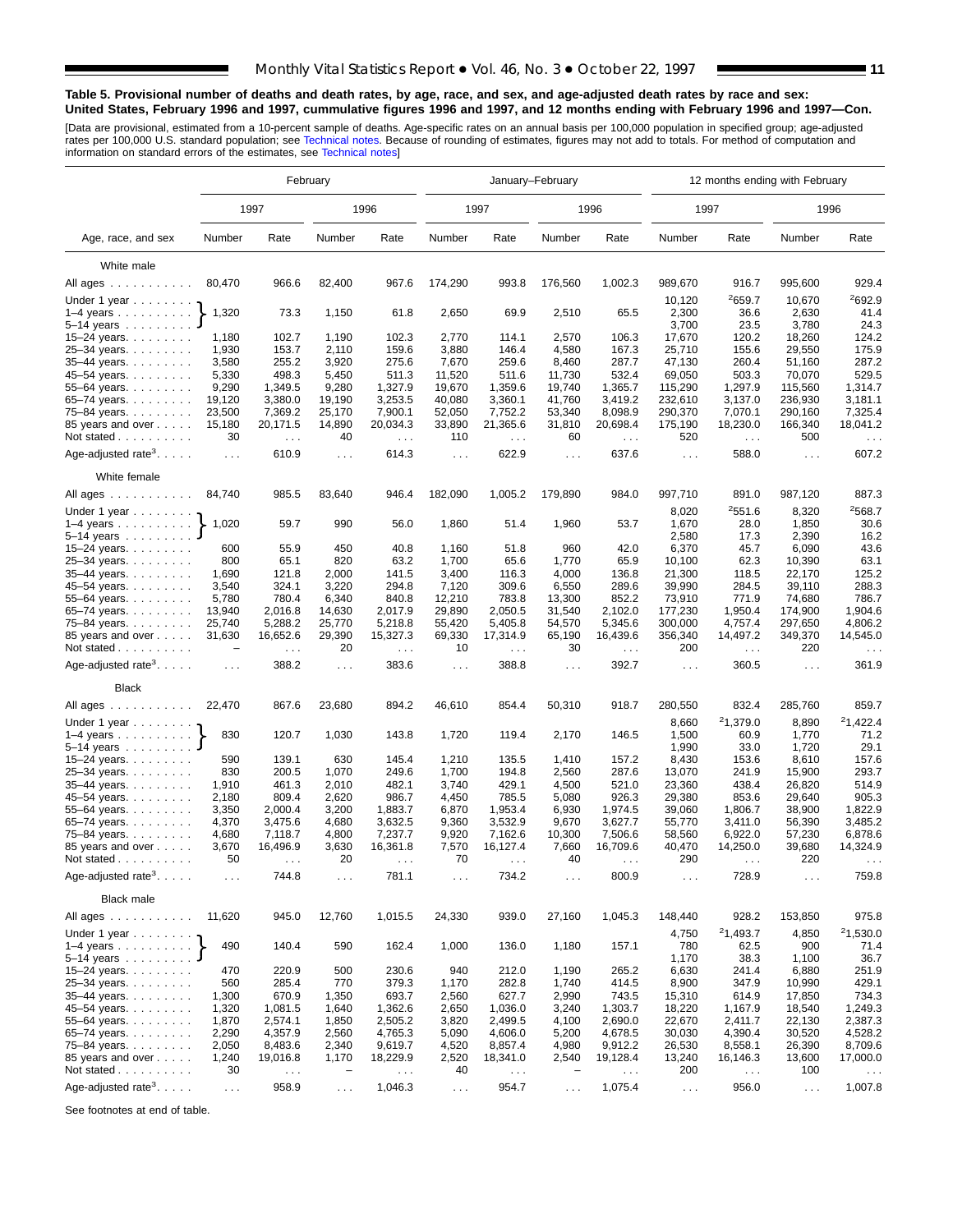#### **Table 5. Provisional number of deaths and death rates, by age, race, and sex, and age-adjusted death rates by race and sex: United States, February 1996 and 1997, cummulative figures 1996 and 1997, and 12 months ending with February 1996 and 1997—Con.**

[Data are provisional, estimated from a 10-percent sample of deaths. Age-specific rates on an annual basis per 100,000 population in specified group; age-adjusted rates per 100,000 U.S. standard population; see [Technical notes. Becaus](#page-16-0)e of rounding of estimates, figures may not add to totals. For method of computation and<br>information on standard errors of the estimates, see Technical

| February                                                                                              |                         |                               |                         |                                  |                         |                               | January-February        |                                  |                              | 12 months ending with February   |                              |                                  |
|-------------------------------------------------------------------------------------------------------|-------------------------|-------------------------------|-------------------------|----------------------------------|-------------------------|-------------------------------|-------------------------|----------------------------------|------------------------------|----------------------------------|------------------------------|----------------------------------|
|                                                                                                       |                         | 1997                          |                         | 1996                             |                         | 1997                          |                         | 1996                             |                              | 1997                             |                              | 1996                             |
| Age, race, and sex                                                                                    | Number                  | Number<br>Rate<br>Rate        |                         | Number                           | Rate                    | Number                        | Rate                    | Number                           | Rate                         | Number                           | Rate                         |                                  |
| <b>Black female</b>                                                                                   |                         |                               |                         |                                  |                         |                               |                         |                                  |                              |                                  |                              |                                  |
| All ages                                                                                              | 10,840                  | 796.9                         | 10,920                  | 784.7                            | 22,280                  | 777.6                         | 23,150                  | 804.4                            | 132,100                      | 745.9                            | 131,910                      | 754.9                            |
| Under 1 year $\gamma$<br>1–4 years $\ldots$ $\ldots$ $\cdot$<br>5-14 years 4<br>15–24 years. $\ldots$ | 330<br>120              | 97.5<br>56.8                  | 450<br>130              | 127.5<br>60.0                    | 720<br>270              | 100.9<br>58.4                 | 1,000<br>220            | 137.0<br>49.1                    | 3,910<br>720<br>820<br>1,810 | 21,261.3<br>59.3<br>27.6<br>66.0 | 4,040<br>870<br>620<br>1,720 | 21,311.7<br>71.1<br>21.3<br>63.0 |
| 25-34 years.<br>35-44 years.<br>45-54 years.                                                          | 270<br>610<br>870       | 124.1<br>277.0<br>590.7       | 300<br>660<br>980       | 132.9<br>296.9<br>675.1          | 530<br>1,170<br>1,800   | 115.5<br>254.5<br>581.1       | 820<br>1,510<br>1,840   | 173.5<br>326.4<br>613.6          | 4,170<br>8,050<br>11,160     | 146.5<br>283.6<br>593.0          | 4,900<br>8,970<br>11,100     | 171.7<br>322.9<br>620.1          |
| 55-64 years.<br>65-74 years.<br>75-84 years.                                                          | 1,480<br>2,080<br>2,630 | 1,560.9<br>2,842.2<br>6,325.4 | 1,350<br>2,120<br>2,460 | 1,405.8<br>2,822.3<br>5,857.9    | 3,050<br>4,270<br>5,400 | 1,529.8<br>2,769.0<br>6.175.3 | 2,830<br>4,460<br>5,320 | 1,424.3<br>2,869.8<br>6,116.8    | 16,390<br>25.730<br>32,030   | 1.341.2<br>2,705.6<br>5,975.7    | 16,770<br>25,880<br>30,830   | 1,389.4<br>2,741.5<br>5,828.0    |
| 85 years and over<br>Not stated                                                                       | 2,430<br>20             | 15,452.1<br>$\sim 100$        | 2,450<br>20             | 15,538.0<br>$\sim$ $\sim$ $\sim$ | 5,040<br>30             | 15,239.8<br>$\sim 100$        | 5,120<br>40             | 15,694.5<br>$\sim$ $\sim$ $\sim$ | 27,230<br>90                 | 13,480.2<br>$\sim 100$           | 26,070<br>120                | 13,233.5<br>$\sim$ $\sim$ $\sim$ |
| Age-adjusted rate <sup>3</sup> . $\ldots$ .                                                           | $\sim$ $\sim$ $\sim$    | 577.7                         | $\sim$ $\sim$ $\sim$    | 576.4                            | $\cdots$                | 563.6                         | $\sim$ $\sim$           | 588.8                            | $\cdots$                     | 552.4                            | $\sim 100$                   | 567.5                            |

. . . Category not applicable.

– Quantity zero.

 $1$ Includes races other than white and black.

<sup>2</sup>Death rates under 1 year (based on population estimates) differ from infant mortality rates (based on live births); see [table 9](#page-15-0) for infant mortality rates.

<sup>3</sup>For method of computation, see Technical notes.

NOTES: Figures include all re[visions received from the](#page-16-0) States. Cumulative and 12-month figures for the current year reflect revisions received for previous months, and figures for earlier years<br>may differ from those previo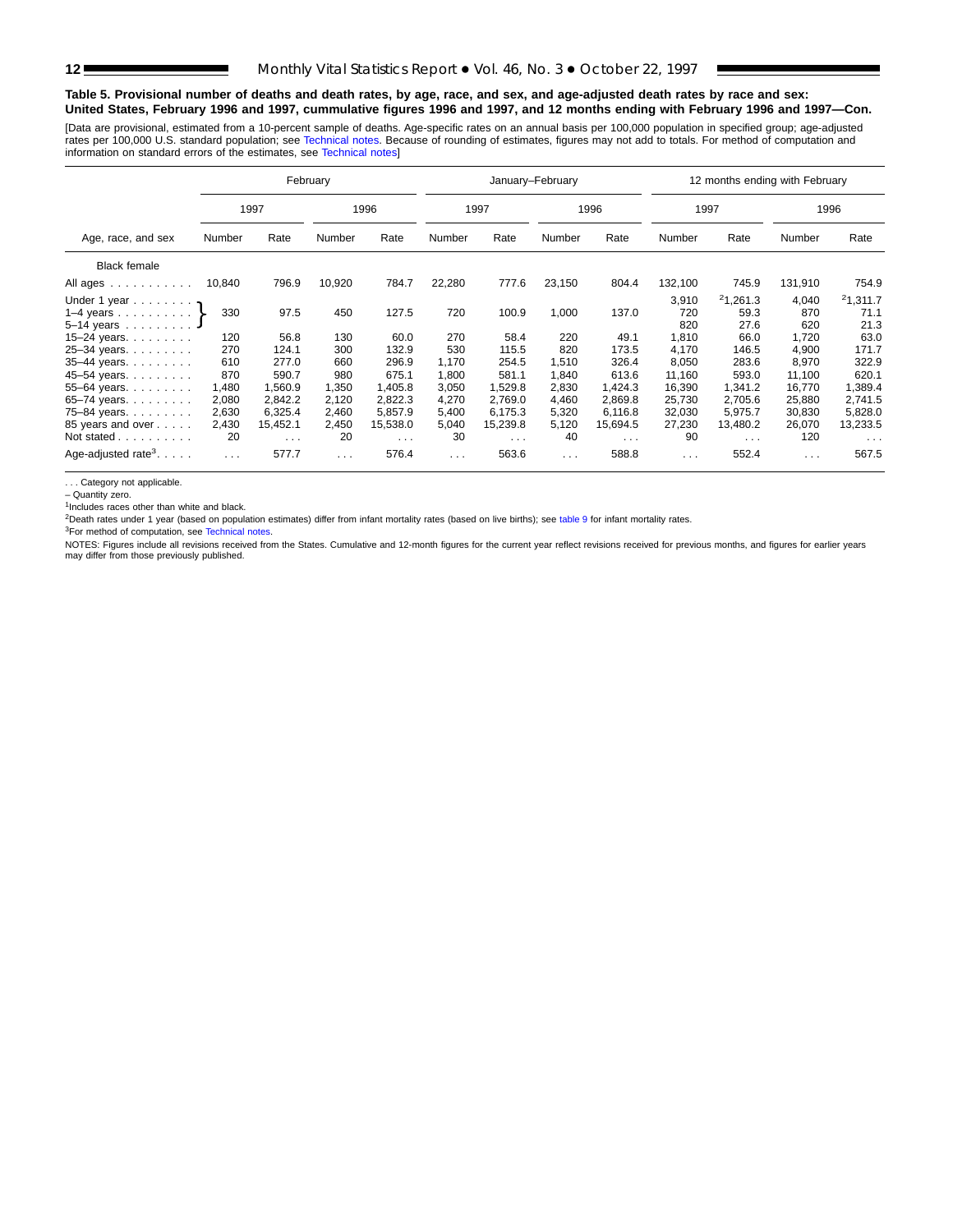#### <span id="page-12-0"></span>Table 6. Provisional number of deaths and death rates for 72 selected causes, Human immunodeficiency virus infection, and Alzheimer's disease: United States, February 1996 and 1997, cumulative figures 1996 and 1997, and 12 months ending with February 1996 and 1997

[Data are provisional, estimated from <sup>a</sup> 10-percent sample of deaths. Rates on an annual basis per 100,000 estimated population. Because of rounding of estimates, figures may not add to totals. For method of computation and information on standard errors of the estimates, see [Technical](#page-16-0) notes. For explanation of asterisks preceding cause-of-death categories, see [Technical](#page-16-0) notes]

| 1997<br>1997<br>1997<br>1996<br>1996<br>1996<br>Cause of death (Based on the Ninth Revision, International Classification of Diseases, 1975)<br>Rate Number<br>Rate<br>Number Rate Number<br>Rate<br>Number<br>Rate<br>Number<br>Rate<br>Number<br>933.6<br>193,000<br>921.1<br>950.5<br>953.7<br>2,308,000<br>868.8<br>876.8<br>191,000<br>410,000<br>413,000<br>2,308,000<br>70<br>170<br>0.4<br>180<br>0.4<br>810<br>0.3<br>720<br>0.3<br>80<br>90<br>120<br>0.6<br>180<br>0.4<br>220<br>0.5<br>970<br>1,270<br>0.5<br>0.4<br>60<br>110<br>0.5<br>150<br>0.3<br>200<br>0.5<br>750<br>0.3<br>1.030<br>0.4<br>30<br>30<br>10<br>20<br>220<br>0.1<br>250<br>0.1<br>10<br>20<br>10<br>10<br>$\overline{\phantom{a}}$<br>30<br>70<br>260<br>0.1<br>0.1<br>40<br>70<br>310<br>9.2<br>8.0<br>1.770<br>8.6<br>1.730<br>8.3<br>3.930<br>9.1<br>3.990<br>21,610<br>8.1<br>21.040<br>290<br>590<br>1.3<br>280<br>1.4<br>600<br>1.4<br>1.4<br>3,830<br>1.4<br>3,520<br>1.4<br>30<br>80<br>All other infectious and parasitic<br>diseases <sup>1</sup> 001-003.005.020-032.037.039-041.*042-*044.046-054.056-066.071-088.098-139<br>2,200<br>10.8<br>3.220<br>15.4<br>4,330<br>10.0<br>7,350<br>34,920<br>13.1<br>48,080<br>17.0<br>18.3<br>Malignant neoplasms, including neoplasms of lymphatic and hematopoietic tissues 140–208<br>201.0<br>43,480<br>207.7<br>86,970<br>201.8<br>91,630<br>537.170<br>41.110<br>211.6<br>537,670<br>202.4<br>204.1<br>570<br>2.8<br>600<br>2.9<br>1,370<br>3.2<br>1,290<br>3.0<br>7,930<br>7.780<br>3.0<br>3.0<br>9,550<br>46.7<br>9,960<br>47.6<br>20,390<br>47.3<br>21,370<br>49.4<br>125,860<br>47.4<br>125,830<br>47.8<br>59.0<br>61.8<br>13,000<br>62.1<br>26,220<br>60.8<br>26,930<br>62.2<br>158,350<br>59.6<br>155,400<br>12,640<br>15.2<br>6,530<br>7,450<br>42,610<br>16.6<br>3,110<br>3,650<br>17.4<br>15.2<br>17.2<br>16.0<br>43,710<br>23.1<br>4.600<br>22.0<br>9.790<br>9,750<br>22.5<br>60,270<br>22.9<br>4,720<br>22.7<br>22.7<br>60.160<br>8.4<br>1.670<br>8.0<br>3,550<br>8.2<br>3,950<br>9.1<br>22.640<br>8.5<br>23.110<br>8.8<br>1,710<br>4,850<br>23.7<br>5,350<br>25.6<br>10,280<br>23.9<br>11,130<br>25.7<br>65,410<br>24.6<br>65,840<br>25.0<br>6.5<br>8.8<br>3,170<br>3,700<br>7.7<br>1,340<br>1,840<br>7.3<br>8.5<br>19,810<br>7.5<br>20,200<br>12.8<br>13.4<br>5,660<br>13.1<br>13.4<br>2,620<br>2,810<br>6,060<br>14.0<br>34,800<br>13.1<br>35,160<br>Benign neoplasms, carcinoma in situ, and neoplasms of uncertain behavior and<br>3.1<br>2.8<br>650<br>1.230<br>2.9<br>1.370<br>3.1<br>2.8<br>8.140<br>570<br>3.1<br>7.510<br>5,070<br>10,930<br>25.4<br>22.1<br>24.8<br>4,770<br>22.8<br>10,440<br>24.1<br>61,960<br>23.3<br>58,090<br>320<br>380<br>3.980<br>1.6<br>1.8<br>630<br>1.5<br>790<br>1.8<br>3.640<br>1.5<br>1.4<br>370<br>340<br>860<br>2.0<br>580<br>1.3<br>4.250<br>4.020<br>1.8<br>1.6<br>1.6<br>1.5<br>Anemias<br>40<br>70<br>90<br>0.3<br>540<br>0.2<br>700<br>0.3<br>140<br>383.7<br>80,290<br>383.6<br>169,970<br>394.5<br>171,550<br>396.2<br>940,060<br>353.9<br>941,740<br>357.8<br>78,470<br>291.6<br>297.2<br>130,390<br>302.6<br>277.8<br>59.650<br>62.210<br>133,360<br>308.0<br>726.170<br>273.4<br>731.320<br>2.0<br>750<br>360<br>1.8<br>420<br>1.7<br>810<br>4,800<br>4.880<br>1.9<br>1.9<br>1.8<br>9.5<br>2.390<br>4,750<br>10.9<br>25.880<br>9.7<br>2.250<br>11.0<br>11.4<br>4,610<br>10.7<br>24.910<br>0.9<br>270<br>1.3<br>1.2<br>490<br>490<br>2.210<br>0.8<br>2.380<br>250<br>1.1<br>1.1<br>39.120<br>191.3<br>40.550<br>193.7<br>84,730<br>196.7<br>86,670<br>200.2<br>471,070<br>476,350<br>181.0<br>177.3<br>17,930<br>87.7<br>18.160<br>86.8<br>38,090<br>88.4<br>39,590<br>91.5<br>212,380<br>80.0<br>216,290<br>82.2<br>0.9<br>220<br>1.1<br>210<br>1.0<br>500<br>1.2<br>440<br>1.0<br>2.750<br>2,480<br>1.0<br>0.3<br>Angina pectoris<br>70<br>80<br>130<br>0.3<br>150<br>0.3<br>670<br>0.3<br>720<br>Old myocardial infarction and other forms of<br>97.6<br>20,890<br>102.1<br>22,100<br>105.6<br>46,010<br>106.8<br>46,490<br>107.4<br>255,270<br>96.1<br>256,870<br>5.9<br>1,340<br>6.5<br>1,450<br>6.9<br>2,900<br>6.7<br>2,900<br>6.7<br>16,480<br>6.2<br>15,600<br>36,910<br>37,750<br>78.7<br>16,320<br>79.8<br>17,140<br>81.9<br>85.7<br>87.2<br>205,730<br>77.5<br>207,200<br>1.210<br>5.9<br>1.070<br>5.1<br>2.420<br>5.6<br>2,230<br>5.1<br>12,380<br>12.480<br>4.7<br>4.7<br>59.4<br>14.110<br>69.0<br>13.560<br>64.8<br>29.480<br>68.4<br>28.650<br>66.2<br>159.380<br>60.0<br>156.260<br>8.3<br>Intracerebral and other intracranial hemorrhage 431-432<br>2,150<br>10.5<br>1,990<br>9.5<br>4,480<br>10.4<br>4,120<br>9.5<br>23,870<br>9.0<br>21,810<br>434.0,434.9. Cerebral thrombosis and unspecified occlusion of cerebral arteries. 434.0<br>990<br>4.8<br>940<br>4.5<br>2,220<br>5.1<br>2,190<br>5.1<br>12,480<br>4.7<br>12,970<br>4.9<br>50<br>100<br>$\star$<br>80<br>-8<br>820<br>0.3<br>610<br>0.2<br>10<br>10.910<br>53.3<br>10.620<br>50.7<br>22,680<br>52.6<br>22,260<br>122,210<br>46.0<br>120,860<br>45.9<br>51.4 |  | February | January-February |  |  |  |  | 12 months ending with February |  |
|--------------------------------------------------------------------------------------------------------------------------------------------------------------------------------------------------------------------------------------------------------------------------------------------------------------------------------------------------------------------------------------------------------------------------------------------------------------------------------------------------------------------------------------------------------------------------------------------------------------------------------------------------------------------------------------------------------------------------------------------------------------------------------------------------------------------------------------------------------------------------------------------------------------------------------------------------------------------------------------------------------------------------------------------------------------------------------------------------------------------------------------------------------------------------------------------------------------------------------------------------------------------------------------------------------------------------------------------------------------------------------------------------------------------------------------------------------------------------------------------------------------------------------------------------------------------------------------------------------------------------------------------------------------------------------------------------------------------------------------------------------------------------------------------------------------------------------------------------------------------------------------------------------------------------------------------------------------------------------------------------------------------------------------------------------------------------------------------------------------------------------------------------------------------------------------------------------------------------------------------------------------------------------------------------------------------------------------------------------------------------------------------------------------------------------------------------------------------------------------------------------------------------------------------------------------------------------------------------------------------------------------------------------------------------------------------------------------------------------------------------------------------------------------------------------------------------------------------------------------------------------------------------------------------------------------------------------------------------------------------------------------------------------------------------------------------------------------------------------------------------------------------------------------------------------------------------------------------------------------------------------------------------------------------------------------------------------------------------------------------------------------------------------------------------------------------------------------------------------------------------------------------------------------------------------------------------------------------------------------------------------------------------------------------------------------------------------------------------------------------------------------------------------------------------------------------------------------------------------------------------------------------------------------------------------------------------------------------------------------------------------------------------------------------------------------------------------------------------------------------------------------------------------------------------------------------------------------------------------------------------------------------------------------------------------------------------------------------------------------------------------------------------------------------------------------------------------------------------------------------------------------------------------------------------------------------------------------------------------------------------------------------------------------------------------------------------------------------------------------------------------------------------------------------------------------------------------------------------------------------------------------------------------------------------------------------------------------------------------------------------------------------------------------------------------|--|----------|------------------|--|--|--|--|--------------------------------|--|
|                                                                                                                                                                                                                                                                                                                                                                                                                                                                                                                                                                                                                                                                                                                                                                                                                                                                                                                                                                                                                                                                                                                                                                                                                                                                                                                                                                                                                                                                                                                                                                                                                                                                                                                                                                                                                                                                                                                                                                                                                                                                                                                                                                                                                                                                                                                                                                                                                                                                                                                                                                                                                                                                                                                                                                                                                                                                                                                                                                                                                                                                                                                                                                                                                                                                                                                                                                                                                                                                                                                                                                                                                                                                                                                                                                                                                                                                                                                                                                                                                                                                                                                                                                                                                                                                                                                                                                                                                                                                                                                                                                                                                                                                                                                                                                                                                                                                                                                                                                                                                                                        |  |          |                  |  |  |  |  |                                |  |
|                                                                                                                                                                                                                                                                                                                                                                                                                                                                                                                                                                                                                                                                                                                                                                                                                                                                                                                                                                                                                                                                                                                                                                                                                                                                                                                                                                                                                                                                                                                                                                                                                                                                                                                                                                                                                                                                                                                                                                                                                                                                                                                                                                                                                                                                                                                                                                                                                                                                                                                                                                                                                                                                                                                                                                                                                                                                                                                                                                                                                                                                                                                                                                                                                                                                                                                                                                                                                                                                                                                                                                                                                                                                                                                                                                                                                                                                                                                                                                                                                                                                                                                                                                                                                                                                                                                                                                                                                                                                                                                                                                                                                                                                                                                                                                                                                                                                                                                                                                                                                                                        |  |          |                  |  |  |  |  |                                |  |
|                                                                                                                                                                                                                                                                                                                                                                                                                                                                                                                                                                                                                                                                                                                                                                                                                                                                                                                                                                                                                                                                                                                                                                                                                                                                                                                                                                                                                                                                                                                                                                                                                                                                                                                                                                                                                                                                                                                                                                                                                                                                                                                                                                                                                                                                                                                                                                                                                                                                                                                                                                                                                                                                                                                                                                                                                                                                                                                                                                                                                                                                                                                                                                                                                                                                                                                                                                                                                                                                                                                                                                                                                                                                                                                                                                                                                                                                                                                                                                                                                                                                                                                                                                                                                                                                                                                                                                                                                                                                                                                                                                                                                                                                                                                                                                                                                                                                                                                                                                                                                                                        |  |          |                  |  |  |  |  |                                |  |
|                                                                                                                                                                                                                                                                                                                                                                                                                                                                                                                                                                                                                                                                                                                                                                                                                                                                                                                                                                                                                                                                                                                                                                                                                                                                                                                                                                                                                                                                                                                                                                                                                                                                                                                                                                                                                                                                                                                                                                                                                                                                                                                                                                                                                                                                                                                                                                                                                                                                                                                                                                                                                                                                                                                                                                                                                                                                                                                                                                                                                                                                                                                                                                                                                                                                                                                                                                                                                                                                                                                                                                                                                                                                                                                                                                                                                                                                                                                                                                                                                                                                                                                                                                                                                                                                                                                                                                                                                                                                                                                                                                                                                                                                                                                                                                                                                                                                                                                                                                                                                                                        |  |          |                  |  |  |  |  |                                |  |
|                                                                                                                                                                                                                                                                                                                                                                                                                                                                                                                                                                                                                                                                                                                                                                                                                                                                                                                                                                                                                                                                                                                                                                                                                                                                                                                                                                                                                                                                                                                                                                                                                                                                                                                                                                                                                                                                                                                                                                                                                                                                                                                                                                                                                                                                                                                                                                                                                                                                                                                                                                                                                                                                                                                                                                                                                                                                                                                                                                                                                                                                                                                                                                                                                                                                                                                                                                                                                                                                                                                                                                                                                                                                                                                                                                                                                                                                                                                                                                                                                                                                                                                                                                                                                                                                                                                                                                                                                                                                                                                                                                                                                                                                                                                                                                                                                                                                                                                                                                                                                                                        |  |          |                  |  |  |  |  |                                |  |
|                                                                                                                                                                                                                                                                                                                                                                                                                                                                                                                                                                                                                                                                                                                                                                                                                                                                                                                                                                                                                                                                                                                                                                                                                                                                                                                                                                                                                                                                                                                                                                                                                                                                                                                                                                                                                                                                                                                                                                                                                                                                                                                                                                                                                                                                                                                                                                                                                                                                                                                                                                                                                                                                                                                                                                                                                                                                                                                                                                                                                                                                                                                                                                                                                                                                                                                                                                                                                                                                                                                                                                                                                                                                                                                                                                                                                                                                                                                                                                                                                                                                                                                                                                                                                                                                                                                                                                                                                                                                                                                                                                                                                                                                                                                                                                                                                                                                                                                                                                                                                                                        |  |          |                  |  |  |  |  |                                |  |
|                                                                                                                                                                                                                                                                                                                                                                                                                                                                                                                                                                                                                                                                                                                                                                                                                                                                                                                                                                                                                                                                                                                                                                                                                                                                                                                                                                                                                                                                                                                                                                                                                                                                                                                                                                                                                                                                                                                                                                                                                                                                                                                                                                                                                                                                                                                                                                                                                                                                                                                                                                                                                                                                                                                                                                                                                                                                                                                                                                                                                                                                                                                                                                                                                                                                                                                                                                                                                                                                                                                                                                                                                                                                                                                                                                                                                                                                                                                                                                                                                                                                                                                                                                                                                                                                                                                                                                                                                                                                                                                                                                                                                                                                                                                                                                                                                                                                                                                                                                                                                                                        |  |          |                  |  |  |  |  |                                |  |
|                                                                                                                                                                                                                                                                                                                                                                                                                                                                                                                                                                                                                                                                                                                                                                                                                                                                                                                                                                                                                                                                                                                                                                                                                                                                                                                                                                                                                                                                                                                                                                                                                                                                                                                                                                                                                                                                                                                                                                                                                                                                                                                                                                                                                                                                                                                                                                                                                                                                                                                                                                                                                                                                                                                                                                                                                                                                                                                                                                                                                                                                                                                                                                                                                                                                                                                                                                                                                                                                                                                                                                                                                                                                                                                                                                                                                                                                                                                                                                                                                                                                                                                                                                                                                                                                                                                                                                                                                                                                                                                                                                                                                                                                                                                                                                                                                                                                                                                                                                                                                                                        |  |          |                  |  |  |  |  |                                |  |
|                                                                                                                                                                                                                                                                                                                                                                                                                                                                                                                                                                                                                                                                                                                                                                                                                                                                                                                                                                                                                                                                                                                                                                                                                                                                                                                                                                                                                                                                                                                                                                                                                                                                                                                                                                                                                                                                                                                                                                                                                                                                                                                                                                                                                                                                                                                                                                                                                                                                                                                                                                                                                                                                                                                                                                                                                                                                                                                                                                                                                                                                                                                                                                                                                                                                                                                                                                                                                                                                                                                                                                                                                                                                                                                                                                                                                                                                                                                                                                                                                                                                                                                                                                                                                                                                                                                                                                                                                                                                                                                                                                                                                                                                                                                                                                                                                                                                                                                                                                                                                                                        |  |          |                  |  |  |  |  |                                |  |
|                                                                                                                                                                                                                                                                                                                                                                                                                                                                                                                                                                                                                                                                                                                                                                                                                                                                                                                                                                                                                                                                                                                                                                                                                                                                                                                                                                                                                                                                                                                                                                                                                                                                                                                                                                                                                                                                                                                                                                                                                                                                                                                                                                                                                                                                                                                                                                                                                                                                                                                                                                                                                                                                                                                                                                                                                                                                                                                                                                                                                                                                                                                                                                                                                                                                                                                                                                                                                                                                                                                                                                                                                                                                                                                                                                                                                                                                                                                                                                                                                                                                                                                                                                                                                                                                                                                                                                                                                                                                                                                                                                                                                                                                                                                                                                                                                                                                                                                                                                                                                                                        |  |          |                  |  |  |  |  |                                |  |
|                                                                                                                                                                                                                                                                                                                                                                                                                                                                                                                                                                                                                                                                                                                                                                                                                                                                                                                                                                                                                                                                                                                                                                                                                                                                                                                                                                                                                                                                                                                                                                                                                                                                                                                                                                                                                                                                                                                                                                                                                                                                                                                                                                                                                                                                                                                                                                                                                                                                                                                                                                                                                                                                                                                                                                                                                                                                                                                                                                                                                                                                                                                                                                                                                                                                                                                                                                                                                                                                                                                                                                                                                                                                                                                                                                                                                                                                                                                                                                                                                                                                                                                                                                                                                                                                                                                                                                                                                                                                                                                                                                                                                                                                                                                                                                                                                                                                                                                                                                                                                                                        |  |          |                  |  |  |  |  |                                |  |
|                                                                                                                                                                                                                                                                                                                                                                                                                                                                                                                                                                                                                                                                                                                                                                                                                                                                                                                                                                                                                                                                                                                                                                                                                                                                                                                                                                                                                                                                                                                                                                                                                                                                                                                                                                                                                                                                                                                                                                                                                                                                                                                                                                                                                                                                                                                                                                                                                                                                                                                                                                                                                                                                                                                                                                                                                                                                                                                                                                                                                                                                                                                                                                                                                                                                                                                                                                                                                                                                                                                                                                                                                                                                                                                                                                                                                                                                                                                                                                                                                                                                                                                                                                                                                                                                                                                                                                                                                                                                                                                                                                                                                                                                                                                                                                                                                                                                                                                                                                                                                                                        |  |          |                  |  |  |  |  |                                |  |
|                                                                                                                                                                                                                                                                                                                                                                                                                                                                                                                                                                                                                                                                                                                                                                                                                                                                                                                                                                                                                                                                                                                                                                                                                                                                                                                                                                                                                                                                                                                                                                                                                                                                                                                                                                                                                                                                                                                                                                                                                                                                                                                                                                                                                                                                                                                                                                                                                                                                                                                                                                                                                                                                                                                                                                                                                                                                                                                                                                                                                                                                                                                                                                                                                                                                                                                                                                                                                                                                                                                                                                                                                                                                                                                                                                                                                                                                                                                                                                                                                                                                                                                                                                                                                                                                                                                                                                                                                                                                                                                                                                                                                                                                                                                                                                                                                                                                                                                                                                                                                                                        |  |          |                  |  |  |  |  |                                |  |
|                                                                                                                                                                                                                                                                                                                                                                                                                                                                                                                                                                                                                                                                                                                                                                                                                                                                                                                                                                                                                                                                                                                                                                                                                                                                                                                                                                                                                                                                                                                                                                                                                                                                                                                                                                                                                                                                                                                                                                                                                                                                                                                                                                                                                                                                                                                                                                                                                                                                                                                                                                                                                                                                                                                                                                                                                                                                                                                                                                                                                                                                                                                                                                                                                                                                                                                                                                                                                                                                                                                                                                                                                                                                                                                                                                                                                                                                                                                                                                                                                                                                                                                                                                                                                                                                                                                                                                                                                                                                                                                                                                                                                                                                                                                                                                                                                                                                                                                                                                                                                                                        |  |          |                  |  |  |  |  |                                |  |
|                                                                                                                                                                                                                                                                                                                                                                                                                                                                                                                                                                                                                                                                                                                                                                                                                                                                                                                                                                                                                                                                                                                                                                                                                                                                                                                                                                                                                                                                                                                                                                                                                                                                                                                                                                                                                                                                                                                                                                                                                                                                                                                                                                                                                                                                                                                                                                                                                                                                                                                                                                                                                                                                                                                                                                                                                                                                                                                                                                                                                                                                                                                                                                                                                                                                                                                                                                                                                                                                                                                                                                                                                                                                                                                                                                                                                                                                                                                                                                                                                                                                                                                                                                                                                                                                                                                                                                                                                                                                                                                                                                                                                                                                                                                                                                                                                                                                                                                                                                                                                                                        |  |          |                  |  |  |  |  |                                |  |
|                                                                                                                                                                                                                                                                                                                                                                                                                                                                                                                                                                                                                                                                                                                                                                                                                                                                                                                                                                                                                                                                                                                                                                                                                                                                                                                                                                                                                                                                                                                                                                                                                                                                                                                                                                                                                                                                                                                                                                                                                                                                                                                                                                                                                                                                                                                                                                                                                                                                                                                                                                                                                                                                                                                                                                                                                                                                                                                                                                                                                                                                                                                                                                                                                                                                                                                                                                                                                                                                                                                                                                                                                                                                                                                                                                                                                                                                                                                                                                                                                                                                                                                                                                                                                                                                                                                                                                                                                                                                                                                                                                                                                                                                                                                                                                                                                                                                                                                                                                                                                                                        |  |          |                  |  |  |  |  |                                |  |
|                                                                                                                                                                                                                                                                                                                                                                                                                                                                                                                                                                                                                                                                                                                                                                                                                                                                                                                                                                                                                                                                                                                                                                                                                                                                                                                                                                                                                                                                                                                                                                                                                                                                                                                                                                                                                                                                                                                                                                                                                                                                                                                                                                                                                                                                                                                                                                                                                                                                                                                                                                                                                                                                                                                                                                                                                                                                                                                                                                                                                                                                                                                                                                                                                                                                                                                                                                                                                                                                                                                                                                                                                                                                                                                                                                                                                                                                                                                                                                                                                                                                                                                                                                                                                                                                                                                                                                                                                                                                                                                                                                                                                                                                                                                                                                                                                                                                                                                                                                                                                                                        |  |          |                  |  |  |  |  |                                |  |
|                                                                                                                                                                                                                                                                                                                                                                                                                                                                                                                                                                                                                                                                                                                                                                                                                                                                                                                                                                                                                                                                                                                                                                                                                                                                                                                                                                                                                                                                                                                                                                                                                                                                                                                                                                                                                                                                                                                                                                                                                                                                                                                                                                                                                                                                                                                                                                                                                                                                                                                                                                                                                                                                                                                                                                                                                                                                                                                                                                                                                                                                                                                                                                                                                                                                                                                                                                                                                                                                                                                                                                                                                                                                                                                                                                                                                                                                                                                                                                                                                                                                                                                                                                                                                                                                                                                                                                                                                                                                                                                                                                                                                                                                                                                                                                                                                                                                                                                                                                                                                                                        |  |          |                  |  |  |  |  |                                |  |
|                                                                                                                                                                                                                                                                                                                                                                                                                                                                                                                                                                                                                                                                                                                                                                                                                                                                                                                                                                                                                                                                                                                                                                                                                                                                                                                                                                                                                                                                                                                                                                                                                                                                                                                                                                                                                                                                                                                                                                                                                                                                                                                                                                                                                                                                                                                                                                                                                                                                                                                                                                                                                                                                                                                                                                                                                                                                                                                                                                                                                                                                                                                                                                                                                                                                                                                                                                                                                                                                                                                                                                                                                                                                                                                                                                                                                                                                                                                                                                                                                                                                                                                                                                                                                                                                                                                                                                                                                                                                                                                                                                                                                                                                                                                                                                                                                                                                                                                                                                                                                                                        |  |          |                  |  |  |  |  |                                |  |
|                                                                                                                                                                                                                                                                                                                                                                                                                                                                                                                                                                                                                                                                                                                                                                                                                                                                                                                                                                                                                                                                                                                                                                                                                                                                                                                                                                                                                                                                                                                                                                                                                                                                                                                                                                                                                                                                                                                                                                                                                                                                                                                                                                                                                                                                                                                                                                                                                                                                                                                                                                                                                                                                                                                                                                                                                                                                                                                                                                                                                                                                                                                                                                                                                                                                                                                                                                                                                                                                                                                                                                                                                                                                                                                                                                                                                                                                                                                                                                                                                                                                                                                                                                                                                                                                                                                                                                                                                                                                                                                                                                                                                                                                                                                                                                                                                                                                                                                                                                                                                                                        |  |          |                  |  |  |  |  |                                |  |
|                                                                                                                                                                                                                                                                                                                                                                                                                                                                                                                                                                                                                                                                                                                                                                                                                                                                                                                                                                                                                                                                                                                                                                                                                                                                                                                                                                                                                                                                                                                                                                                                                                                                                                                                                                                                                                                                                                                                                                                                                                                                                                                                                                                                                                                                                                                                                                                                                                                                                                                                                                                                                                                                                                                                                                                                                                                                                                                                                                                                                                                                                                                                                                                                                                                                                                                                                                                                                                                                                                                                                                                                                                                                                                                                                                                                                                                                                                                                                                                                                                                                                                                                                                                                                                                                                                                                                                                                                                                                                                                                                                                                                                                                                                                                                                                                                                                                                                                                                                                                                                                        |  |          |                  |  |  |  |  |                                |  |
|                                                                                                                                                                                                                                                                                                                                                                                                                                                                                                                                                                                                                                                                                                                                                                                                                                                                                                                                                                                                                                                                                                                                                                                                                                                                                                                                                                                                                                                                                                                                                                                                                                                                                                                                                                                                                                                                                                                                                                                                                                                                                                                                                                                                                                                                                                                                                                                                                                                                                                                                                                                                                                                                                                                                                                                                                                                                                                                                                                                                                                                                                                                                                                                                                                                                                                                                                                                                                                                                                                                                                                                                                                                                                                                                                                                                                                                                                                                                                                                                                                                                                                                                                                                                                                                                                                                                                                                                                                                                                                                                                                                                                                                                                                                                                                                                                                                                                                                                                                                                                                                        |  |          |                  |  |  |  |  |                                |  |
|                                                                                                                                                                                                                                                                                                                                                                                                                                                                                                                                                                                                                                                                                                                                                                                                                                                                                                                                                                                                                                                                                                                                                                                                                                                                                                                                                                                                                                                                                                                                                                                                                                                                                                                                                                                                                                                                                                                                                                                                                                                                                                                                                                                                                                                                                                                                                                                                                                                                                                                                                                                                                                                                                                                                                                                                                                                                                                                                                                                                                                                                                                                                                                                                                                                                                                                                                                                                                                                                                                                                                                                                                                                                                                                                                                                                                                                                                                                                                                                                                                                                                                                                                                                                                                                                                                                                                                                                                                                                                                                                                                                                                                                                                                                                                                                                                                                                                                                                                                                                                                                        |  |          |                  |  |  |  |  |                                |  |
|                                                                                                                                                                                                                                                                                                                                                                                                                                                                                                                                                                                                                                                                                                                                                                                                                                                                                                                                                                                                                                                                                                                                                                                                                                                                                                                                                                                                                                                                                                                                                                                                                                                                                                                                                                                                                                                                                                                                                                                                                                                                                                                                                                                                                                                                                                                                                                                                                                                                                                                                                                                                                                                                                                                                                                                                                                                                                                                                                                                                                                                                                                                                                                                                                                                                                                                                                                                                                                                                                                                                                                                                                                                                                                                                                                                                                                                                                                                                                                                                                                                                                                                                                                                                                                                                                                                                                                                                                                                                                                                                                                                                                                                                                                                                                                                                                                                                                                                                                                                                                                                        |  |          |                  |  |  |  |  |                                |  |
|                                                                                                                                                                                                                                                                                                                                                                                                                                                                                                                                                                                                                                                                                                                                                                                                                                                                                                                                                                                                                                                                                                                                                                                                                                                                                                                                                                                                                                                                                                                                                                                                                                                                                                                                                                                                                                                                                                                                                                                                                                                                                                                                                                                                                                                                                                                                                                                                                                                                                                                                                                                                                                                                                                                                                                                                                                                                                                                                                                                                                                                                                                                                                                                                                                                                                                                                                                                                                                                                                                                                                                                                                                                                                                                                                                                                                                                                                                                                                                                                                                                                                                                                                                                                                                                                                                                                                                                                                                                                                                                                                                                                                                                                                                                                                                                                                                                                                                                                                                                                                                                        |  |          |                  |  |  |  |  |                                |  |
|                                                                                                                                                                                                                                                                                                                                                                                                                                                                                                                                                                                                                                                                                                                                                                                                                                                                                                                                                                                                                                                                                                                                                                                                                                                                                                                                                                                                                                                                                                                                                                                                                                                                                                                                                                                                                                                                                                                                                                                                                                                                                                                                                                                                                                                                                                                                                                                                                                                                                                                                                                                                                                                                                                                                                                                                                                                                                                                                                                                                                                                                                                                                                                                                                                                                                                                                                                                                                                                                                                                                                                                                                                                                                                                                                                                                                                                                                                                                                                                                                                                                                                                                                                                                                                                                                                                                                                                                                                                                                                                                                                                                                                                                                                                                                                                                                                                                                                                                                                                                                                                        |  |          |                  |  |  |  |  |                                |  |
|                                                                                                                                                                                                                                                                                                                                                                                                                                                                                                                                                                                                                                                                                                                                                                                                                                                                                                                                                                                                                                                                                                                                                                                                                                                                                                                                                                                                                                                                                                                                                                                                                                                                                                                                                                                                                                                                                                                                                                                                                                                                                                                                                                                                                                                                                                                                                                                                                                                                                                                                                                                                                                                                                                                                                                                                                                                                                                                                                                                                                                                                                                                                                                                                                                                                                                                                                                                                                                                                                                                                                                                                                                                                                                                                                                                                                                                                                                                                                                                                                                                                                                                                                                                                                                                                                                                                                                                                                                                                                                                                                                                                                                                                                                                                                                                                                                                                                                                                                                                                                                                        |  |          |                  |  |  |  |  |                                |  |
|                                                                                                                                                                                                                                                                                                                                                                                                                                                                                                                                                                                                                                                                                                                                                                                                                                                                                                                                                                                                                                                                                                                                                                                                                                                                                                                                                                                                                                                                                                                                                                                                                                                                                                                                                                                                                                                                                                                                                                                                                                                                                                                                                                                                                                                                                                                                                                                                                                                                                                                                                                                                                                                                                                                                                                                                                                                                                                                                                                                                                                                                                                                                                                                                                                                                                                                                                                                                                                                                                                                                                                                                                                                                                                                                                                                                                                                                                                                                                                                                                                                                                                                                                                                                                                                                                                                                                                                                                                                                                                                                                                                                                                                                                                                                                                                                                                                                                                                                                                                                                                                        |  |          |                  |  |  |  |  |                                |  |
|                                                                                                                                                                                                                                                                                                                                                                                                                                                                                                                                                                                                                                                                                                                                                                                                                                                                                                                                                                                                                                                                                                                                                                                                                                                                                                                                                                                                                                                                                                                                                                                                                                                                                                                                                                                                                                                                                                                                                                                                                                                                                                                                                                                                                                                                                                                                                                                                                                                                                                                                                                                                                                                                                                                                                                                                                                                                                                                                                                                                                                                                                                                                                                                                                                                                                                                                                                                                                                                                                                                                                                                                                                                                                                                                                                                                                                                                                                                                                                                                                                                                                                                                                                                                                                                                                                                                                                                                                                                                                                                                                                                                                                                                                                                                                                                                                                                                                                                                                                                                                                                        |  |          |                  |  |  |  |  |                                |  |
|                                                                                                                                                                                                                                                                                                                                                                                                                                                                                                                                                                                                                                                                                                                                                                                                                                                                                                                                                                                                                                                                                                                                                                                                                                                                                                                                                                                                                                                                                                                                                                                                                                                                                                                                                                                                                                                                                                                                                                                                                                                                                                                                                                                                                                                                                                                                                                                                                                                                                                                                                                                                                                                                                                                                                                                                                                                                                                                                                                                                                                                                                                                                                                                                                                                                                                                                                                                                                                                                                                                                                                                                                                                                                                                                                                                                                                                                                                                                                                                                                                                                                                                                                                                                                                                                                                                                                                                                                                                                                                                                                                                                                                                                                                                                                                                                                                                                                                                                                                                                                                                        |  |          |                  |  |  |  |  |                                |  |
|                                                                                                                                                                                                                                                                                                                                                                                                                                                                                                                                                                                                                                                                                                                                                                                                                                                                                                                                                                                                                                                                                                                                                                                                                                                                                                                                                                                                                                                                                                                                                                                                                                                                                                                                                                                                                                                                                                                                                                                                                                                                                                                                                                                                                                                                                                                                                                                                                                                                                                                                                                                                                                                                                                                                                                                                                                                                                                                                                                                                                                                                                                                                                                                                                                                                                                                                                                                                                                                                                                                                                                                                                                                                                                                                                                                                                                                                                                                                                                                                                                                                                                                                                                                                                                                                                                                                                                                                                                                                                                                                                                                                                                                                                                                                                                                                                                                                                                                                                                                                                                                        |  |          |                  |  |  |  |  |                                |  |
|                                                                                                                                                                                                                                                                                                                                                                                                                                                                                                                                                                                                                                                                                                                                                                                                                                                                                                                                                                                                                                                                                                                                                                                                                                                                                                                                                                                                                                                                                                                                                                                                                                                                                                                                                                                                                                                                                                                                                                                                                                                                                                                                                                                                                                                                                                                                                                                                                                                                                                                                                                                                                                                                                                                                                                                                                                                                                                                                                                                                                                                                                                                                                                                                                                                                                                                                                                                                                                                                                                                                                                                                                                                                                                                                                                                                                                                                                                                                                                                                                                                                                                                                                                                                                                                                                                                                                                                                                                                                                                                                                                                                                                                                                                                                                                                                                                                                                                                                                                                                                                                        |  |          |                  |  |  |  |  |                                |  |
|                                                                                                                                                                                                                                                                                                                                                                                                                                                                                                                                                                                                                                                                                                                                                                                                                                                                                                                                                                                                                                                                                                                                                                                                                                                                                                                                                                                                                                                                                                                                                                                                                                                                                                                                                                                                                                                                                                                                                                                                                                                                                                                                                                                                                                                                                                                                                                                                                                                                                                                                                                                                                                                                                                                                                                                                                                                                                                                                                                                                                                                                                                                                                                                                                                                                                                                                                                                                                                                                                                                                                                                                                                                                                                                                                                                                                                                                                                                                                                                                                                                                                                                                                                                                                                                                                                                                                                                                                                                                                                                                                                                                                                                                                                                                                                                                                                                                                                                                                                                                                                                        |  |          |                  |  |  |  |  |                                |  |
|                                                                                                                                                                                                                                                                                                                                                                                                                                                                                                                                                                                                                                                                                                                                                                                                                                                                                                                                                                                                                                                                                                                                                                                                                                                                                                                                                                                                                                                                                                                                                                                                                                                                                                                                                                                                                                                                                                                                                                                                                                                                                                                                                                                                                                                                                                                                                                                                                                                                                                                                                                                                                                                                                                                                                                                                                                                                                                                                                                                                                                                                                                                                                                                                                                                                                                                                                                                                                                                                                                                                                                                                                                                                                                                                                                                                                                                                                                                                                                                                                                                                                                                                                                                                                                                                                                                                                                                                                                                                                                                                                                                                                                                                                                                                                                                                                                                                                                                                                                                                                                                        |  |          |                  |  |  |  |  |                                |  |
|                                                                                                                                                                                                                                                                                                                                                                                                                                                                                                                                                                                                                                                                                                                                                                                                                                                                                                                                                                                                                                                                                                                                                                                                                                                                                                                                                                                                                                                                                                                                                                                                                                                                                                                                                                                                                                                                                                                                                                                                                                                                                                                                                                                                                                                                                                                                                                                                                                                                                                                                                                                                                                                                                                                                                                                                                                                                                                                                                                                                                                                                                                                                                                                                                                                                                                                                                                                                                                                                                                                                                                                                                                                                                                                                                                                                                                                                                                                                                                                                                                                                                                                                                                                                                                                                                                                                                                                                                                                                                                                                                                                                                                                                                                                                                                                                                                                                                                                                                                                                                                                        |  |          |                  |  |  |  |  |                                |  |
|                                                                                                                                                                                                                                                                                                                                                                                                                                                                                                                                                                                                                                                                                                                                                                                                                                                                                                                                                                                                                                                                                                                                                                                                                                                                                                                                                                                                                                                                                                                                                                                                                                                                                                                                                                                                                                                                                                                                                                                                                                                                                                                                                                                                                                                                                                                                                                                                                                                                                                                                                                                                                                                                                                                                                                                                                                                                                                                                                                                                                                                                                                                                                                                                                                                                                                                                                                                                                                                                                                                                                                                                                                                                                                                                                                                                                                                                                                                                                                                                                                                                                                                                                                                                                                                                                                                                                                                                                                                                                                                                                                                                                                                                                                                                                                                                                                                                                                                                                                                                                                                        |  |          |                  |  |  |  |  |                                |  |
|                                                                                                                                                                                                                                                                                                                                                                                                                                                                                                                                                                                                                                                                                                                                                                                                                                                                                                                                                                                                                                                                                                                                                                                                                                                                                                                                                                                                                                                                                                                                                                                                                                                                                                                                                                                                                                                                                                                                                                                                                                                                                                                                                                                                                                                                                                                                                                                                                                                                                                                                                                                                                                                                                                                                                                                                                                                                                                                                                                                                                                                                                                                                                                                                                                                                                                                                                                                                                                                                                                                                                                                                                                                                                                                                                                                                                                                                                                                                                                                                                                                                                                                                                                                                                                                                                                                                                                                                                                                                                                                                                                                                                                                                                                                                                                                                                                                                                                                                                                                                                                                        |  |          |                  |  |  |  |  |                                |  |
|                                                                                                                                                                                                                                                                                                                                                                                                                                                                                                                                                                                                                                                                                                                                                                                                                                                                                                                                                                                                                                                                                                                                                                                                                                                                                                                                                                                                                                                                                                                                                                                                                                                                                                                                                                                                                                                                                                                                                                                                                                                                                                                                                                                                                                                                                                                                                                                                                                                                                                                                                                                                                                                                                                                                                                                                                                                                                                                                                                                                                                                                                                                                                                                                                                                                                                                                                                                                                                                                                                                                                                                                                                                                                                                                                                                                                                                                                                                                                                                                                                                                                                                                                                                                                                                                                                                                                                                                                                                                                                                                                                                                                                                                                                                                                                                                                                                                                                                                                                                                                                                        |  |          |                  |  |  |  |  |                                |  |
|                                                                                                                                                                                                                                                                                                                                                                                                                                                                                                                                                                                                                                                                                                                                                                                                                                                                                                                                                                                                                                                                                                                                                                                                                                                                                                                                                                                                                                                                                                                                                                                                                                                                                                                                                                                                                                                                                                                                                                                                                                                                                                                                                                                                                                                                                                                                                                                                                                                                                                                                                                                                                                                                                                                                                                                                                                                                                                                                                                                                                                                                                                                                                                                                                                                                                                                                                                                                                                                                                                                                                                                                                                                                                                                                                                                                                                                                                                                                                                                                                                                                                                                                                                                                                                                                                                                                                                                                                                                                                                                                                                                                                                                                                                                                                                                                                                                                                                                                                                                                                                                        |  |          |                  |  |  |  |  |                                |  |
|                                                                                                                                                                                                                                                                                                                                                                                                                                                                                                                                                                                                                                                                                                                                                                                                                                                                                                                                                                                                                                                                                                                                                                                                                                                                                                                                                                                                                                                                                                                                                                                                                                                                                                                                                                                                                                                                                                                                                                                                                                                                                                                                                                                                                                                                                                                                                                                                                                                                                                                                                                                                                                                                                                                                                                                                                                                                                                                                                                                                                                                                                                                                                                                                                                                                                                                                                                                                                                                                                                                                                                                                                                                                                                                                                                                                                                                                                                                                                                                                                                                                                                                                                                                                                                                                                                                                                                                                                                                                                                                                                                                                                                                                                                                                                                                                                                                                                                                                                                                                                                                        |  |          |                  |  |  |  |  |                                |  |
|                                                                                                                                                                                                                                                                                                                                                                                                                                                                                                                                                                                                                                                                                                                                                                                                                                                                                                                                                                                                                                                                                                                                                                                                                                                                                                                                                                                                                                                                                                                                                                                                                                                                                                                                                                                                                                                                                                                                                                                                                                                                                                                                                                                                                                                                                                                                                                                                                                                                                                                                                                                                                                                                                                                                                                                                                                                                                                                                                                                                                                                                                                                                                                                                                                                                                                                                                                                                                                                                                                                                                                                                                                                                                                                                                                                                                                                                                                                                                                                                                                                                                                                                                                                                                                                                                                                                                                                                                                                                                                                                                                                                                                                                                                                                                                                                                                                                                                                                                                                                                                                        |  |          |                  |  |  |  |  |                                |  |
|                                                                                                                                                                                                                                                                                                                                                                                                                                                                                                                                                                                                                                                                                                                                                                                                                                                                                                                                                                                                                                                                                                                                                                                                                                                                                                                                                                                                                                                                                                                                                                                                                                                                                                                                                                                                                                                                                                                                                                                                                                                                                                                                                                                                                                                                                                                                                                                                                                                                                                                                                                                                                                                                                                                                                                                                                                                                                                                                                                                                                                                                                                                                                                                                                                                                                                                                                                                                                                                                                                                                                                                                                                                                                                                                                                                                                                                                                                                                                                                                                                                                                                                                                                                                                                                                                                                                                                                                                                                                                                                                                                                                                                                                                                                                                                                                                                                                                                                                                                                                                                                        |  |          |                  |  |  |  |  |                                |  |
|                                                                                                                                                                                                                                                                                                                                                                                                                                                                                                                                                                                                                                                                                                                                                                                                                                                                                                                                                                                                                                                                                                                                                                                                                                                                                                                                                                                                                                                                                                                                                                                                                                                                                                                                                                                                                                                                                                                                                                                                                                                                                                                                                                                                                                                                                                                                                                                                                                                                                                                                                                                                                                                                                                                                                                                                                                                                                                                                                                                                                                                                                                                                                                                                                                                                                                                                                                                                                                                                                                                                                                                                                                                                                                                                                                                                                                                                                                                                                                                                                                                                                                                                                                                                                                                                                                                                                                                                                                                                                                                                                                                                                                                                                                                                                                                                                                                                                                                                                                                                                                                        |  |          |                  |  |  |  |  |                                |  |
|                                                                                                                                                                                                                                                                                                                                                                                                                                                                                                                                                                                                                                                                                                                                                                                                                                                                                                                                                                                                                                                                                                                                                                                                                                                                                                                                                                                                                                                                                                                                                                                                                                                                                                                                                                                                                                                                                                                                                                                                                                                                                                                                                                                                                                                                                                                                                                                                                                                                                                                                                                                                                                                                                                                                                                                                                                                                                                                                                                                                                                                                                                                                                                                                                                                                                                                                                                                                                                                                                                                                                                                                                                                                                                                                                                                                                                                                                                                                                                                                                                                                                                                                                                                                                                                                                                                                                                                                                                                                                                                                                                                                                                                                                                                                                                                                                                                                                                                                                                                                                                                        |  |          |                  |  |  |  |  |                                |  |
|                                                                                                                                                                                                                                                                                                                                                                                                                                                                                                                                                                                                                                                                                                                                                                                                                                                                                                                                                                                                                                                                                                                                                                                                                                                                                                                                                                                                                                                                                                                                                                                                                                                                                                                                                                                                                                                                                                                                                                                                                                                                                                                                                                                                                                                                                                                                                                                                                                                                                                                                                                                                                                                                                                                                                                                                                                                                                                                                                                                                                                                                                                                                                                                                                                                                                                                                                                                                                                                                                                                                                                                                                                                                                                                                                                                                                                                                                                                                                                                                                                                                                                                                                                                                                                                                                                                                                                                                                                                                                                                                                                                                                                                                                                                                                                                                                                                                                                                                                                                                                                                        |  |          |                  |  |  |  |  |                                |  |
|                                                                                                                                                                                                                                                                                                                                                                                                                                                                                                                                                                                                                                                                                                                                                                                                                                                                                                                                                                                                                                                                                                                                                                                                                                                                                                                                                                                                                                                                                                                                                                                                                                                                                                                                                                                                                                                                                                                                                                                                                                                                                                                                                                                                                                                                                                                                                                                                                                                                                                                                                                                                                                                                                                                                                                                                                                                                                                                                                                                                                                                                                                                                                                                                                                                                                                                                                                                                                                                                                                                                                                                                                                                                                                                                                                                                                                                                                                                                                                                                                                                                                                                                                                                                                                                                                                                                                                                                                                                                                                                                                                                                                                                                                                                                                                                                                                                                                                                                                                                                                                                        |  |          |                  |  |  |  |  |                                |  |
|                                                                                                                                                                                                                                                                                                                                                                                                                                                                                                                                                                                                                                                                                                                                                                                                                                                                                                                                                                                                                                                                                                                                                                                                                                                                                                                                                                                                                                                                                                                                                                                                                                                                                                                                                                                                                                                                                                                                                                                                                                                                                                                                                                                                                                                                                                                                                                                                                                                                                                                                                                                                                                                                                                                                                                                                                                                                                                                                                                                                                                                                                                                                                                                                                                                                                                                                                                                                                                                                                                                                                                                                                                                                                                                                                                                                                                                                                                                                                                                                                                                                                                                                                                                                                                                                                                                                                                                                                                                                                                                                                                                                                                                                                                                                                                                                                                                                                                                                                                                                                                                        |  |          |                  |  |  |  |  |                                |  |
|                                                                                                                                                                                                                                                                                                                                                                                                                                                                                                                                                                                                                                                                                                                                                                                                                                                                                                                                                                                                                                                                                                                                                                                                                                                                                                                                                                                                                                                                                                                                                                                                                                                                                                                                                                                                                                                                                                                                                                                                                                                                                                                                                                                                                                                                                                                                                                                                                                                                                                                                                                                                                                                                                                                                                                                                                                                                                                                                                                                                                                                                                                                                                                                                                                                                                                                                                                                                                                                                                                                                                                                                                                                                                                                                                                                                                                                                                                                                                                                                                                                                                                                                                                                                                                                                                                                                                                                                                                                                                                                                                                                                                                                                                                                                                                                                                                                                                                                                                                                                                                                        |  |          |                  |  |  |  |  |                                |  |
|                                                                                                                                                                                                                                                                                                                                                                                                                                                                                                                                                                                                                                                                                                                                                                                                                                                                                                                                                                                                                                                                                                                                                                                                                                                                                                                                                                                                                                                                                                                                                                                                                                                                                                                                                                                                                                                                                                                                                                                                                                                                                                                                                                                                                                                                                                                                                                                                                                                                                                                                                                                                                                                                                                                                                                                                                                                                                                                                                                                                                                                                                                                                                                                                                                                                                                                                                                                                                                                                                                                                                                                                                                                                                                                                                                                                                                                                                                                                                                                                                                                                                                                                                                                                                                                                                                                                                                                                                                                                                                                                                                                                                                                                                                                                                                                                                                                                                                                                                                                                                                                        |  |          |                  |  |  |  |  |                                |  |
|                                                                                                                                                                                                                                                                                                                                                                                                                                                                                                                                                                                                                                                                                                                                                                                                                                                                                                                                                                                                                                                                                                                                                                                                                                                                                                                                                                                                                                                                                                                                                                                                                                                                                                                                                                                                                                                                                                                                                                                                                                                                                                                                                                                                                                                                                                                                                                                                                                                                                                                                                                                                                                                                                                                                                                                                                                                                                                                                                                                                                                                                                                                                                                                                                                                                                                                                                                                                                                                                                                                                                                                                                                                                                                                                                                                                                                                                                                                                                                                                                                                                                                                                                                                                                                                                                                                                                                                                                                                                                                                                                                                                                                                                                                                                                                                                                                                                                                                                                                                                                                                        |  |          |                  |  |  |  |  |                                |  |

See footnotes at end of table.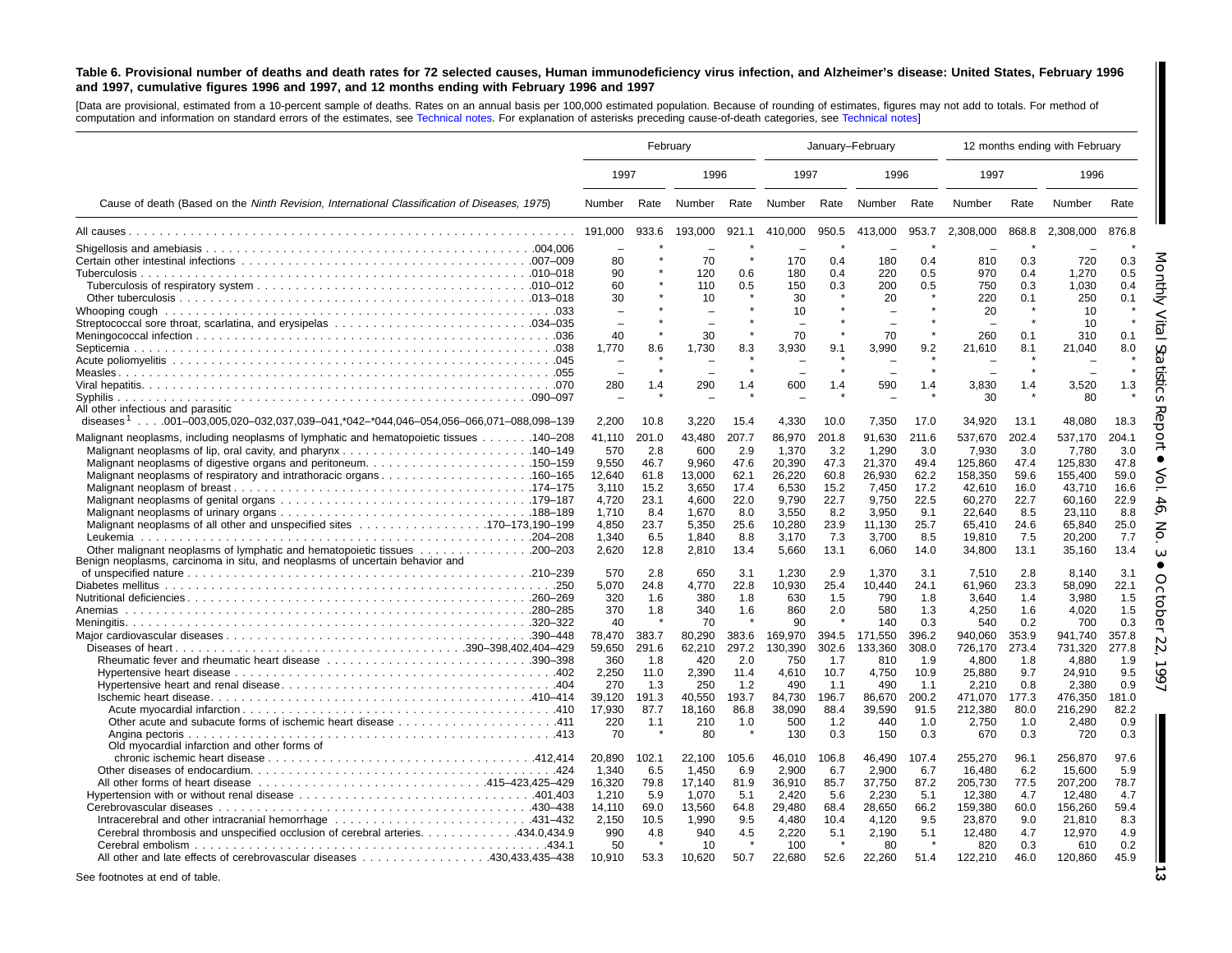#### Table 6. Provisional number of deaths and death rates for 72 selected causes, Human immunodeficiency virus infection, and Alzheimer's disease: United States, February 1996 and 1997, cumulative figures 1996 and 1997, and 12 months ending with February 1996 and 1997-Con.

**14**

H

[Data are provisional, estimated from <sup>a</sup> 10-percent sample of deaths. Rates on an annual basis per 100,000 estimated population. Because of rounding of estimates, figures may not add to totals. For method of computation and information on standard errors of the estimates, see [Technical](#page-16-0) notes. For explanation of asterisks preceding cause-of-death categories, see [Technical](#page-16-0) notes]

|                                                                                                                                                   | February                                                             |                                                          |                                                                      |                                                          |                                                                             |                                                                 | January-February                                                          |                                                                 |                                                                                 |                                                                 | 12 months ending with February                                                  |                                                                 |
|---------------------------------------------------------------------------------------------------------------------------------------------------|----------------------------------------------------------------------|----------------------------------------------------------|----------------------------------------------------------------------|----------------------------------------------------------|-----------------------------------------------------------------------------|-----------------------------------------------------------------|---------------------------------------------------------------------------|-----------------------------------------------------------------|---------------------------------------------------------------------------------|-----------------------------------------------------------------|---------------------------------------------------------------------------------|-----------------------------------------------------------------|
|                                                                                                                                                   | 1997                                                                 |                                                          | 1996                                                                 |                                                          | 1997                                                                        |                                                                 | 1996                                                                      |                                                                 | 1997                                                                            |                                                                 | 1996                                                                            |                                                                 |
| Cause of death (Based on the Ninth Revision, International Classification of Diseases, 1975)                                                      | Number                                                               | Rate                                                     | Number                                                               |                                                          | Rate Number Rate Number Rate                                                |                                                                 |                                                                           |                                                                 | Number                                                                          | Rate                                                            | Number                                                                          | Rate                                                            |
| Cerebrovascular diseases-Con.                                                                                                                     | 1,300<br>2,180                                                       | 6.3<br>10.7                                              | 1,430<br>2,010                                                       | 6.8<br>9.6                                               | 2,980<br>4,700                                                              | 6.9<br>10.9                                                     | 2,890<br>4,420                                                            | 6.7<br>10.2                                                     | 15,660<br>26,460                                                                | 5.9<br>10.0                                                     | 16,080<br>25,610                                                                | 6.1<br>9.7                                                      |
| Chronic obstructive pulmonary diseases and allied conditions490–496<br>0ther chronic obstructive pulmonary diseases and allied conditions 494–496 | 80<br>8,860<br>8,660<br>200<br>9.330<br>290<br>1,660<br>530<br>6,850 | 43.3<br>42.3<br>1.0<br>45.6<br>1.4<br>8.1<br>2.6<br>33.5 | 50<br>7,840<br>7.730<br>110<br>9.270<br>330<br>1,540<br>240<br>7.150 | 37.4<br>36.9<br>0.5<br>44.3<br>1.6<br>7.3<br>1.1<br>34.2 | 190<br>19,780<br>19.150<br>620<br>21.390<br>760<br>3.700<br>1,170<br>15.760 | 0.4<br>45.9<br>44.4<br>1.4<br>49.7<br>1.8<br>8.6<br>2.7<br>36.6 | 110<br>17,490<br>17.170<br>330<br>20.150<br>800<br>3,300<br>720<br>15,320 | 0.2<br>40.4<br>39.7<br>0.8<br>46.5<br>1.8<br>7.6<br>1.6<br>35.4 | 490<br>83,840<br>82,880<br>960<br>106.720<br>2,910<br>17.190<br>5,610<br>81,010 | 0.2<br>31.6<br>31.2<br>0.4<br>40.2<br>1.1<br>6.5<br>2.1<br>30.5 | 530<br>80.440<br>79,800<br>630<br>102.750<br>3,180<br>16,940<br>5,030<br>77,600 | 0.2<br>30.6<br>30.3<br>0.2<br>39.0<br>1.2<br>6.4<br>1.9<br>29.5 |
| Hernia of abdominal cavity and intestinal obstruction without                                                                                     | 390<br>10                                                            | 1.9                                                      | 410<br>30                                                            | 2.0                                                      | 900<br>40                                                                   | 2.1                                                             | 960<br>60                                                                 | 2.2                                                             | 4,720<br>450                                                                    | 1.8<br>0.2                                                      | 5,850<br>390                                                                    | 2.2<br>0.1                                                      |
| Chronic glomerulonephritis, nephritis and nephropathy, not specified as                                                                           | 460<br>2,110<br>200<br>2,330<br>10                                   | 2.2<br>10.3<br>1.0<br>11.4                               | 550<br>1,930<br>240<br>2,200<br>20                                   | 2.6<br>9.2<br>1.1<br>10.5                                | 830<br>4,290<br>430<br>4,860<br>30                                          | 1.9<br>10.0<br>1.0<br>11.3                                      | 1,170<br>4,120<br>450<br>4,850<br>30                                      | 2.7<br>9.5<br>1.0<br>11.2<br>$\star$                            | 6.110<br>24,630<br>2,650<br>26,990<br>220                                       | 2.3<br>9.3<br>1.0<br>10.2<br>0.1                                | 6,040<br>24,660<br>2,650<br>25,710<br>270                                       | 2.3<br>9.4<br>1.0<br>9.8<br>0.1                                 |
| .582–583,587<br>Renal failure, disorders resulting from impaired renal function, and                                                              | 130<br>2,180<br>100<br>80                                            | 0.6<br>10.7                                              | 160<br>2,020<br>70<br>30                                             | 0.8<br>9.6                                               | 320<br>4,510<br>160<br>130                                                  | 0.7<br>10.5<br>0.3<br>0.3                                       | 330<br>4,490<br>170<br>100                                                | 0.8<br>10.3<br>0.4<br>$\star$                                   | 1,780<br>24,990<br>890<br>450                                                   | 0.7<br>9.4<br>0.3<br>0.2                                        | 1,350<br>24,090<br>750<br>480                                                   | 0.5<br>9.2<br>0.3<br>0.2                                        |
| Birth trauma, intrauterine hypoxia, birth asphyxia, and                                                                                           | 10<br>$\overline{\phantom{0}}$<br>10<br>940<br>800                   | $\star$<br>4.6<br>3.9                                    | 930<br>890                                                           | 4.4<br>4.2                                               | 30<br>20<br>10<br>1,910<br>1,670                                            | $\star$<br>$\star$<br>4.4<br>3.9                                | 30<br>30<br>1,760<br>1,970                                                | $\star$<br>4.1<br>4.6                                           | 280<br>40<br>240<br>11,630<br>12,590                                            | 0.1<br>0.1<br>4.4<br>4.7                                        | 280<br>20<br>260<br>11,360<br>13,140                                            | 0.1<br>$\star$<br>0.1<br>4.3<br>5.0                             |
|                                                                                                                                                   | 220<br>580<br>3,940<br>20,150                                        | 1.1<br>2.8<br>19.3<br>98.5                               | 100<br>790<br>3,460<br>18,810                                        | $\star$<br>3.8<br>16.5<br>89.9                           | 360<br>1.310<br>7,840<br>42,570                                             | 0.8<br>3.0<br>18.2<br>98.8                                      | 290<br>1.690<br>7,710<br>40,050                                           | 0.7<br>3.9<br>17.8<br>92.5                                      | 2.220<br>10.370<br>41,900<br>221,550                                            | 0.8<br>3.9<br>15.8<br>83.4                                      | 1.950<br>11.190<br>42,560<br>215,530                                            | 0.7<br>4.3<br>16.2<br>81.9                                      |
| Suicide                                                                                                                                           | 6,720<br>3,150<br>3,570<br>2,530<br>1,370<br>140                     | 32.8<br>15.4<br>17.4<br>12.4<br>6.7<br>0.7               | 6,870<br>3,200<br>3,670<br>2,000<br>1,580<br>210                     | 32.8<br>15.3<br>17.5<br>9.6<br>7.5<br>1.0                | 14,250<br>6.740<br>7,500<br>4,920<br>3,050<br>350                           | 33.0<br>15.6<br>17.4<br>11.4<br>7.1<br>0.8                      | 14,340<br>6.560<br>7,780<br>4.430<br>3.700<br>380                         | 33.1<br>15.1<br>17.9<br>10.2<br>8.5<br>0.9                      | 90,660<br>43.870<br>46,790<br>30,670<br>20,240<br>2.290                         | 34.1<br>16.5<br>17.6<br>11.5<br>7.6<br>0.9                      | 90,320<br>43,950<br>46,370<br>29,550<br>22,210<br>2.200                         | 34.3<br>16.7<br>17.6<br>11.2<br>8.4<br>0.8                      |
|                                                                                                                                                   | 1,710<br>2.300                                                       | 8.4<br>11.2                                              | 2,730<br>1,810                                                       | 13.0<br>8.6                                              | 3,240<br>4,830                                                              | 7.5<br>11.2                                                     | 6,390<br>4,190                                                            | 14.8<br>9.7                                                     | 28,090<br>22,570                                                                | 10.6<br>8.5                                                     | 41,590<br>20,850                                                                | 15.8<br>7.9                                                     |

– Quantity zero. \* Figure does not meet standards of reliability or precision; see [Technical](#page-16-0) notes.

1Includes data for deaths due to Human immunodeficiency virus infection (categories \*042–\*044) shown separately below; see [Technical](#page-16-0) notes.

<sup>2</sup>Included in All other infectious and parasitic diseases shown above.

NOTES: Figures include all revisions received from the States. Cumulative and 12-month figures for the current year reflect revisions received for previous months, and figures for earlier years may differ from those previo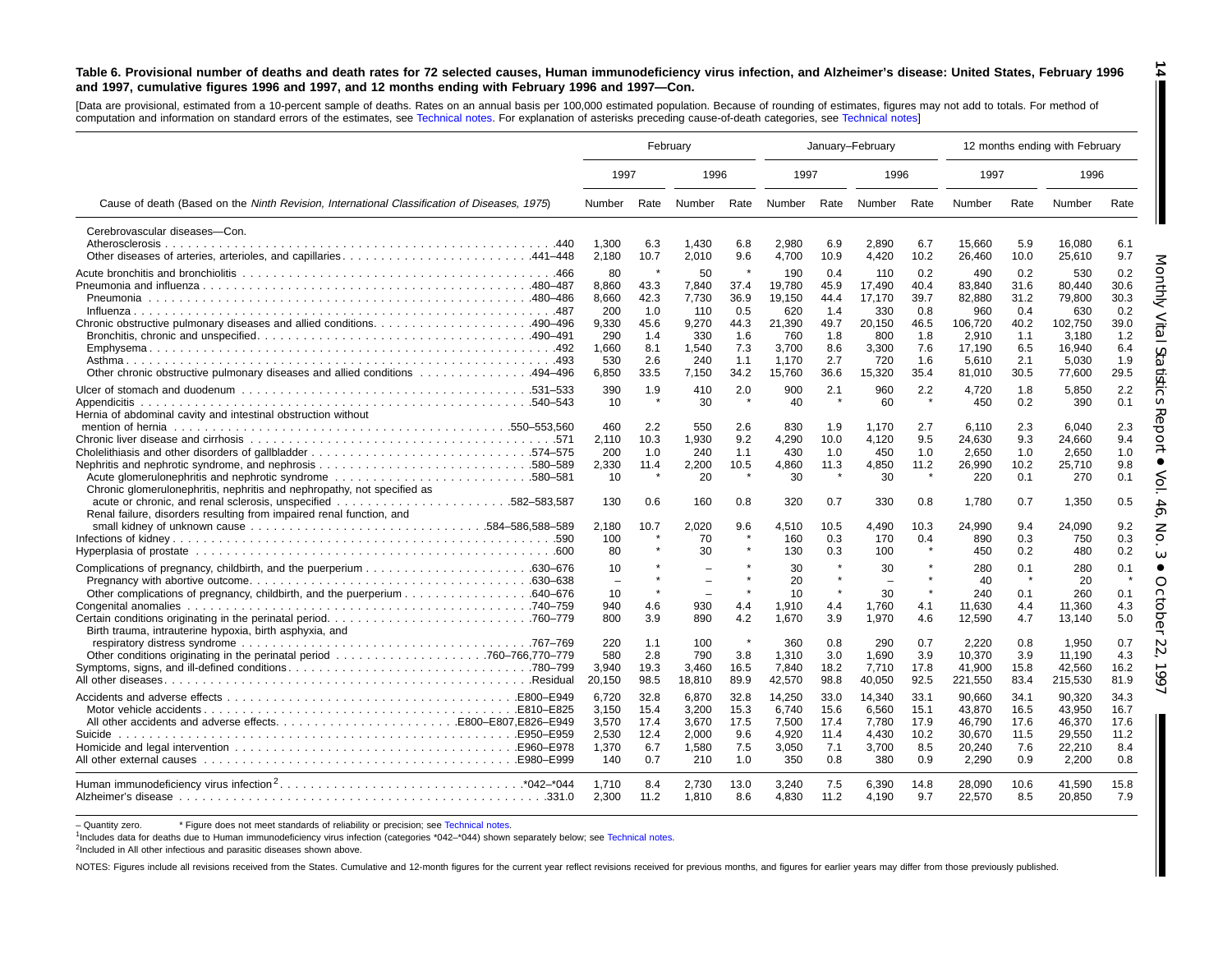#### Table 7. Provisional number of deaths and death rates for 16 selected subcategories of Malignant neoplasms, including neoplasms of lymphatic and hematopoietic tissues: United States, February 1996 and 1997, cumulative figures 1996 and 1997, and 12 months ending with February 1996 and 1997

[Data are provisional, estimated from a 10-percent sample of deaths. Rates on an annual basis per 100,000 estimated population. Because of rounding of estimates, figures may not add to totals. For method of computation and information on standard errors of the estimates, see [Technical](#page-16-0) notes]

|                                                                                                                                                                                                                                                         |                                                                                               |                                                                                     | February                                                                                  |                                                                                      |                                                                                                       | January-February                                                                     |                                                                                                     |                                                                                     |                                                                                                                    | 12 months ending with February                                                       |                                                                                                                    |                                                                                      |
|---------------------------------------------------------------------------------------------------------------------------------------------------------------------------------------------------------------------------------------------------------|-----------------------------------------------------------------------------------------------|-------------------------------------------------------------------------------------|-------------------------------------------------------------------------------------------|--------------------------------------------------------------------------------------|-------------------------------------------------------------------------------------------------------|--------------------------------------------------------------------------------------|-----------------------------------------------------------------------------------------------------|-------------------------------------------------------------------------------------|--------------------------------------------------------------------------------------------------------------------|--------------------------------------------------------------------------------------|--------------------------------------------------------------------------------------------------------------------|--------------------------------------------------------------------------------------|
|                                                                                                                                                                                                                                                         | 1997                                                                                          |                                                                                     | 1996                                                                                      |                                                                                      | 1997                                                                                                  |                                                                                      | 1996                                                                                                |                                                                                     | 1997                                                                                                               |                                                                                      | 1996                                                                                                               |                                                                                      |
| Cause of death (Based on the Ninth Revision, International Classification of Diseases, 1975)                                                                                                                                                            | Number                                                                                        | Rate                                                                                | Number                                                                                    | Rate                                                                                 | Number                                                                                                | Rate                                                                                 | Number                                                                                              | Rate                                                                                | Number                                                                                                             | Rate                                                                                 | Number                                                                                                             | Rate                                                                                 |
| Malignant neoplasms, including neoplasms of lymphatic and hematopoietic tissues 1140–208                                                                                                                                                                | 41,110                                                                                        | 201.0                                                                               | 43,480                                                                                    | 207.7                                                                                | 86,970                                                                                                | 201.8                                                                                | 91,630                                                                                              | 211.6                                                                               | 537,670                                                                                                            | 202.4                                                                                | 537,170                                                                                                            | 204.1                                                                                |
| Malignant neoplasms of colon, rectum, rectosigmoid junction, and anus 153,154<br>Malignant neoplasms of body of uterus and of uterus, part unspecified 179,182<br>189. 189. Malignant neoplasms of kidney and other and unspecified urinary organs. 189 | 1,030<br>890<br>4,280<br>2,010<br>12,260<br>630<br>390<br>470<br>1,190<br>2,580<br>810<br>900 | 5.0<br>4.3<br>20.9<br>9.8<br>59.9<br>3.1<br>1.9<br>2.3<br>5.8<br>12.6<br>3.9<br>4.4 | 880<br>980<br>4,520<br>2,110<br>12,520<br>420<br>330<br>430<br>970<br>2,740<br>860<br>810 | 4.2<br>4.7<br>21.6<br>10.1<br>59.8<br>2.0<br>1.6<br>2.0<br>4.6<br>13.1<br>4.1<br>3.9 | 2,050<br>1,940<br>9,060<br>4,410<br>25,440<br>1,220<br>780<br>900<br>2,230<br>5,650<br>1.740<br>1,820 | 4.8<br>4.5<br>21.0<br>10.2<br>59.0<br>2.8<br>1.8<br>2.1<br>5.1<br>13.1<br>4.0<br>4.2 | 1,920<br>2.180<br>9,690<br>4,310<br>26,050<br>860<br>620<br>850<br>2,320<br>5,610<br>2,020<br>1,930 | 4.4<br>5.1<br>22.4<br>9.9<br>60.2<br>2.0<br>1.4<br>2.0<br>5.4<br>13.0<br>4.7<br>4.5 | 11,270<br>13,150<br>56,630<br>27,690<br>153,150<br>7.400<br>4,640<br>5,840<br>13,410<br>34,530<br>10,980<br>11,660 | 4.2<br>5.0<br>21.3<br>10.4<br>57.7<br>2.8<br>1.7<br>2.2<br>5.0<br>13.0<br>4.1<br>4.4 | 10,470<br>13,730<br>56,050<br>27,220<br>150,280<br>6,770<br>4,860<br>5,950<br>13,580<br>33,940<br>11,450<br>11,650 | 4.0<br>5.2<br>21.3<br>10.3<br>57.1<br>2.6<br>1.8<br>2.3<br>5.2<br>12.9<br>4.3<br>4.4 |
| 191,192.  191,192                                                                                                                                                                                                                                       | 680<br>120<br>1,660<br>840                                                                    | 3.3<br>0.6<br>8.1<br>4.1                                                            | 1,040<br>150<br>1,920<br>750                                                              | 5.0<br>0.7<br>9.2<br>3.6                                                             | 1,630<br>200<br>3,690<br>1.770                                                                        | 3.8<br>0.5<br>8.6<br>4.1                                                             | 2,030<br>350<br>3,970<br>1.730                                                                      | 4.7<br>0.8<br>9.2<br>4.0                                                            | 11,190<br>1.310<br>22,890<br>10,600                                                                                | 4.2<br>0.5<br>8.6<br>4.0                                                             | 11,670<br>1.700<br>23,150<br>10,310                                                                                | 4.4<br>0.6<br>8.8<br>3.9                                                             |

<sup>1</sup>Includes figures for subcategories not shown below.

NOTES: Figures include all revisions received from the States. Cumulative and 12-month figures for the current year reflect revisions received for previous months, and figures for earlier years may differ from those previo

#### Table 8. Provisional number of deaths and death rates for firearm mortality: United States, February 1996 and 1997, cumulative figures 1996 and 1997, and 12 months ending **with February 1996 and 1997**

[Data are provisional, estimated from <sup>a</sup> 10-percent sample of deaths. Rates on an annual basis per 100,000 estimated population. Because of rounding of estimates, figures may not add to totals. For method of computation and information on standard errors of the estimates, see [Technical](#page-16-0) notes]

|                                                                                             |                           |              | February                  |            |                             | January-February  |                             |                   |                                  | 12 months ending with February |                                  |                          |
|---------------------------------------------------------------------------------------------|---------------------------|--------------|---------------------------|------------|-----------------------------|-------------------|-----------------------------|-------------------|----------------------------------|--------------------------------|----------------------------------|--------------------------|
|                                                                                             |                           | 1997<br>1996 |                           | 1997       |                             | 1996              |                             | 1997              |                                  | 1996                           |                                  |                          |
| Cause of death (Based on the Ninth Revision International Classification of Diseases, 1975) | Number                    | Rate         | Number                    | Rate       | Number                      | Rate              | Number                      | Rate              | Number                           | Rate                           | Number                           | Rate                     |
| lnjury by firearms E922, E955.0–E955.4, E965.0–965.4, E970, E985.0–E985.4                   | 2.670                     | 13.0         | 2.410                     | 11.5       | 5.480                       | 12.7              | 5.750                       | 13.3              | 34.190                           | 12.9                           | 35.390                           | 13.4                     |
| Injury by firearms, undetermined whether accidentally or purposely inflicted  E985.0–E985.4 | 100<br>.500<br>.050<br>20 | 7.3<br>5.1   | 70<br>.250<br>1.080<br>10 | 6.0<br>5.1 | 170<br>2,960<br>2.310<br>30 | 0.4<br>6.9<br>5.4 | 230<br>2.860<br>2.640<br>20 | 0.5<br>6.6<br>6.1 | 1.280<br>18.440<br>14.250<br>220 | 0.5<br>6.9<br>5.4<br>0.1       | 1.290<br>18,010<br>15.890<br>200 | 0.5<br>6.8<br>6.0<br>0.1 |

\* Figure does not meet standards of reliability or precision; see [Technical](#page-16-0) notes.

NOTES: Figures include all revisions received from the States. Cumulative and 12-month figures for the current year reflect revisions received for previous months, and figures for earlier years may differ from those previo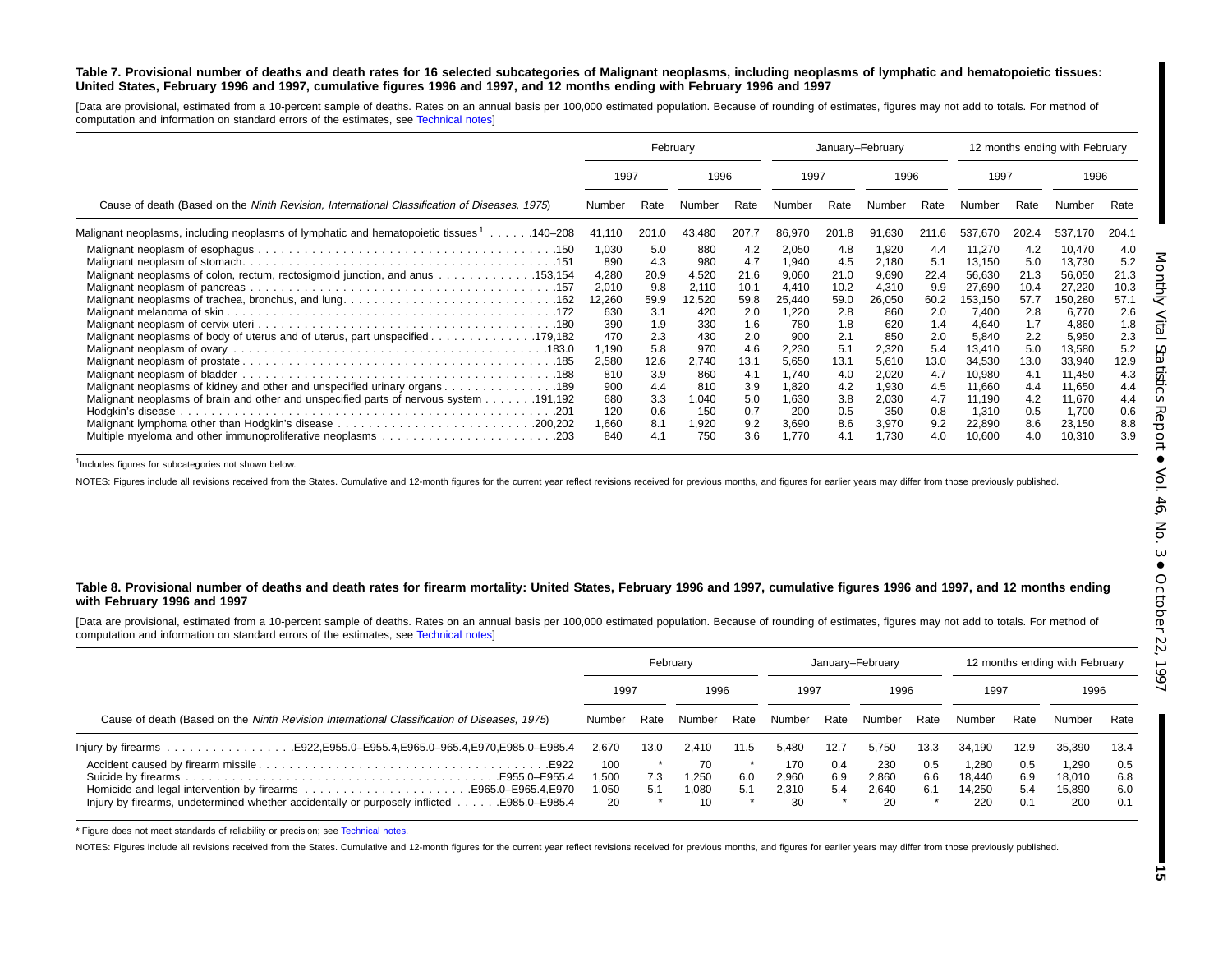#### <span id="page-15-0"></span>Table 9. Provisional number of deaths under 1 year and infant mortality rates, by age and for 10 selected causes: United States, February 1996 and 1997, cumulative figures 1996 **and 1997, and 12 months ending with February 1996 and 1997 16**

[Data are provisional, estimated from <sup>a</sup> 10-percent sample of deaths. Rates on an annual basis per 100,000 live births. Because of rounding of estimates, figures may not add to totals. For method of computation and information on standard errors of the estimates, see [Technical](#page-16-0) notes]

|                                                                                                     | February          |                       |                  |                | January-February  |                       |                     |                       | 12 months ending with February |                       |                         |                       |
|-----------------------------------------------------------------------------------------------------|-------------------|-----------------------|------------------|----------------|-------------------|-----------------------|---------------------|-----------------------|--------------------------------|-----------------------|-------------------------|-----------------------|
|                                                                                                     | 1997<br>1996      |                       |                  | 1997           |                   | 1996                  |                     | 1997                  |                                | 1996                  |                         |                       |
| Age and cause of death (Based on the Ninth Revision International Classification of Diseases, 1975) | Number            | Rate                  | Number           | Rate           | Number            | Rate                  | Number              | Rate                  | Number                         | Rate                  | Number                  | Rate                  |
|                                                                                                     | 2,100             | 731.4                 | 2,200            | 730.8          | 4,200             | 695.4                 | 4,500               | 733.5                 | 27.700                         | 717.6                 | 28.700                  | 747.0                 |
|                                                                                                     | 1,150<br>970      | 396.8<br>334.7        | 1,330<br>840     | 449.1<br>283.7 | 2,380<br>1,790    | 396.6<br>298.3        | 2,700<br>820. ا     | 438.6<br>295.7        | 18,160<br>9,580                | 469.<br>247.8         | 18.150<br>10,530        | 472.0<br>273.9        |
| .480–487                                                                                            | 10<br>10          |                       | 20<br>60         |                | 40<br>20          |                       | 20<br>80            |                       | 240<br>260                     | 6.2<br>6.7            | 170<br>360              | 4.4<br>9.4            |
|                                                                                                     | 480<br>190        | 165.6<br>65.6         | 490<br>290       | 165.5<br>97.9  | 1,020<br>440      | 170.0<br>73.3         | 920<br>490          | 149.5<br>79.6         | 6,610<br>3.510                 | 171.0<br>90.8         | 5,980<br>3,370          | 155.5<br>87.6         |
|                                                                                                     | 10<br>70          |                       | 20<br>30         |                | 10<br>130         | 21.7                  | 40<br>100           |                       | 140<br>560                     | 3.6<br>14.5           | 220<br>480              | 5.7<br>12.5           |
|                                                                                                     | 120<br>390<br>180 | 41.4<br>134.6<br>62.1 | 40<br>500<br>200 | 168.8<br>67.5  | 200<br>850<br>380 | 33.3<br>141.7<br>63.3 | 140<br>1.170<br>500 | 22.7<br>190.1<br>81.2 | .460<br>6,780<br>2,480         | 37.8<br>175.4<br>64.7 | 1,170<br>7,720<br>2,890 | 30.4<br>200.8<br>75.2 |
| All other causes.<br>.Residual                                                                      | 660               | 227.7                 | 520              | 175.6          | 1,090             | 181.7                 | 050. ا              | 170.6                 | 5,700                          | 147.4                 | 6,320                   | 164.4                 |

\* Figure does not meet standards of reliability or precision; see [Technical](#page-16-0) notes.

NOTES: Figures include all revisions received from the States. Cumulative and 12-month figures for the current year reflect revisions received for previous months, and figures for earlier years may differ from those previo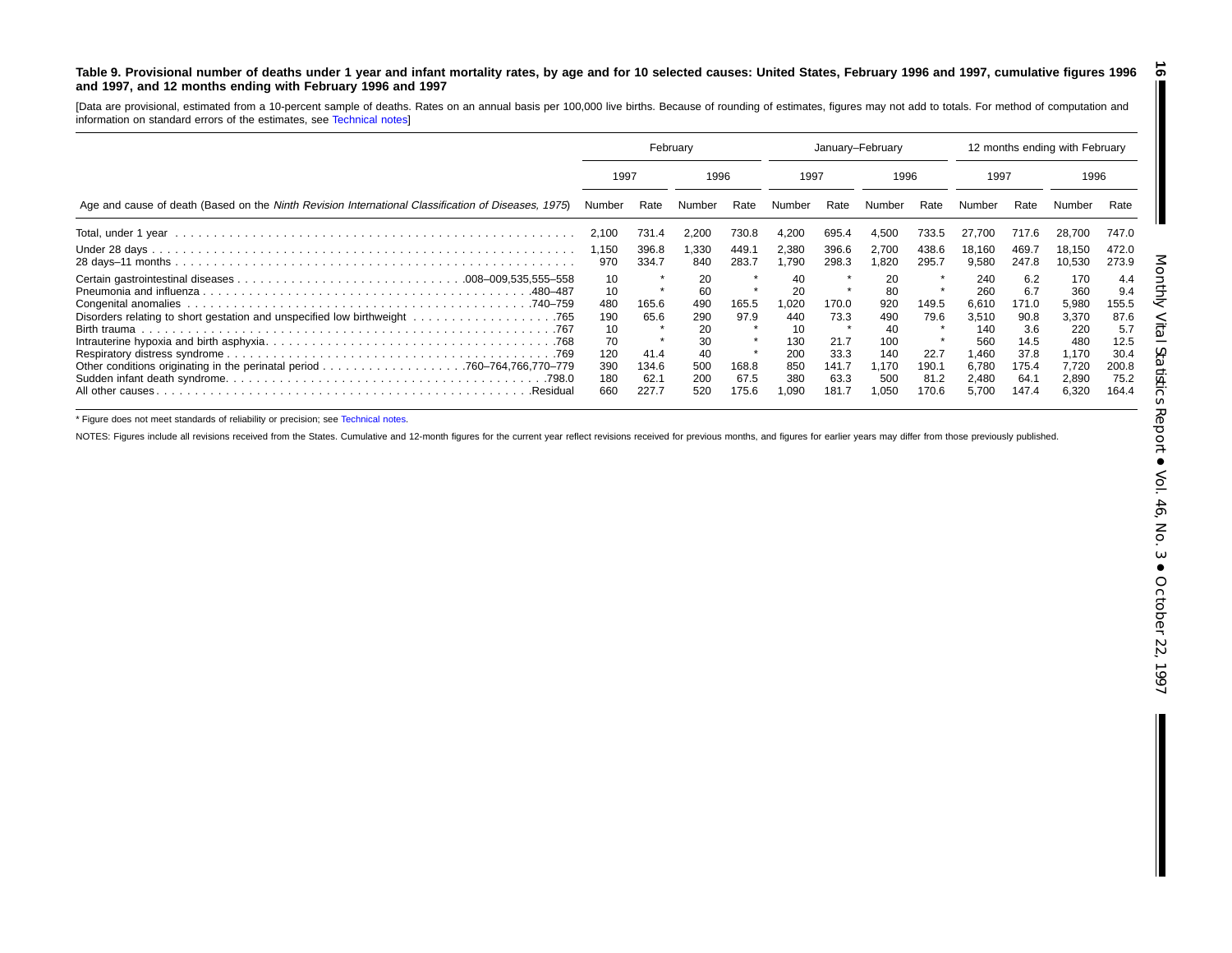## <span id="page-16-0"></span>**Technical notes**

## **Nature and sources of data**

Data in this report are provisional unless otherwise specified and include only events occurring within the United States (50 States and the District of Columbia). Mortality data exclude fetal deaths. Data for the Commonwealth of Puerto Rico are not included in the U.S. totals.

Birth, death, and infant death figures in [tables 2](#page-6-0) and 4 for each State are estimates by Stat[e of r](#page-8-0)esidence. These estimates are derived by applying adjustment ratios to the actual counts of certificates for all events occurring in the State and received in registration offices during a 1-month period regardless of date of the event. The adjustment ratios for each data year represent the observed relationship between final State occurrence figures and final State residence figures for the three most recent years for which final data were available and are expressed as a single ratio for each State. As in previous years, monthly State marriage and divorce figures represent the actual count of all events occurring in the State (State of occurrence) that were received in the registration offices during the 1-month period. Delay in the receipt of certificates in a registration office may result in a low State figure for a given month followed by a high figure for the month(s) in which the delayed records are received. Data for previous months and cumulative data include revised figures received from the States.

Figures for births, deaths, and infant deaths for California in [tables 2](#page-6-0) and 4 contain adjustments for varying length[s](#page-8-0) [of](#page-8-0) State reporting periods. Figures for Texas for all events shown in [tables 2–4](#page-6-0) also are adjusted for varying lengths of State reporting periods. The figures for both States are adjusted by the ratio between the number of days in the data month and the number of days in the State reporting period. The adjusted figures are included in the U.S. totals shown elsewhere in this report.

U.S. totals for births, deaths, and infant deaths are based on the State estimates by State of residence and, therefore, in effect, exclude events to nonresidents of the United States. Events to nonresidents of the United States are included in all

marriage and divorce figures. The effect of excluding events to nonresidents from the U.S. totals is small.

Provisional totals for the United States include estimates for State data shown as not available. Provisional totals for births and marriages for the entire United States include adjustments for observed differences between provisional and final monthly figures.

Divorce figures include reported annulments. The monthly national divorce estimate is obtained by multiplying the total for the reporting areas by the ratio observed between the most recent final annual divorce total for the United States and the provisional total for the reporting areas combined.

*Random variation*—Although the counts in this report are not subject to sampling variability (except the Current Mortality Sample), they may be affected by random variation. When the number of events is small and the probability of such an event is small, considerable caution must be observed in interpreting the data. Such infrequent events may be assumed to follow a Poisson probability distribution. For this distribution a simple approximation may be used to estimate the random variation as follows:

If *N* is the number of events in the population and *R* is the corresponding rate, the chances are 19 in 20 that

1. 
$$
N - 2\sqrt{N}
$$
 and  $N + 2\sqrt{N}$ 

covers the ''true'' number of events.

2. 
$$
R-2
$$
  $\frac{R}{\sqrt{N}}$  and  $R+2$   $\frac{R}{\sqrt{N}}$ 

covers the ''true'' rate.

If the rate  $R_1$  corresponding to  $N_1$ events is compared with the rate  $R_2$  corresponding to  $N_2$  events, the difference between the two rates may be regarded as statistically significant at the 0.05 level if it exceeds

$$
2\sqrt{\frac{R_1^2}{N_1} + \frac{R_2^2}{N_2}}
$$

Additional information on random variation in numbers of events, rates, and ratios may be found in the technical appendixes of *Vital Statistics of the United States, 1992, Volumes I and II.*

## **Rates**

Rates are on an annual basis and, except for infant mortality rates, are per 1,000 or 100,000 estimated population residing in the United States. The populations used for computing these rates are furnished by the U.S. Bureau of the Census. Rates shown in this report beginning with 1992 were computed using populations based on the 1990 Census enumeration comparable to those used for final data. Monthly rates are based on populations estimated for the specific month. Year-to-date rates are averages of monthly rates that have been weighted by the number of days in the corresponding months. Rates for 12-month periods are the sum of events for the period per population estimated at the midpoint of the period.

Infant mortality rates are deaths under 1 year of age for the specified period (monthly, year-to-date, or 12-month period) per 1,000 or 100,000 live births. Births used for computing monthly and year-to-date infant mortality rates are adjusted for monthly variation in the number of births. Births used to compute 12-month rates do not contain this adjustment. Births used for computing infant mortality rates are not corrected for observed differences between provisional and final monthly figures as described earlier in ''Nature and sources of data.'' Because monthly infant mortality rates are based on relatively few events, they are highly variable. Therefore, comparisons of monthly infant mortality rates should be interpreted cautiously; see ''Random variation.''

Age-adjusted death rates are used to compare relative mortality risks across groups and over time. However, they should be viewed as constructs or indexes rather than as direct or actual measures of mortality risk. Statistically, they are weighted averages of the age-specific death rates, where the weights represent the fixed population proportions by age. See chapter 5 of an earlier report (1). The age-adjusted death rates presented in this report were computed by the direct method, that is, by applying age-specific death rates to the U.S. standard million population (2). See also chapter 10 of an earlier report (1). Age groups in [table 5](#page-9-0) were used to compute the age-adjusted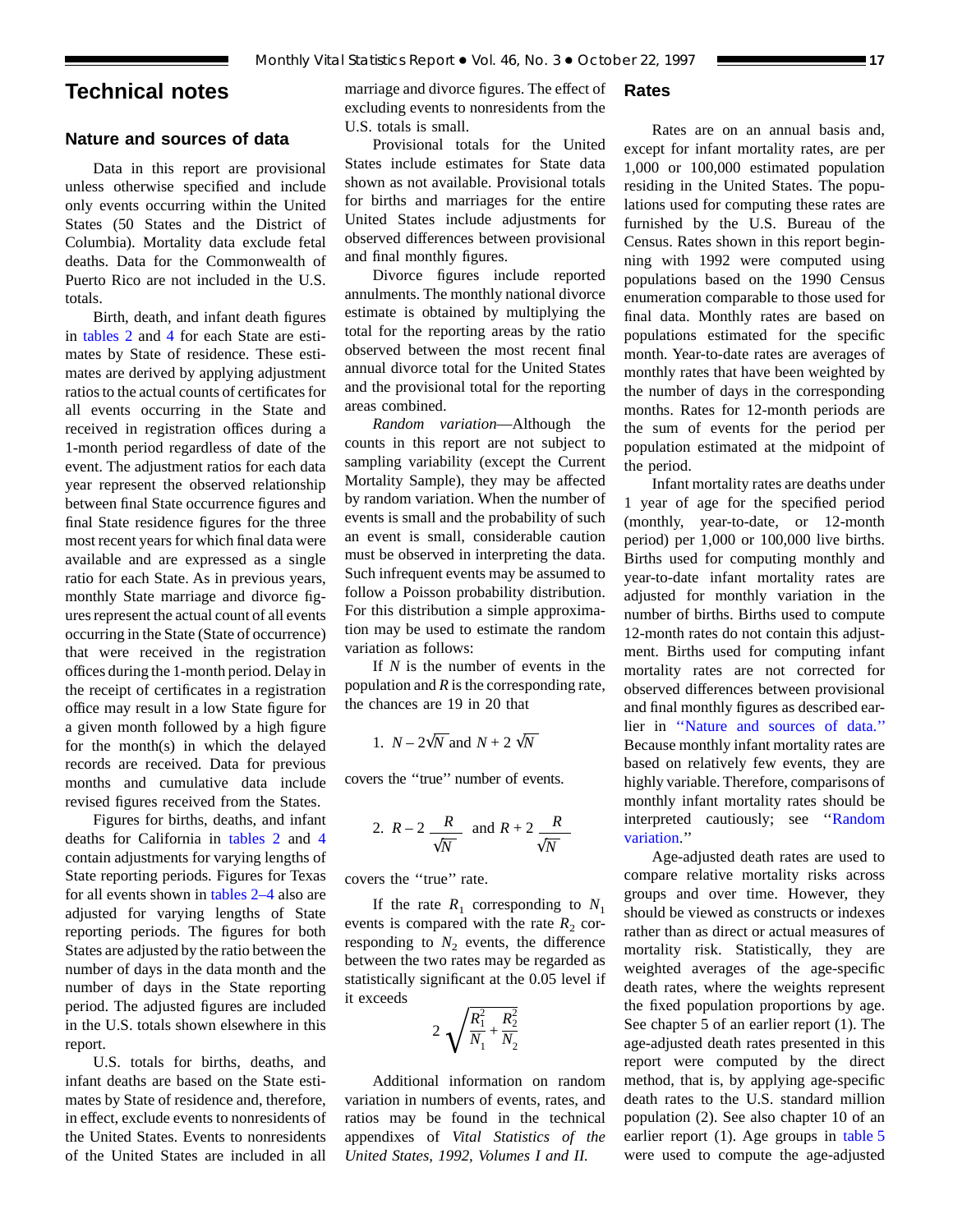rates shown in that table. It is important not to compare age-adjusted rates with crude rates.

## **Current Mortality Sample**

The Current Mortality Sample (CMS) is a 10-percent systematic sample of death certificates drawn each month after the certificates are counted in the State registration offices. Deaths and death rates for the United States by age, race, sex, and cause are estimated based on the sample. Because of the additional time required to select and process the certificates, data based on the CMS are published 1 month after publication of the U.S. and State counts. Complete information concerning the underlying cause of death sometimes is not available when the sample is drawn. As a result estimates based on sample counts for certain causes are biased. Correction for bias is not made in this report.

Estimated numbers of deaths based on the sample were proportionately adjusted to be consistent with estimates based on the count of death certificates received in State registration offices.

*HIV infection*—Beginning with data for 1987, the National Center for Health Statistics introduced categories \*042– \*044 for classifying and coding Human immunodeficiency virus (HIV) infection. The asterisks before the categories indicate that these codes are not part of the

*Ninth Revision, International Classification of Diseases.* Deaths classified to these categories are included in All other infectious and parasitic diseases in the List of 72 Selected Causes of Death and are also shown separately at the bottom of [table 6.](#page-12-0)

*Sampling variability*—Because the estimates of deaths and death rates presented in this report with the exception of total deaths and deaths under 1 year are based on a sample of death certificates, they are subject to sampling variability. The estimated relative standard error in the following table is a measure of the

**Relative standard errors for estimated numbers of deaths from the Current Mortality Sample expressed as a percent of the estimate**

|                                                                                                                             | Relative standard error<br>of estimate (as percent)                                          |                                                                                                     |  |  |  |
|-----------------------------------------------------------------------------------------------------------------------------|----------------------------------------------------------------------------------------------|-----------------------------------------------------------------------------------------------------|--|--|--|
| <b>Estimated number</b><br>of deaths                                                                                        | 170,000<br>estimated<br>deaths<br>each month                                                 | 2,000,000<br>estimated<br>deaths<br>each year                                                       |  |  |  |
| 10.<br>20<br>50<br>100<br>200<br>500<br>$1,000$<br>2,000<br>5,000<br>10.000<br>20.000<br>$50.000$<br>$100,000$<br>$200,000$ | 94.9<br>67.1<br>42.4<br>30.0<br>21.2<br>13.4<br>9.5<br>6.7<br>42<br>2.9<br>2.0<br>1.1<br>0.6 | 94.9<br>67.1<br>42.4<br>30.0<br>21.2<br>13.4<br>9.5<br>6.7<br>42<br>3.0<br>2.1<br>1.3<br>0.9<br>0.6 |  |  |  |
| $500.000$<br>1,000,000.<br>and a state of                                                                                   |                                                                                              | 0.4<br>0.2                                                                                          |  |  |  |

sampling error of the estimated number of deaths (or of the estimated death rate) expressed as a percent of the estimate. The first column refers to monthly estimates; the second to annual; cumulative year-to-date totals fall between the two.

The chances are about 2 in 3 that the percent difference between an estimate and the result of a complete count is less than the percent shown. The chances are about 19 in 20 that the percent difference is less than twice the percent shown. A figure based on 100 or fewer estimated deaths has a relative standard error of 30 percent or more and is, therefore, considered unreliable. A rate based on 100 or fewer estimated deaths has been replaced by an asterisk.

Unless otherwise specified comparisons made in the text between death rates based on the CMS were statistically significant at the 0.05 level of significance. Lack of comment in the text about any two rates does not mean that the difference was tested and found not to be significant at this level.

## **References**

1. Feinleib M, Zarate AO, eds. Reconsidering age adjustment procedures: Workshop proceedings. National Center for Health Statistics. Vital Health Stat 4(29). 1992.

2. Grove RD, Hetzel AM. Vital statistics rates in the United States, 1940–1960. Public Health Service. Washington: National Center for Health Statistics. 1968.